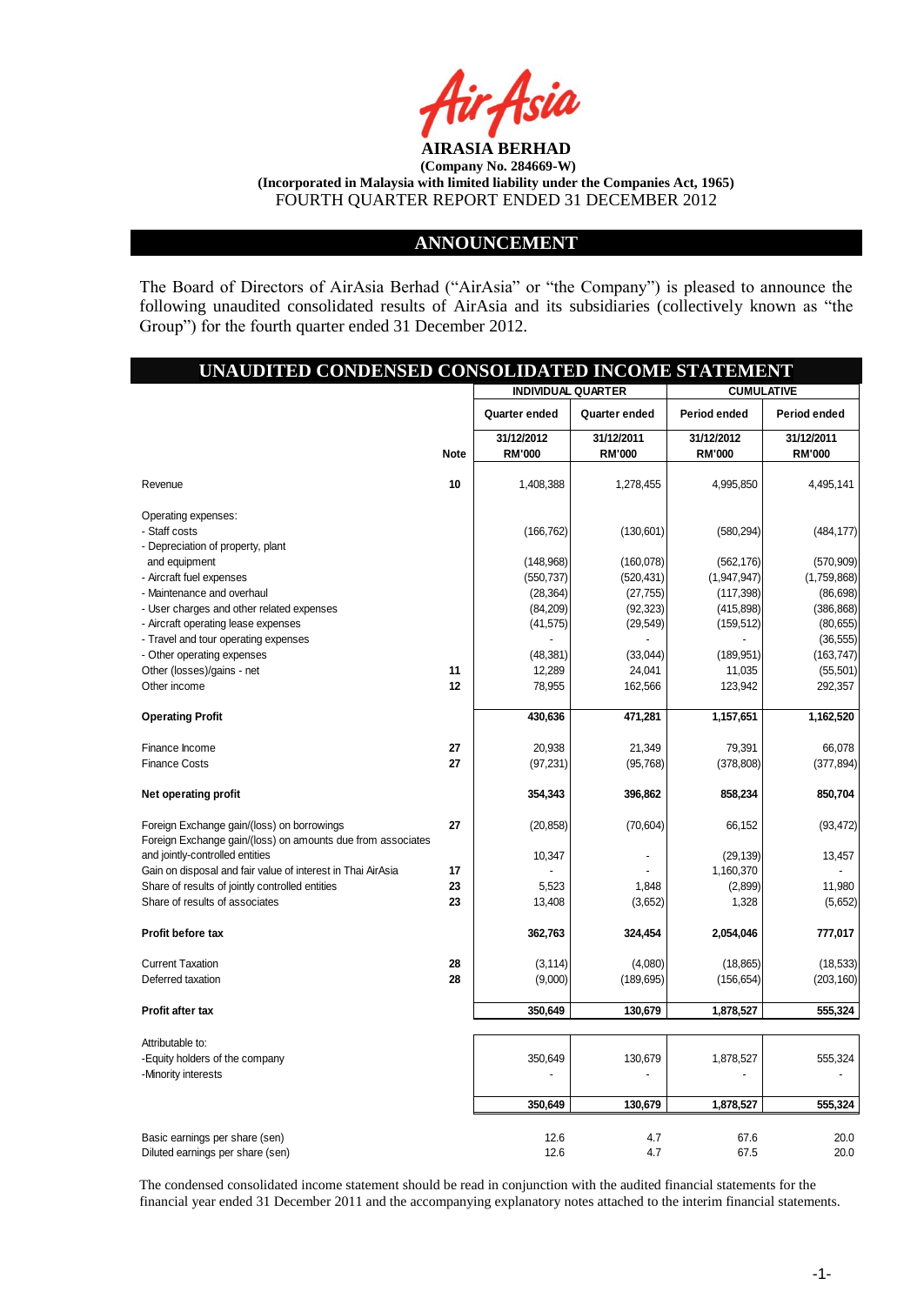ia

## **UNAUDITED CONDENSED CONSOLIDATED STATEMENT OF COMPREHENSIVE INCOME**

|                                             |             | <b>INDIVIDUAL QUARTER</b>   |                             | <b>CUMULATIVE</b>           |                             |  |
|---------------------------------------------|-------------|-----------------------------|-----------------------------|-----------------------------|-----------------------------|--|
|                                             |             | Quarter ended               | Quarter ended               | Period ended                | Period ended                |  |
|                                             | <b>Note</b> | 31/12/2012<br><b>RM'000</b> | 31/12/2011<br><b>RM'000</b> | 31/12/2012<br><b>RM'000</b> | 31/12/2011<br><b>RM'000</b> |  |
| Profit for the period                       |             | 350,649                     | 130,679                     | 1,878,527                   | 555,324                     |  |
| Other comprehensive income                  |             |                             |                             |                             |                             |  |
| Available-for-sale financial assets         |             | 14.400                      |                             | 14,400                      |                             |  |
| Cash flow hedges                            | 13          | 42,767                      | (74, 648)                   | 61,215                      | (88,054)                    |  |
| Foreign currency translation differences    |             | (145)                       | 111                         | (145)                       | 111                         |  |
| Total comprehensive income                  |             |                             |                             |                             |                             |  |
| for the period                              |             | 407,671                     | 56,142                      | 1,953,997                   | 467,381                     |  |
| Total comprehensive income attributable to: |             |                             |                             |                             |                             |  |
| Equity holders of the company               |             | 407,671                     | 56,142                      | 1,953,997                   | 467,381                     |  |
| Minority Interest                           |             |                             |                             |                             |                             |  |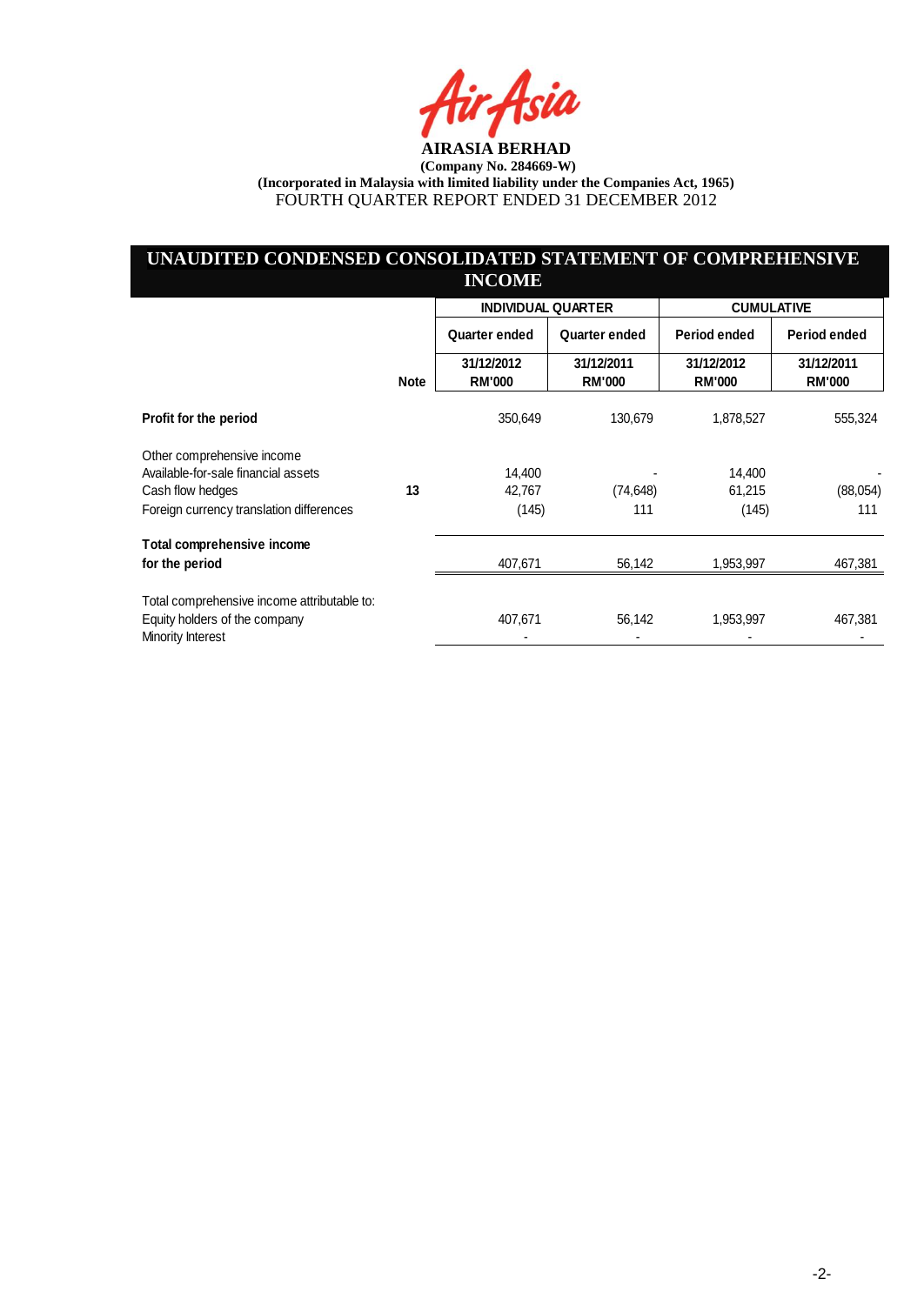Air Asia

## **UNAUDITED CONDENSED CONSOLIDATED CASH FLOW STATEMENTS**

|                                                                                        | <b>PERIOD ENDED</b>         | <b>YEAR ENDED</b>           |
|----------------------------------------------------------------------------------------|-----------------------------|-----------------------------|
|                                                                                        | 31/12/2012<br><b>RM'000</b> | 31/12/2011<br><b>RM'000</b> |
| <b>CASH FLOWS FROM OPERATING ACTIVITIES</b>                                            |                             |                             |
| Profit before taxation                                                                 | 2,054,046                   | 777,017                     |
| Adjustments:                                                                           |                             |                             |
| Property, plant and equipment<br>- Depreciation                                        | 562,176                     | 570,909                     |
| - Write off                                                                            |                             | 1,089                       |
| - Impairment<br>- Gain on disposal                                                     | 9,328                       | 16,983<br>(198, 923)        |
| - Gain on disposal and fair value of interest in Thai AirAsia                          | (1, 160, 370)               |                             |
| Impairment loss on goodwill                                                            |                             | 1,404                       |
| Amortisation of other investments<br>Unwinding of discount on intercompany receivables |                             | 25<br>(22, 656)             |
| Fair value (gains)/losses on derivative financial intruments                           | 95,162                      | (41, 515)                   |
| Share of results of jointly-controlled entities                                        | 2,899                       | (11,980)                    |
| Share of results of associates<br>Net unrealised foreign exchange (gain)/loss          | (1,328)<br>(275, 110)       | 5,652<br>150,234            |
| Interest expense                                                                       | 377,312                     | 368,007                     |
| Interest income                                                                        | (79, 391)                   | (43, 422)                   |
| <b>Changes in working capital</b>                                                      | 1,584,724                   | 1,572,824                   |
| Inventories                                                                            | (3,993)                     | (2, 177)                    |
| Receivables and prepayments<br>Trade and other payables                                | (247, 923)<br>262,097       | (261, 860)<br>272,573       |
| Intercompany balances                                                                  | 16,929                      | 169,205                     |
| Cash generated from operations                                                         | 1,611,834                   | 1,750,565                   |
| Interest paid                                                                          | (377, 312)                  | (367, 707)                  |
| Interest received                                                                      | 79,391                      | 43,422                      |
| Tax paid<br>Net cash from operating activities                                         | (7,898)<br>1,306,015        | (22, 381)<br>1,403,899      |
| <b>CASH FLOWS FROM INVESTING ACTIVITIES</b>                                            |                             |                             |
| Property, plant and equipment                                                          |                             |                             |
| - Additions                                                                            | (1,895,894)                 | (612, 393)                  |
| - Proceeds from disposal<br>Investment in a jointly controlled entity                  | 124,810                     | 387,960<br>(111, 674)       |
| Investment in an associate                                                             | (16,608)                    | (44, 702)                   |
| Purchase of available-for-sale financial asset<br>Deposit on aircraft purchase         | (32,756)<br>(114, 896)      | (106,662)                   |
|                                                                                        |                             |                             |
| Net cash used in investing activities                                                  | (1,935,344)                 | (487, 471)                  |
| <b>CASH FLOWS FROM FINANCING FACILITIES</b><br>Proceeds from allotment of shares       | 1,967                       | 5,021                       |
| Hire purchase instalments paid                                                         |                             | (15)                        |
| Proceeds from borrowings                                                               | 1,514,330                   | 508,148                     |
| Dividend paid<br>Repayment of borrowings                                               | (138, 957)<br>(627, 239)    | (76, 965)<br>(752, 224)     |
| Deposits pledged as securities                                                         | (1,094)                     | 16,395                      |
| Net cash from / (used in) financing activities                                         | 749,007                     | (299,640)                   |
| <b>NET INCREASE FOR THE</b>                                                            |                             |                             |
| <b>FINANCIAL PERIOD/YEAR</b>                                                           | 119,678                     | 616,788                     |
| <b>CASH AND CASH EQUIVALENTS AT BEGINNING</b>                                          |                             |                             |
| OF THE FINANCIAL PERIOD<br>CASH AND CASH EQUIVALENTS AT END OF                         | 2,092,616                   | 1,475,828                   |
| <b>FINANCIAL PERIOD*</b>                                                               | 2,212,294                   | 2,092,616                   |
|                                                                                        |                             |                             |

\* The balance at end of financial period excludes fixed deposits of RM13.488 million (31/12/11: RM12.394 million) pledged with licensed banks as securities for banking facilities granted to the Company

This Condensed Consolidated Cash Flow Statement should be read in conjunction with the Annual Financial Statements for the financial year ended 31 December 2011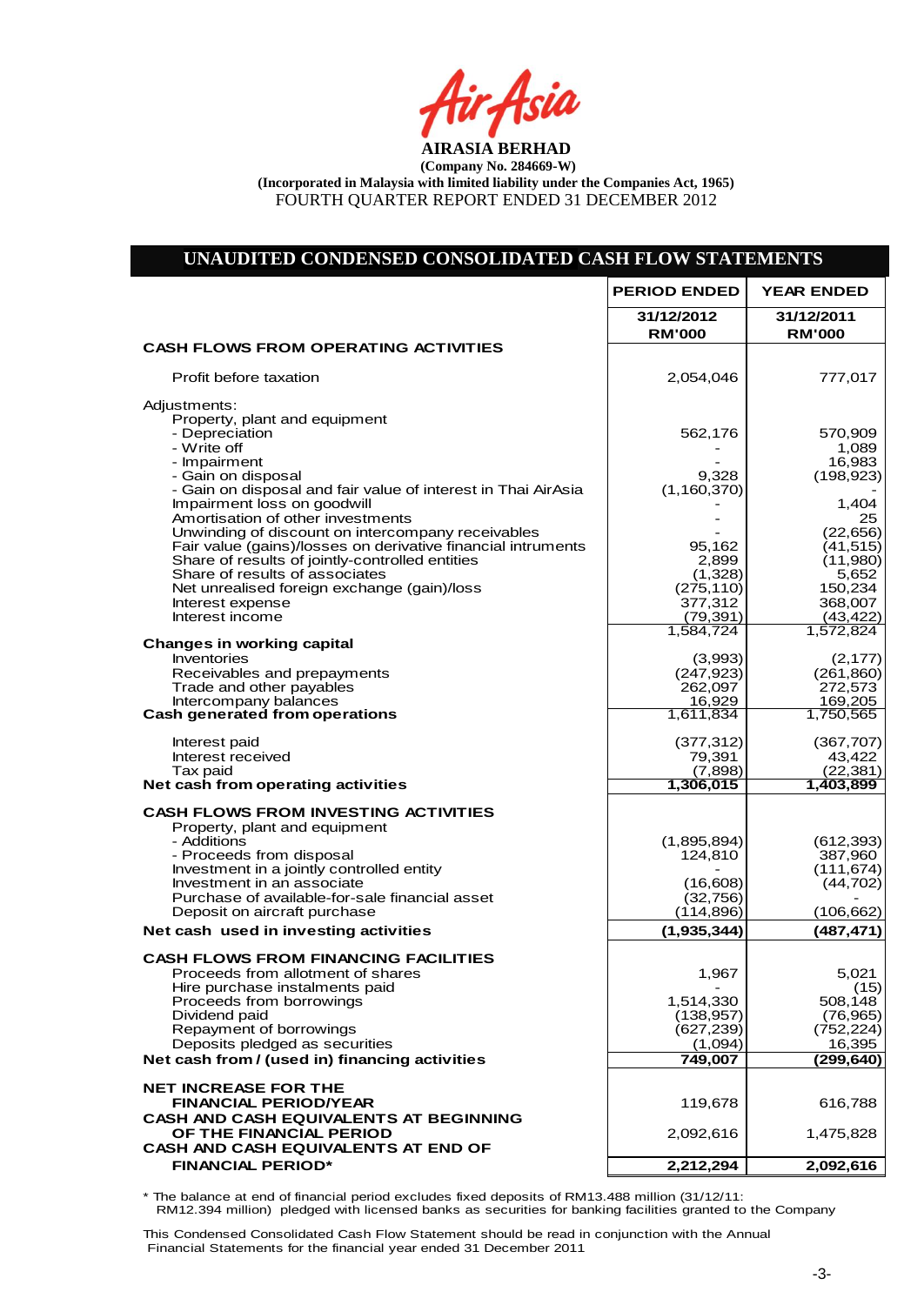## **UNAUDITED CONDENSED CONSOLIDATED STATEMENT OF FINANCIAL POSITION**

|                                                     |                | AS AT                       | AS AT                       | AS AT                       |
|-----------------------------------------------------|----------------|-----------------------------|-----------------------------|-----------------------------|
|                                                     |                |                             |                             |                             |
|                                                     |                | 31/12/2012<br><b>RM'000</b> | 31/12/2011<br><b>RM'000</b> | 01/01/2011<br><b>RM'000</b> |
|                                                     | <b>Note</b>    |                             |                             | <b>MFRS</b>                 |
| <b>NON CURRENT ASSETS</b>                           |                |                             |                             |                             |
| Property, plant and equipment                       | 15             | 9,786,030                   | 8,586,451                   | 9,318,041                   |
| Investment in associates                            | 23             | 1,204,575                   | 39,079                      | 29                          |
| Investment in a jointly controlled entity           | 23             | 120,755                     | 123,654                     |                             |
| <b>AFS Financial Assets</b>                         |                | 212,908                     | 152,942                     | 152,942                     |
| Other investment                                    |                |                             |                             | 25<br>8,738                 |
| Goodwill<br>Deferred tax assets                     |                | 7,334<br>359,496            | 7,334                       | 719,260                     |
| Receivables and prepayments                         |                | 47,109                      | 516,100<br>15,548           | 23,593                      |
| Deposit on aircraft purchase                        |                | 483,795                     | 112,228                     |                             |
| Amounts due from an associate                       |                | 443,505                     | 513,614                     | 117,964                     |
| Derivative Financial Instruments                    | 33             | 36,406                      | 44,811                      | 25,544                      |
|                                                     |                | 12,701,913                  | 10,111,761                  | 10,366,136                  |
| <b>CURRENT ASSETS</b>                               |                |                             |                             |                             |
| Inventories                                         |                | 23,725                      | 19,730                      | 17,553                      |
| Receivables and prepayments                         |                | 1,362,954                   | 1,109,775                   | 841,122                     |
| Deposit on aircraft purchase                        |                |                             | 255,540                     | 248,684                     |
| Amounts due from a jointly controlled entity        |                | 12,225                      | 4,526                       | 99,802                      |
| Amount due from associates                          |                | 314,108                     | 289,492                     | 162,386                     |
| Amount due from a related party                     |                | 6,356                       |                             |                             |
| Deposits, bank and cash balances                    |                | 2,225,782                   | 2,105,010                   | 1,504,617                   |
| Derivative Financial Instruments                    | 33             |                             | 7,659                       |                             |
| Current tax recoverable                             |                |                             | 2,216                       |                             |
|                                                     |                | 3,945,150                   | 3,793,948                   | 2,874,164                   |
| <b>CURRENT LIABILITIES</b>                          |                |                             |                             |                             |
| Trade and other payables                            |                | 1,895,988                   | 1,137,232                   | 912,943                     |
| Sales in advance                                    |                | 384,726                     | 389,833                     | 328,549                     |
| Derivative Financial Instruments                    | 33             |                             | 38,011                      |                             |
| Amount due to associate                             |                |                             | 4,444                       | 5,223                       |
| Amount due to a related party                       |                | 17,713                      | 10,560                      | 41,262                      |
| Amount due to a JV entity                           |                |                             | 19,761                      |                             |
| Hire-purchase payables                              |                |                             |                             | 15                          |
| <b>Borrowings</b><br><b>Current tax liabilities</b> | 32             | 726,246                     | 594,231                     | 553,967<br>1,632            |
|                                                     |                | 6,779<br>3,031,452          | 2,194,072                   | 1,843,591                   |
| <b>NET CURRENT ASSETS</b>                           |                | 913,698                     | 1,599,876                   | 1,030,573                   |
|                                                     |                |                             |                             |                             |
| <b>NON CURRENT LIABILITIES</b>                      |                |                             |                             |                             |
| Borrowings                                          | 32             | 7,718,230                   | 7,186,919                   | 7,302,884                   |
| Derivative Financial Instruments                    | 33             | 544,360                     | 488,321                     | 452,865                     |
|                                                     |                |                             |                             |                             |
|                                                     |                | 8,262,590                   | 7,675,240                   | 7,755,749                   |
|                                                     |                |                             |                             |                             |
|                                                     |                | 5,353,021                   | 4,036,397                   | 3,640,960                   |
| <b>CAPITAL AND RESERVES</b>                         | $\overline{7}$ |                             |                             |                             |
| Share capital                                       |                | 277,991                     | 277,809                     | 277,344                     |
| <b>Share Premium</b><br>Foreign exchange reserve    |                | 1,227,935<br>451            | 1,226,150<br>596            | 1,221,594                   |
| Retained earnings                                   |                | 3,820,117                   | 2,580,930                   | 485<br>2,102,571            |
| <b>Other Reserves</b>                               |                | 26,527                      | (49,088)                    | 38,966                      |
| Shareholders' funds                                 |                | 5,353,021                   | 4,036,397                   | 3,640,960                   |
| Net assets per share attributable to ordinary       |                |                             |                             |                             |
| equity holders of the Company (RM)                  |                | 1.93                        | 1.45                        | 1.31                        |
|                                                     |                |                             |                             |                             |

The condensed consolidated statement of financial position should be read in conjunction with the audited financial statements for the financial year ended 31 December 2011 and the accompanying explanatory notes attached to the interim financial statements.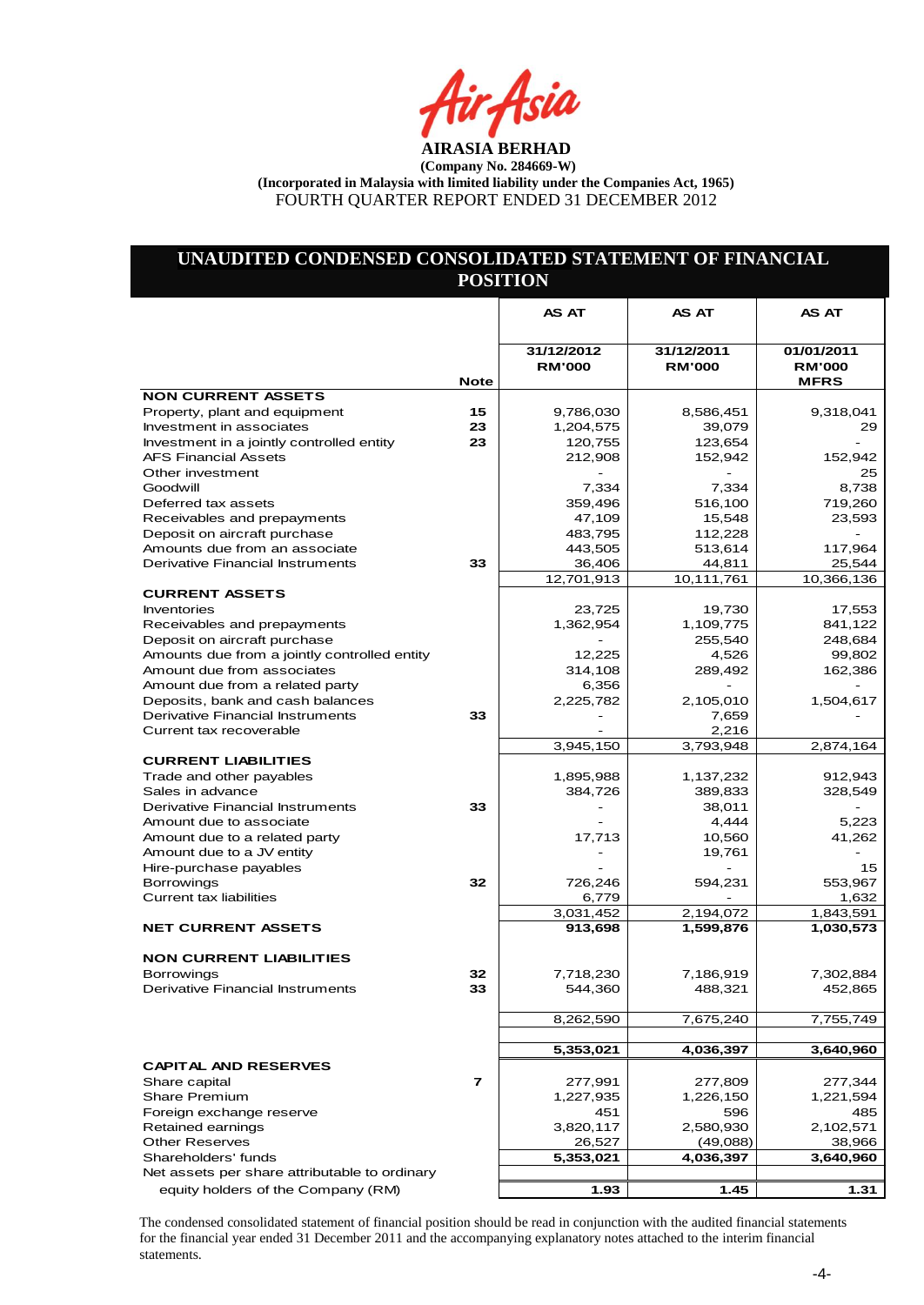

|                                                                                                    | UNAUDITED CONDENSED CONSOLIDATED STATEMENT OF CHANGES IN EQUITY |                                                |                                                 |                                                         |                                                               |                                                |                                              |                               |                                                     |                                                |
|----------------------------------------------------------------------------------------------------|-----------------------------------------------------------------|------------------------------------------------|-------------------------------------------------|---------------------------------------------------------|---------------------------------------------------------------|------------------------------------------------|----------------------------------------------|-------------------------------|-----------------------------------------------------|------------------------------------------------|
|                                                                                                    | ordinary shares                                                 | <b>Issued and fully paid</b><br>of RM0.10 each | Attributable to Equity Holders of the Company   |                                                         |                                                               |                                                |                                              |                               |                                                     |                                                |
|                                                                                                    | Number<br>of shares<br>000's                                    | <b>Nominal</b><br>Value<br><b>RM'000</b>       | <b>Share</b><br><b>Premium</b><br><b>RM'000</b> | Foreign<br>Exchange<br><b>Reserves</b><br><b>RM'000</b> | <b>Cash Flow</b><br>Hedge<br><b>Reserves</b><br><b>RM'000</b> | <b>AFS</b><br><b>Reserves</b><br><b>RM'000</b> | <b>Retained</b><br>Earnings<br><b>RM'000</b> | <b>Total</b><br><b>RM'000</b> | <b>Minority</b><br><b>Interest</b><br><b>RM'000</b> | <b>TOTAL</b><br><b>EQUITY</b><br><b>RM'000</b> |
| At 1 January 2012                                                                                  | 2,778,087                                                       | 277,809                                        | 1,226,150                                       | 596                                                     | (159, 363)                                                    | 110,275                                        | 2,580,930                                    | 4,036,397                     | $\overline{\phantom{a}}$                            | 4,036,397                                      |
| Net Profit for the period                                                                          |                                                                 |                                                |                                                 |                                                         |                                                               | $\overline{\phantom{a}}$                       | 1,878,527                                    | 1,878,527                     | $\overline{\phantom{a}}$                            | 1,878,527                                      |
| Dividends approved                                                                                 |                                                                 |                                                |                                                 |                                                         |                                                               |                                                | (639, 340)                                   | (639, 340)                    | $\overline{\phantom{a}}$                            | (639, 340)                                     |
| Other comprehensive income                                                                         |                                                                 |                                                |                                                 | (145)                                                   | 61,215                                                        | 14,400                                         |                                              | 75,470                        |                                                     | 75,470                                         |
| Issuance of ordinary shares<br>- Pursuant to the Employees'<br>Share Option Scheme ('ESOS')        | 1,821                                                           | 182                                            | 1,785                                           | $\overline{\phantom{a}}$                                |                                                               |                                                |                                              | 1,967                         | $\overline{\phantom{a}}$                            | 1,967                                          |
| At 31 December 2012                                                                                | 2,779,908                                                       | 277,991                                        | 1,227,935                                       | 451                                                     | (98, 148)                                                     | 124,675                                        | 3,820,117                                    | 5,353,021                     |                                                     | 5,353,021                                      |
| At 1 January 2011                                                                                  | 2,773,437                                                       | 277,344                                        | 1,221,594                                       | 485                                                     | (71, 309)                                                     | 110,275                                        | 2,102,571                                    | 3,640,960                     |                                                     | 3,640,960                                      |
| Net Profit for the period                                                                          |                                                                 |                                                |                                                 | $\blacksquare$                                          |                                                               | $\overline{\phantom{a}}$                       | 555,324                                      | 555,324                       |                                                     | 555,324                                        |
| Dividends paid                                                                                     | $\overline{\phantom{a}}$                                        |                                                |                                                 | $\overline{\phantom{a}}$                                | ۰                                                             | $\overline{\phantom{a}}$                       | (76, 965)                                    | (76, 965)                     |                                                     | (76, 965)                                      |
| Other comprehensive income                                                                         | $\overline{\phantom{a}}$                                        |                                                |                                                 | 111                                                     | (88,054)                                                      | ۰                                              |                                              | (87, 943)                     |                                                     | (87, 943)                                      |
| <b>Issuance of ordinary shares</b><br>- Pursuant to the Employees'<br>Share Option Scheme ('ESOS') | 4,650                                                           | 465                                            | 4,556                                           | $\overline{\phantom{a}}$<br>$\overline{\phantom{a}}$    | $\overline{a}$<br>$\overline{\phantom{a}}$                    | $\qquad \qquad -$<br>$\qquad \qquad -$         | $\overline{\phantom{a}}$                     | 5,021                         | -<br>$\overline{\phantom{a}}$                       | 5,021                                          |
| At 31 December 2011                                                                                | 2,778,087                                                       | 277,809                                        | 1,226,150                                       | 596                                                     | (159, 363)                                                    | 110,275                                        | 2,580,930                                    | 4,036,397                     |                                                     | 4,036,397                                      |

The condensed consolidated statement of changes in equity should be read in conjunction with the audited financial statements for the financial year ended 31 December 2011 and the accompanying explanatory notes attached to the interim financial statements.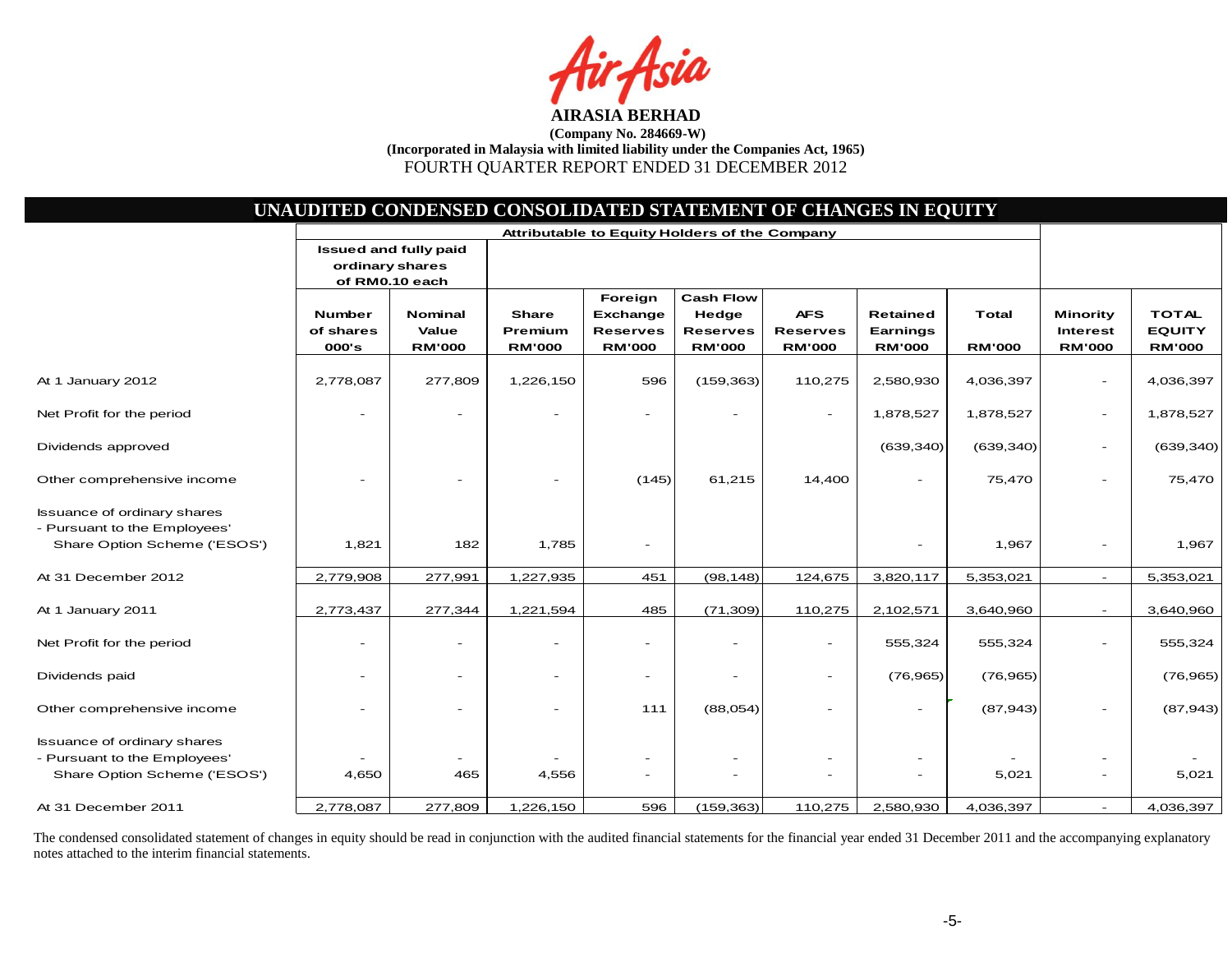

**(Company No. 284669-W)**

**(Incorporated in Malaysia with limited liability under the Companies Act, 1965)** FOURTH QUARTER REPORT ENDED 31 DECEMBER 2012

## **KEY OPERATING STATISTICS – 31 December 2012**

**Performance indicator for Malaysian operations for current quarter against the same quarter last year**

| <b>Quarter Ended: 31 December</b>  | <b>Oct-Dec 2012</b> | <b>Oct-Dec 2011</b> | Change y-o-y |
|------------------------------------|---------------------|---------------------|--------------|
|                                    |                     |                     |              |
| Passengers Carried                 | 5,205,886           | 4,854,674           | 7%           |
| Capacity                           | 6,342,300           | 5,946,120           | 7%           |
| Seat Load Factor                   | 82%                 | 82%                 | 0 ppt        |
| RPK (million)                      | 6,059               | 5,620               | 8%           |
| ASK (million)                      | 7,357               | 6,775               | 9%           |
| Average Fare (RM)                  | 201                 | 196                 | 3%           |
| Ancillary Income Per Pax (RM)*     | 42                  | 40                  | 5%           |
| Unit Passenger Revenue (RM)        | 243                 | 236                 | 3%           |
| Revenue / ASK (sen)                | 19.14               | 18.87               | 1%           |
| Revenue / ASK (US cents)           | 6.28                | 6.19                | 1%           |
| Cost / ASK (sen)                   | 13.28               | 13.40               | -1%          |
| Cost / ASK (US cents)              | 4.36                | 4.39                | -1%          |
| Cost / ASK-ex Fuel (sen)           | 5.80                | 5.72                | 1%           |
| Cost / ASK-ex Fuel (US cents)      | 1.90                | 1.88                | 1%           |
| Aircraft (end of period)           | 64                  | 57                  | 12%          |
| Average Stage Length (km)          | 1,160               | 1,140               | 2%           |
| Number of Flights                  | 35,235              | 33,034              | 7%           |
| <b>Fuel Consumed (Barrels)</b>     | 1,216,715           | 1,123,600           | 8%           |
| Average Fuel Price (US\$ / Barrel) | 148                 | 152                 | $-2%$        |

*Exchange Rate: RM:USD – 3.0492 - prior year US cents figures are restated at current exchange rate*

*The calculation of Cost / ASK excludes the offset of the gain/(loss) on the disposal of property, plant and equipement, as disclosed in note 12, in both the current and prior year.*

**Definition and calculation methodology**

| ASK (Available Seat Kilometres)    | Total available seats multiplied by the distance flown.        |
|------------------------------------|----------------------------------------------------------------|
| RPK (Revenue Passenger Kilometres) | Number of passengers carried multiplied by distance<br>flown   |
| Revenue/ASK                        | Total revenue divided by ASK                                   |
| Cost/ASK                           | Total expenses before interest and tax divided by ASK          |
| Cost/ASK – ex fuel                 | Costs, as defined above, less fuel expenses, divided by<br>ASK |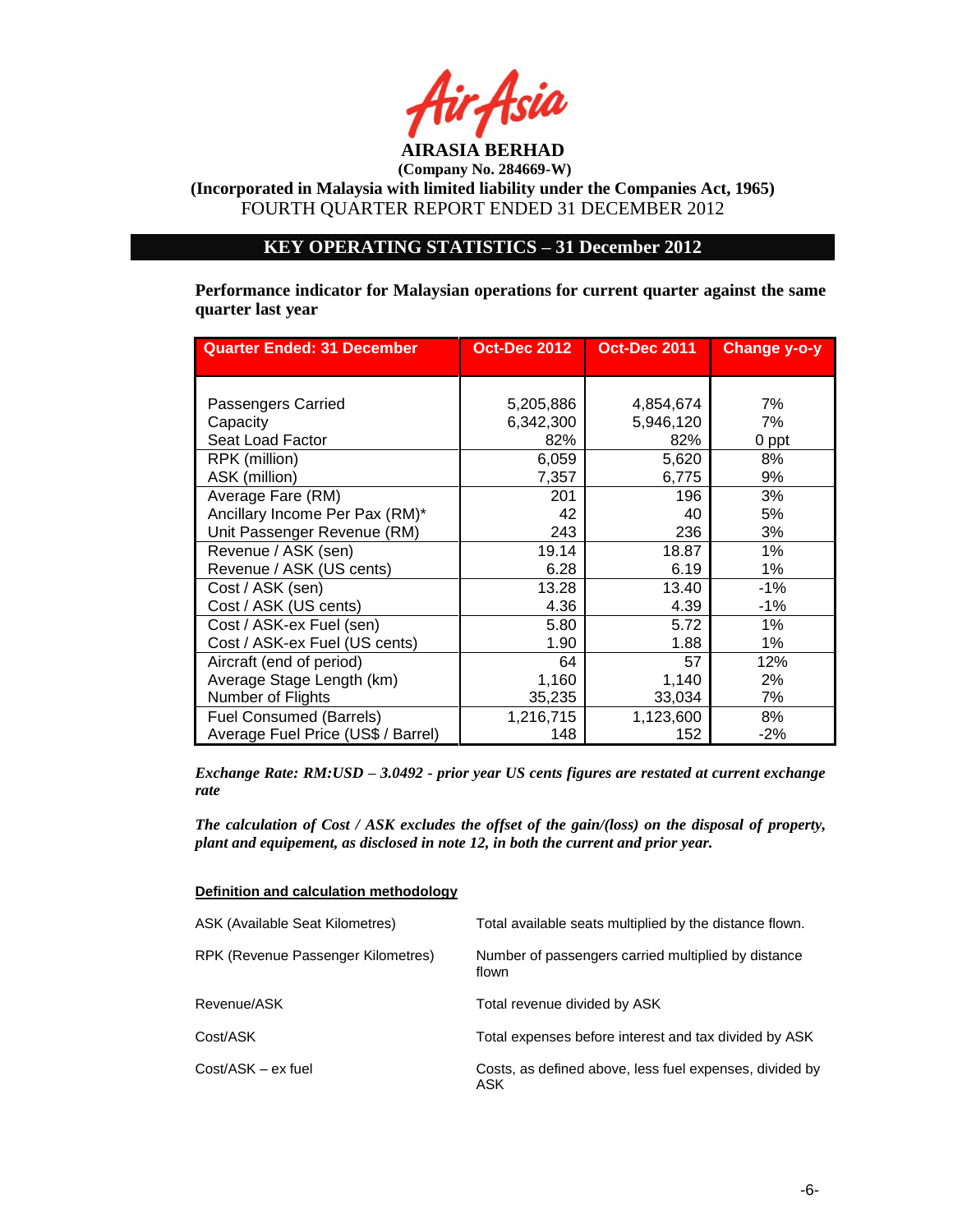

**(Company No. 284669-W)**

**(Incorporated in Malaysia with limited liability under the Companies Act, 1965)** FOURTH QUARTER REPORT ENDED 31 DECEMBER 2012

## **KEY OPERATING STATISTICS – 31 December 2012**

**Performance indicator for Malaysian operations for current financial year against the previous financial year**

| <b>Period Ended: 31 December</b>   | <b>Jan-Dec 2012</b> | <b>Jan-Dec 2011</b> | Change y-o-y |
|------------------------------------|---------------------|---------------------|--------------|
|                                    |                     |                     |              |
| Passengers Carried                 | 19,678,576          | 17,986,558          | 9%           |
| Capacity                           | 24,751,800          | 22,474,620          | 10%          |
| Seat Load Factor                   | 80%                 | 80%                 | 0 ppt        |
| RPK (million)                      | 22,731              | 21,037              | 8%           |
| ASK (million)                      | 28,379              | 26,074              | 9%           |
| Average Fare (RM)                  | 187                 | 176                 | 6%           |
| Ancillary Income Per Pax (RM)      | 40                  | 45                  | $-11%$       |
| Unit Passenger Revenue (RM)        | 227                 | 221                 | 2%           |
| Revenue / ASK (sen)                | 17.60               | 17.24               | 2%           |
| Revenue / ASK (US cents)           | 5.72                | 5.60                | 2%           |
| Cost / ASK (sen)                   | 13.56               | 13.54               | 0%           |
| Cost / ASK (US cents)              | 4.40                | 4.40                | 0%           |
| Cost / ASK-ex Fuel (sen)           | 6.69                | 6.79                | $-1\%$       |
| Cost / ASK-ex Fuel (US cents)      | 2.17                | 2.21                | $-1\%$       |
| Aircraft (end of period)           | 64                  | 57                  | 12%          |
| Average Stage Length (km)          | 1,148               | 1,162               | $-1\%$       |
| Number of Flights                  | 137,510             | 124,853             | 10%          |
| <b>Fuel Consumed (Barrels)</b>     | 4,685,895           | 4,290,284           | 9%           |
| Average Fuel Price (US\$ / Barrel) | 135                 | 133                 | 1%           |

*Exchange Rate: RM:USD – 3.0791 - prior year US cents figures are restated at current exchange rate*

*The calculation of Cost / ASK excludes the offset of the gain/(loss) on the disposal of property, plant and equipement, as disclosed in note 12, in both the current and prior year.*

|  | Definition and calculation methodology |
|--|----------------------------------------|
|  |                                        |

| ASK (Available Seat Kilometres)    | Total available seats multiplied by the distance flown.        |
|------------------------------------|----------------------------------------------------------------|
| RPK (Revenue Passenger Kilometres) | Number of passengers carried multiplied by distance<br>flown   |
| Revenue/ASK                        | Total revenue divided by ASK                                   |
| Cost/ASK                           | Total expenses before interest and tax divided by ASK          |
| Cost/ASK – ex fuel                 | Costs, as defined above, less fuel expenses, divided by<br>ASK |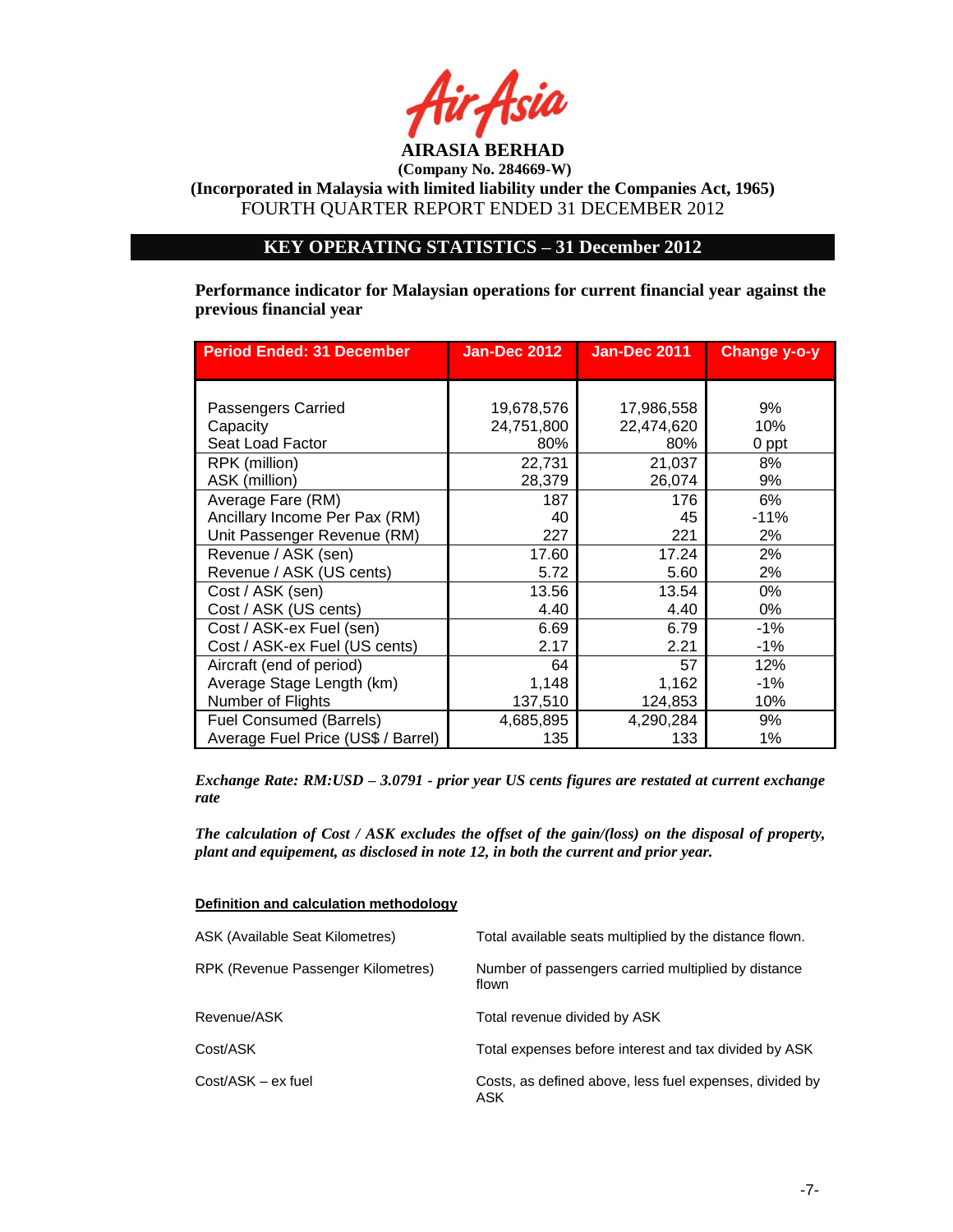

## **NOTES TO THE UNAUDITED ACCOUNTS – 31 DECEMBER 2012**

### **1. Basis of preparation**

The interim financial report is unaudited and has been prepared in accordance with Malaysian Financial Reporting Standard ("MFRS") 134: "Interim Financial Reporting" and paragraph 9.22 and Appendix 9B of the Bursa Malaysia Securities Berhad ("Bursa Malaysia") Listing Requirements.

In accordance with MFRS1 an opening MFRS statement of financial position has been presented at the date of transition to MFRS's. There are no differences between the opening MFRS statement of financial and the statement of financial position presented under FRS's at 31 December 2010.

The interim financial statements should be read in conjunction with the audited financial statements of the Group for the financial year ended 31 December 2011.

### **2. Summary of significant accounting policies**

The accounting policies and methods of computation adopted for the interim financial statements are consistent with those adopted for the audited financial statements for the financial year ended 31 December 2011

In current financial year, the Group is adopting the new IFRS-compliant framework, Malaysian Financial Reporting Standards ("MFRS"). In adopting the new framework, the Group is applying MFRS 1 "First-time adoption of MFRS". MFRS 1 provides for certain optional exemption and certain mandatory exception for first-time MFRS adopters.

Details of standards, amendments to published standards and interpretations to existing standards that are applicable to the Group with effect from 1 January 2012 or later are provided in note 2 to the audited financial statements of the Group for the financial year ended 31 December 2011.

### **3. Auditors' report on preceding annual financial statements**

The auditors have expressed an unqualified opinion on the Group's statutory financial statements for the financial year ended 31 December 2011 in their report dated 27 April 2012.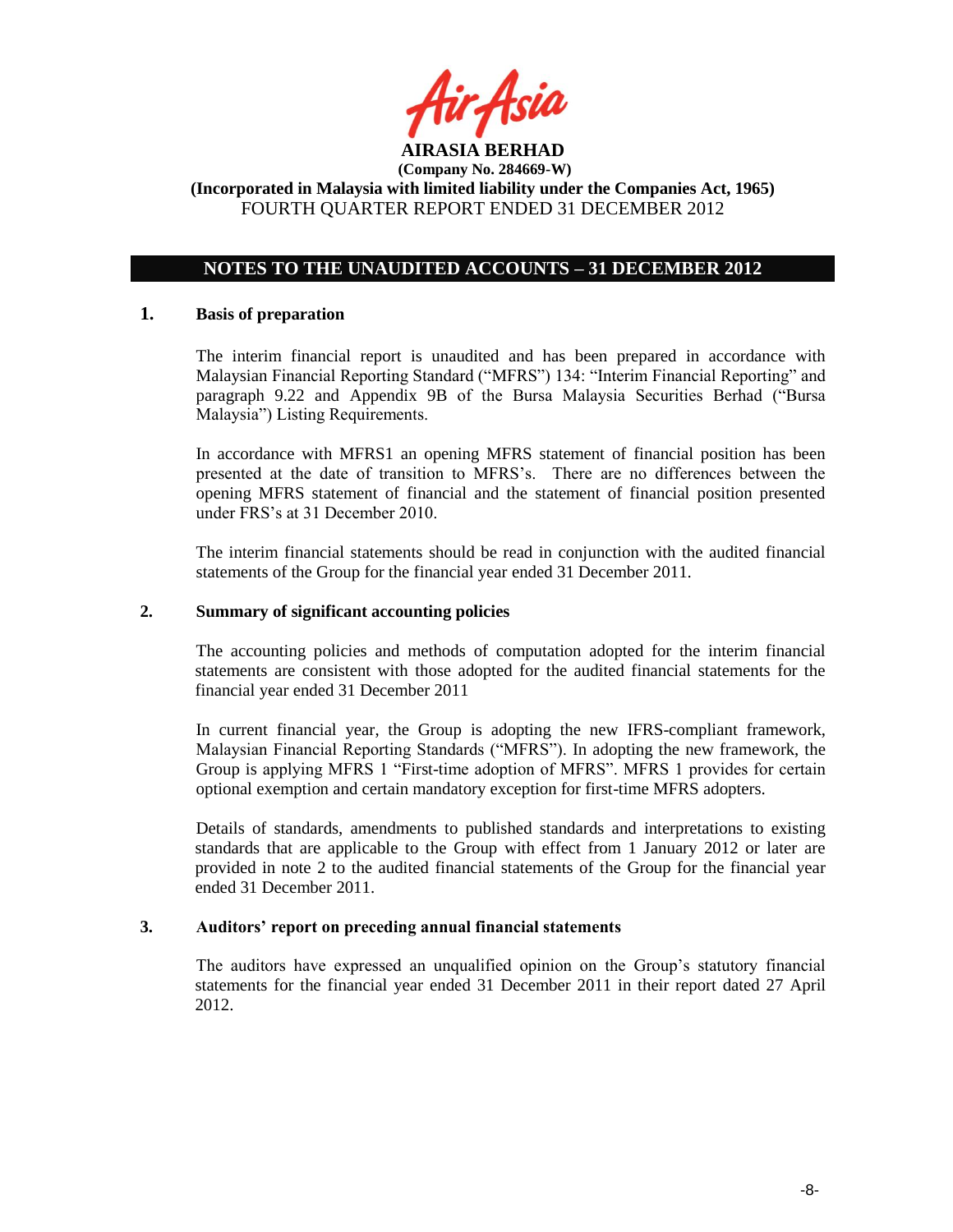

## **NOTES TO THE UNAUDITED ACCOUNTS – 31 DECEMBER 2012**

#### **4. Seasonality of operations**

AirAsia is primarily involved in the provision of air transportation services and thus, is subject to the seasonal demand for air travel. The seat load factor was maintained at 82% in the quarter under review unchanged from the same period last year. Compared against the immediate preceding quarter (third quarter July - September 2012), the seat load factor was 5 percentage points higher than the third quarter of 2012. This seasonal pattern is in line with the expectation of the Group.

### **5. Unusual items due to their nature, size or incidence**

There were no unusual items affecting assets, liabilities, equity, net income or cash flows during the current quarter and financial period-to-date.

### **6. Changes in estimates**

There were no changes in estimates that have had material effect in the current quarter and financial period-to-date results.

### **7. Capital and reserves**

During quarter ended 31 December 2012, the total issued and paid-up share capital of the Company increased from RM277,987,858 to RM277,990,658 from the issuance of 28,000 ordinary shares of RM0.10 each pursuant to the exercise of ESOS at the option price of RM1.08. Other than the above, there was no cancellation, repurchases, resale and repayment of debt and equity securities for the period ended 31 December 2012.

### **8. Dividend paid**

A final tax exempt (single tier) dividend in respect of the financial year ended 31 December 2011, of 5.0 sen per ordinary share of 10.0 sen each amounting to RM138,957,079 was paid on 20 July 2012.

### **9. Segment reporting**

The Group operates a single reportable segment, that of Airline Operations.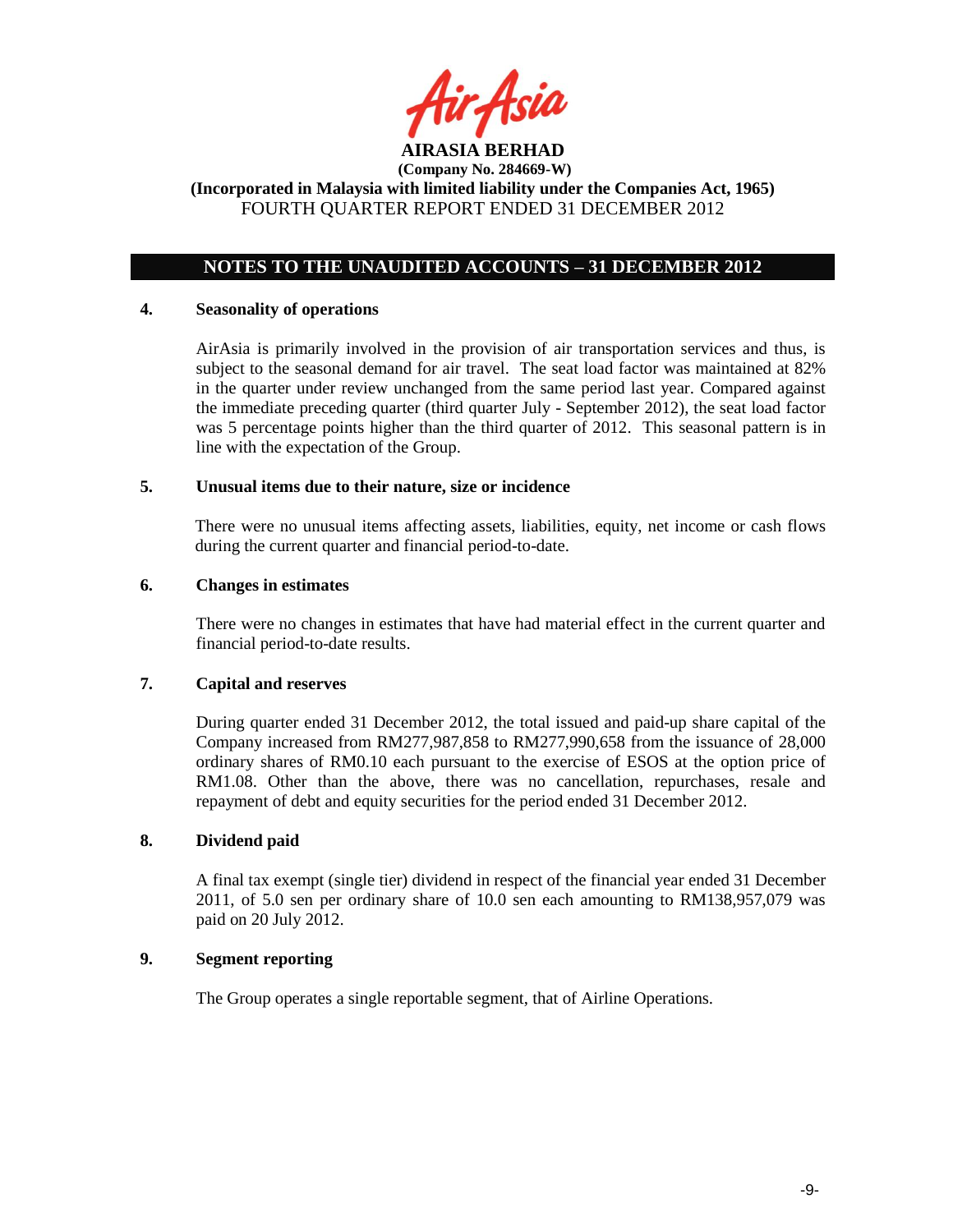

## **NOTES TO THE UNAUDITED ACCOUNTS – 31 DECEMBER 2012**

#### **10. Revenue**

|                                 | <b>Quarter ended</b><br>31/12/2012<br><b>RM</b> million | <b>Quarter ended</b><br>31/12/2011<br><b>RM</b> million |
|---------------------------------|---------------------------------------------------------|---------------------------------------------------------|
| Passenger seat sales            | 922.3                                                   | 894.5                                                   |
| Baggage fees                    | 108.6                                                   | 93.5                                                    |
| Aircraft operating lease income | 141.7                                                   | 128.1                                                   |
| Surcharges and fees             | 128.1                                                   | 62.4                                                    |
| Other revenue                   | 107.7                                                   | 100.0                                                   |
|                                 | 1,408.4                                                 | 1,278.5                                                 |

Other revenue includes assigned seat, freight, cancellation, documentation and other fees and the on-board sale of meals and merchandise.

### **11. Other gains/(losses) - net**

Other gains/(losses) – net comprise fair value changes due to movement in mark-to-market (MTM) position on non-designated hedging contracts at 31 December 2012 as compared to 30 September 2012, and are detailed below:

|                                             | 31/12/2012<br><b>RM</b> million | <b>Quarter ended</b> Quarter ended<br>31/12/2011<br><b>RM</b> million |
|---------------------------------------------|---------------------------------|-----------------------------------------------------------------------|
| Gain from fuel contracts                    | 5.1                             | 25.2                                                                  |
| Gain/(loss) from foreign currency contracts | 0.7                             | (0.7)                                                                 |
| Gain/(loss) from interest rate contracts    | 6.5                             | (0.5)                                                                 |
|                                             | 12.3                            | 24.0                                                                  |

The above gains and losses arise from the movement in exchange rates (principally RM:US\$), interest rates and crude oil prices relative to the contracted rate during the quarter. The fair value of derivative financial instruments is determined by discounting future cash flows to present value.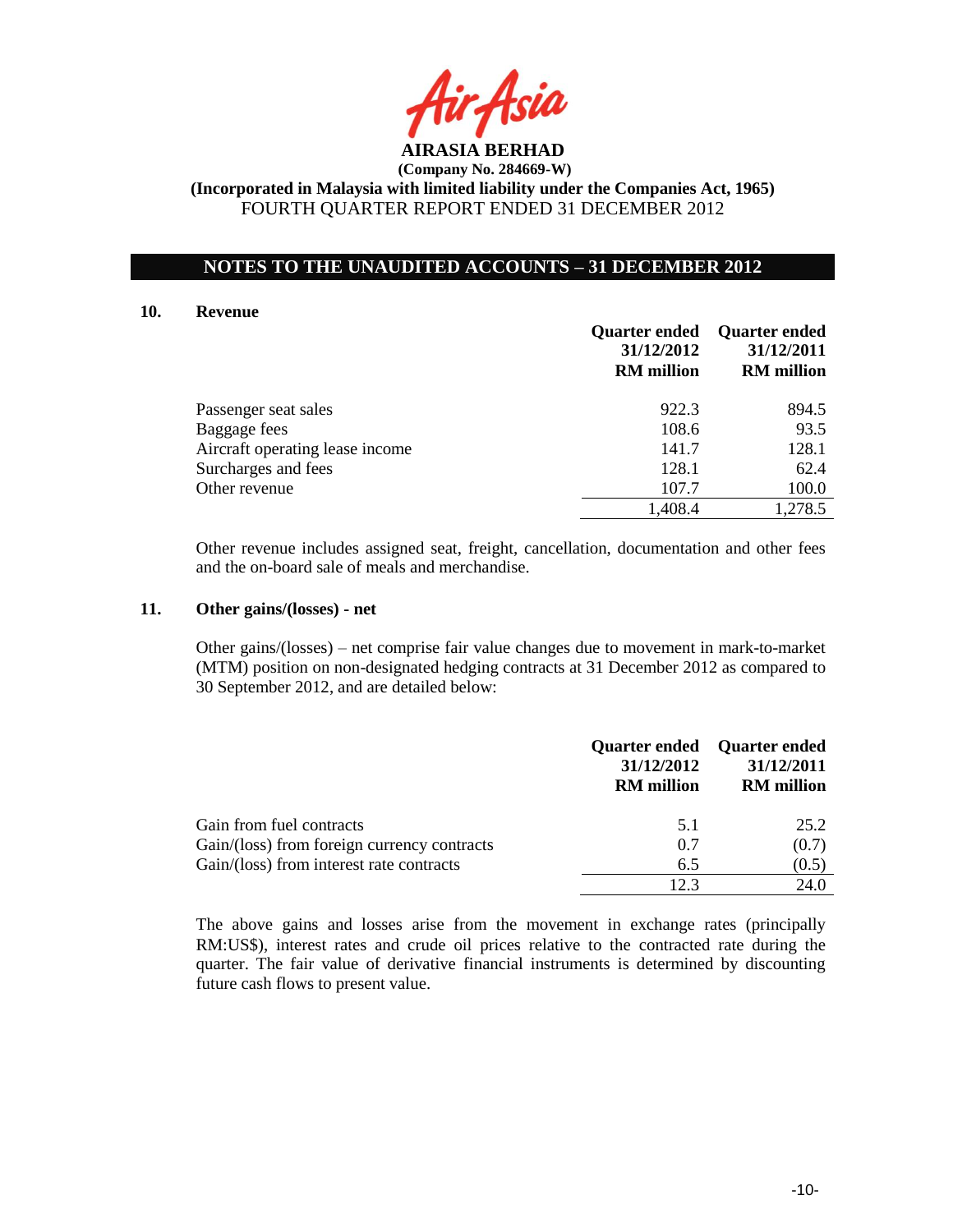

## **NOTES TO THE UNAUDITED ACCOUNTS – 31 DECEMBER 2012**

#### **12. Other Income**

|                                                | <b>Quarter ended</b><br>31/12/2012<br><b>RM</b> million | <b>Quarter ended</b><br>31/12/2011<br><b>RM</b> million |
|------------------------------------------------|---------------------------------------------------------|---------------------------------------------------------|
| (Loss)/gain on disposal of property, plant and |                                                         |                                                         |
| equipment                                      | (0.5)                                                   | 100.6                                                   |
| <b>Others</b>                                  | 79.5                                                    | 62.0                                                    |
|                                                | 79.0                                                    | 162.6                                                   |

Other income ('others') includes brand licence fees, commission income and advertising income.

### **13. Other Comprehensive Income**

Cash flow hedges represent fair value changes due to movement in MTM position on effective hedging contracts at 31 December 2012 as compared to 30 September 2012 as follows:

|                                        | <b>Quarter ended</b> Quarter ended<br>31/12/2012<br><b>RM</b> million | 31/12/2011<br><b>RM</b> million |
|----------------------------------------|-----------------------------------------------------------------------|---------------------------------|
| Fair value (loss)/gain in the period   | 35.7                                                                  | (7.9)                           |
| Amount transferred to income statement | 7.1                                                                   | (66.7)                          |
|                                        | 42.8                                                                  | 74.6)                           |

Fair value changes in effective hedging contracts are recognized directly in equity and are transferred to the income statement in the same period as the underlying hedged item affects profit or loss.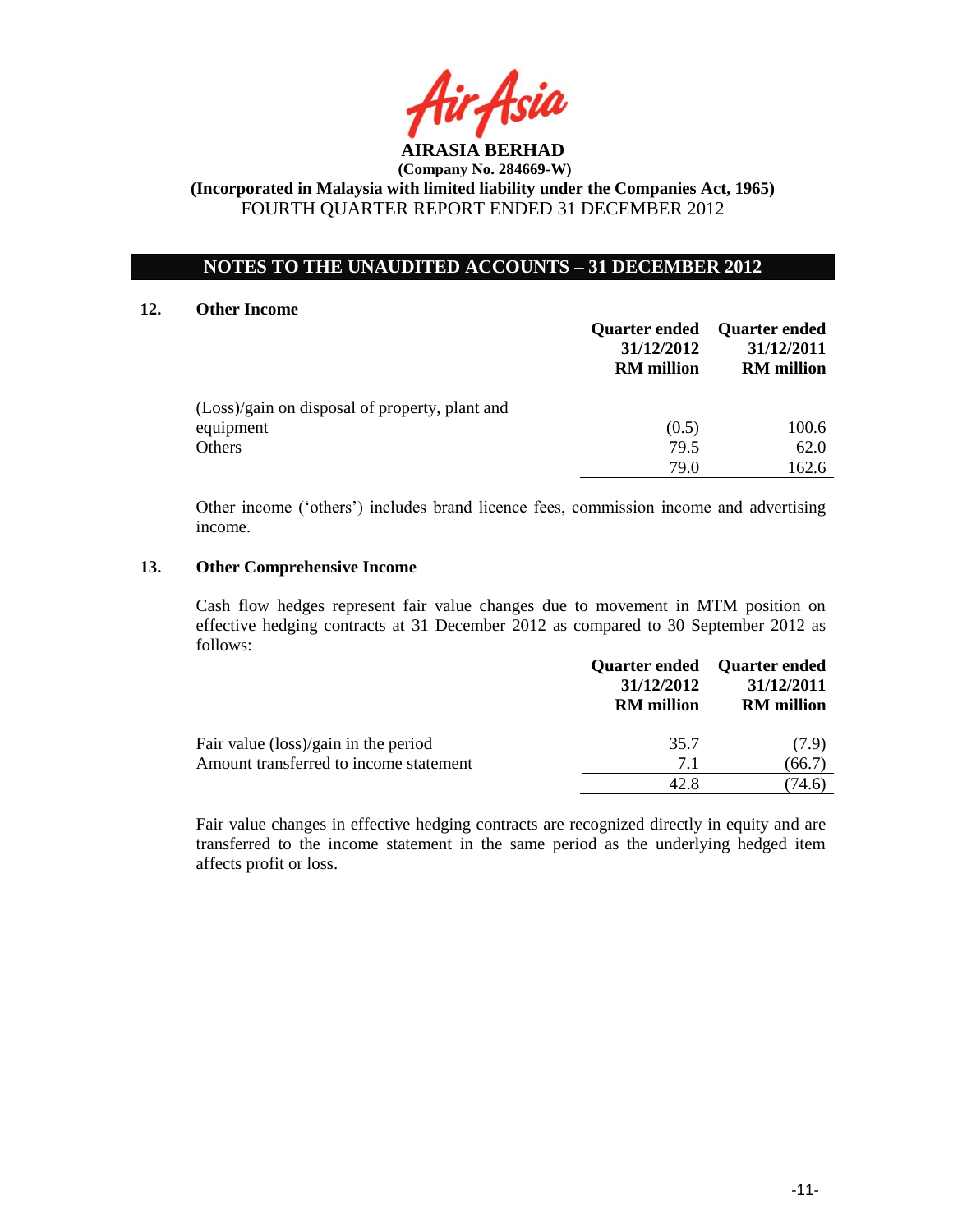

## **NOTES TO THE UNAUDITED ACCOUNTS – 31 DECEMBER 2012**

### **14. Disclosure of Realised and Unrealised Profits**

The cumulative retained profit of the Group and its subsidiaries comprises realized and unrealized profit as disclosed in the table below.

|                                                                                | As at<br>31/12/2012<br><b>RM</b> million | As at<br>31/12/2011<br><b>RM</b> million |
|--------------------------------------------------------------------------------|------------------------------------------|------------------------------------------|
| Total retained profit of AirAsia Berhad and its<br>subsidiaries                |                                          |                                          |
| Realised                                                                       | 1,656,124                                | 1,781,491                                |
| Unrealised                                                                     | 2,175,402                                | 809,277                                  |
|                                                                                | 3,831,526                                | 2,590,768                                |
| Total share of accumulated losses from associates<br>Realised<br>Unrealised    | (8, 436)                                 | (9,764)                                  |
|                                                                                | (8, 436)                                 | (9,764)                                  |
| Total share of accumulated profit/(losses) from jointly<br>controlled entities |                                          |                                          |
| Realised<br>Unrealised                                                         | (2,973)                                  | (74)                                     |
|                                                                                | (2,973)                                  | (74)                                     |
| retained profit as per consolidated<br>Total group                             |                                          |                                          |
| accounts                                                                       | 3,820,117                                | 2,580,930                                |

### **15. Property, plant and equipment**

#### *(a) acquisition and disposals*

During the quarter ended 31 December 2012, the Group acquired property, plant and equipment with a cost of RM933.6 million (quarter ended 31 December 2011:  $\overline{RM247.2}$  million).

During the quarter ended 31 December 2012, proceeds from disposal of property, plant and equipment totaled RM0.4 million (quarter ended 31 December 2011: RM559.1 million).

#### *(b) revaluation*

There was no revaluation of property, plant and equipment for the quarter ended 31 December 2012 (quarter ended 31 December 2011: RM Nil).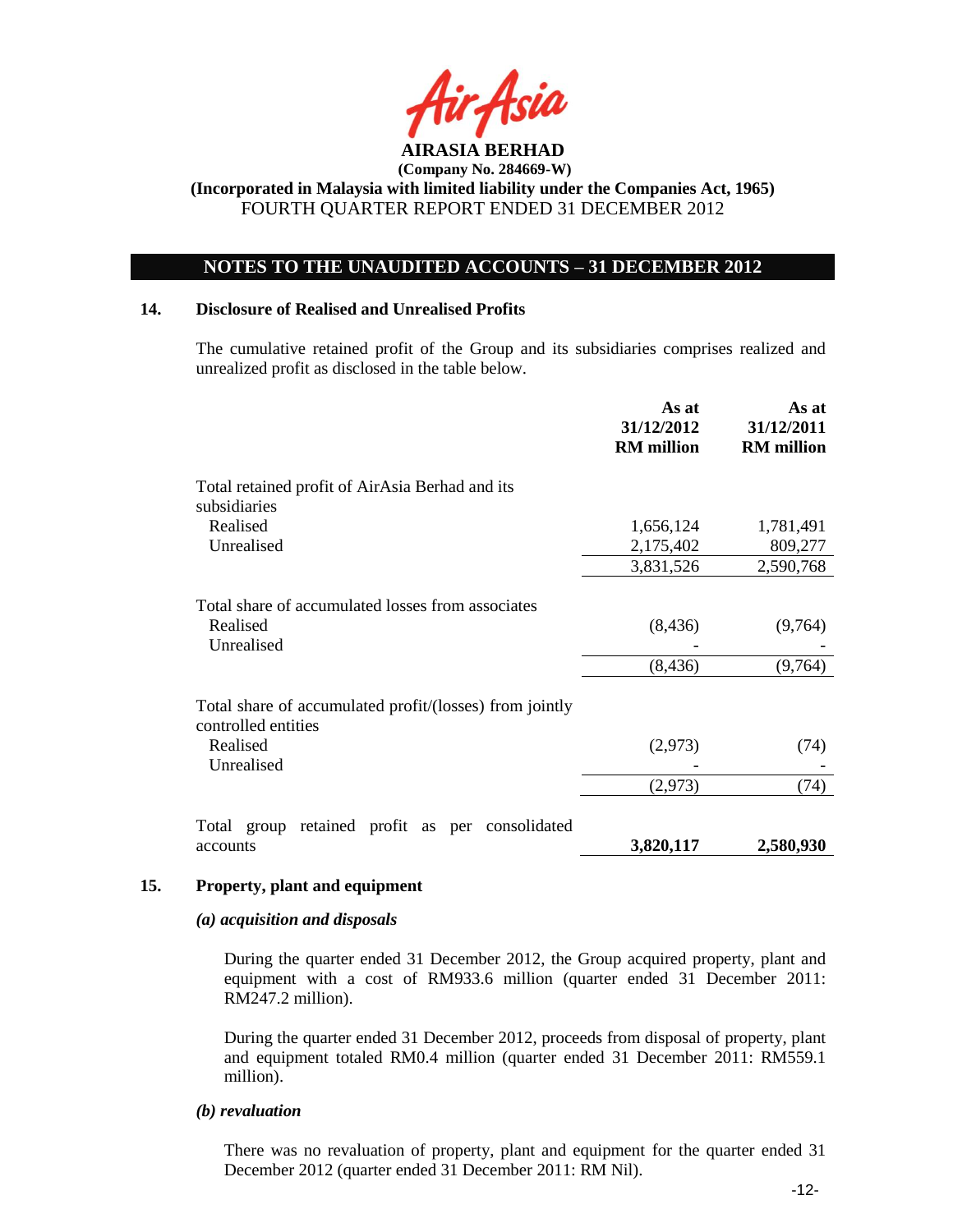

## **NOTES TO THE UNAUDITED ACCOUNTS – 31 DECEMBER 2012**

### *(c) impairment*

There was no impairment of property, plant and equipment for the quarter ended 31 December 2012 (quarter ended 31 December 2011: RM Nil).

### **16. Post balance sheet events**

On 20 February 2013, Tune Ins Holdings Berhad had its intial public offering and is now listed on the Main Market of Bursa Securities at the initial price of RM1.35 per Public Issue Share. In accordance with MFRS 110 "Events after the Reporting Period", this was a non-adjusting event after the balance sheet date, 31 December 2012. The financial effects of the change in the fair value of the AFS Financial Asset in accordance with MFRS 139 will be reflected at the next reporting period.

There were no other material events after the period end that have not been reflected in the financial statements for the financial period ended 31 December 2012 as at the date of this report.

#### **17. Changes in composition of the Group**

There were no changes in the composition of the group during the quarter under review.

### **18. Contingent assets**

As at the date of this report, the Group does not have any contingent assets.

### **19. Changes in contingent liabilities since the last annual balance sheet date**

There were no material changes in contingent liabilities since the latest audited financial statements of the Group for the financial year ended 31 December 2011.

### **20. Capital commitments outstanding not provided for in the interim financial report**

Capital commitments for property, plant and equipment:

|                                 |            | <b>Group and Company</b> |
|---------------------------------|------------|--------------------------|
|                                 | 31/12/2012 | 31/12/2011               |
|                                 | RM'000     | RM'000                   |
| Approved and contracted for     | 51,144,087 | 40,815,202               |
| Approved but not contracted for | 13,756,500 | 16,841,539               |
|                                 | 64,900,587 | 57,656,741               |
|                                 |            |                          |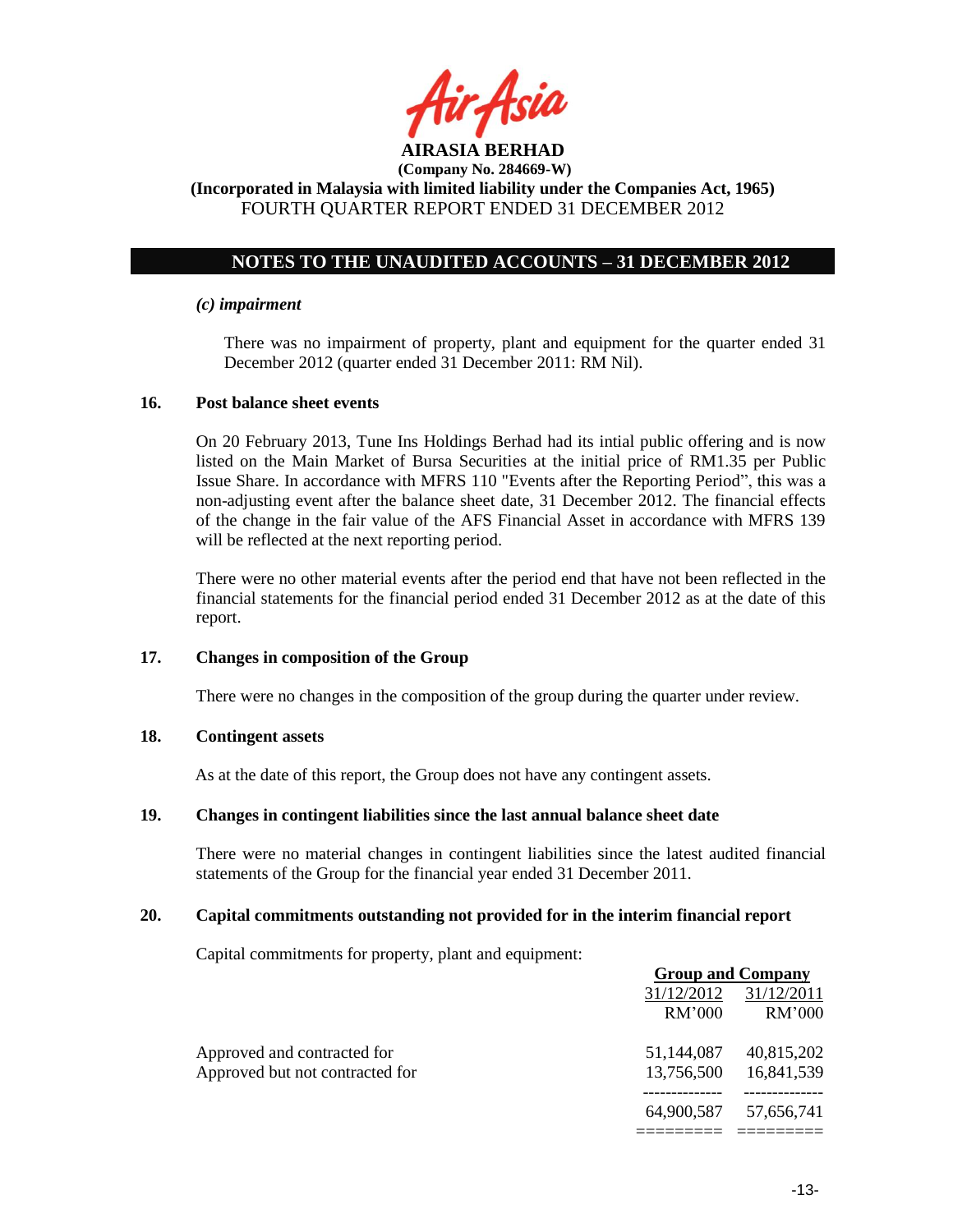

## **NOTES TO THE UNAUDITED ACCOUNTS – 31 DECEMBER 2012**

#### **21. Material related party transactions**

Details of the relationship and transactions between AirAsia and its related parties are as described below. The related party transactions described were carried out on the terms and conditions obtainable in transactions with unrelated parties unless otherwise stated.

| Name of company                     | Relationship                                                           |
|-------------------------------------|------------------------------------------------------------------------|
| Thai AirAsia                        | An associate of the Company                                            |
| PT Indonesia AirAsia                | An associate of the Company                                            |
| AirAsia X Sdn. Bhd.                 | An investment with common shareholders and<br>directors of the Company |
| AirAsia Inc (Philippines)           | An associate of the Company                                            |
| AirAsia Japan Co. Ltd               | An associate of the Company                                            |
| Asian Aviation Centre of Excellence |                                                                        |
| Sdn Bhd                             | A jointly controlled entity of the Company                             |

These following items have been included in the Income Statement

|                                                    | <b>Quarter ended</b><br>31/12/2012<br><b>RM</b> million | <b>Quarter ended</b><br>31/12/2011<br><b>RM</b> million |
|----------------------------------------------------|---------------------------------------------------------|---------------------------------------------------------|
| Thai AirAsia                                       |                                                         |                                                         |
| Lease rental income on aircraft                    | 78,780                                                  | 71,933                                                  |
| Indonesia AirAsia                                  |                                                         |                                                         |
| Lease rental income on aircraft                    | 49,245                                                  | 50,902                                                  |
| Maintenance and overhaul charges                   |                                                         | 3,193                                                   |
| <b>Philippines AirAsia</b>                         |                                                         |                                                         |
| Lease rental income on aircraft                    | 6,678                                                   | 5,218                                                   |
| Japan AirAsia                                      |                                                         |                                                         |
| Lease rental income on aircraft                    | 7,021                                                   |                                                         |
| AirAsia X Berhad                                   |                                                         |                                                         |
| Services charged to AirAsia X Berhad               | 1,581                                                   | 4,211                                                   |
| <b>Asian Aviation Centre of Excellence Sdn Bhd</b> |                                                         |                                                         |
| Training costs charged to AirAsia Berhad           | (8, 473)                                                |                                                         |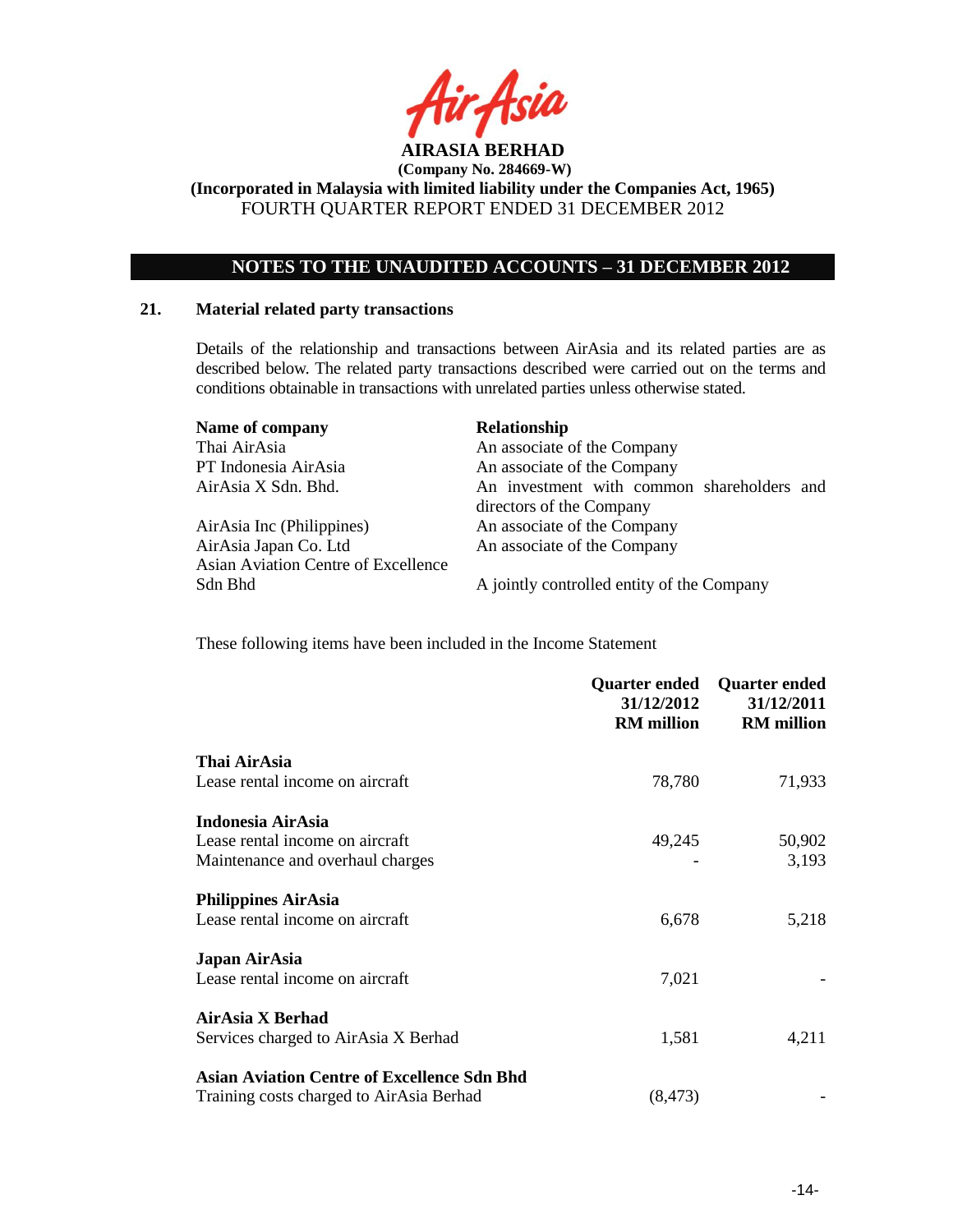

# **NOTES TO THE UNAUDITED ACCOUNTS – 31 DECEMBER 2012**

### **22. Review of performance**

**Performance of current quarter against the same quarter last year for Malaysia**

| <b>Quarter Ended: 31 December</b><br><b>RM'000</b>                                                                                           | <b>Oct-Dec 2012</b>                 | <b>Oct-Dec 2011</b>                 |
|----------------------------------------------------------------------------------------------------------------------------------------------|-------------------------------------|-------------------------------------|
| Revenue                                                                                                                                      | 1,408,388                           | 1,278,455                           |
| Operating expenses:<br>- Staff costs<br>- Depreciation of property, plant                                                                    | (166, 762)                          | (130, 601)                          |
| and equipment<br>- Aircraft fuel expenses                                                                                                    | (148, 968)<br>(550, 737)            | (160, 078)<br>(520, 431)            |
| - Maintenance and overhaul<br>- User charges and other related expenses<br>- Aircraft operating lease expenses                               | (28, 364)<br>(84, 209)<br>(41, 575) | (27, 755)<br>(92, 323)<br>(29, 549) |
| - Travel and tour operating expenses<br>- Other operating expenses                                                                           | (48, 381)                           | (33,044)                            |
| Other (losses)/gains - net<br>Other income                                                                                                   | 12,289<br>78,955                    | 24,041<br>162,566                   |
| <b>Operating Profit</b>                                                                                                                      | 430,636                             | 471,281                             |
| Finance Income<br><b>Finance Costs</b>                                                                                                       | 20,938<br>(97, 231)                 | 21,349<br>(95, 768)                 |
| <b>Net operating profit</b>                                                                                                                  | 354,343                             | 396,862                             |
| Foreign Exchange gain/(loss) on borrowings<br>Foreign Exchange gain/(loss) on amounts due<br>from associates and jointly-controlled entities | (20, 858)<br>10,347                 | (70, 604)                           |
| Gain on disposal and fair value of interest in<br>Thai AirAsia                                                                               |                                     |                                     |
| Share of results of jointly controlled entities<br>Share of results of associates                                                            | 5,523<br>13,408                     | 1,848<br>(3,652)                    |
| Profit before tax                                                                                                                            | 362,763                             | 324,454                             |
| <b>Current Taxation</b><br>Deferred taxation                                                                                                 | (3, 114)<br>(9,000)                 | (4,080)<br>(189, 695)               |
| Profit after tax                                                                                                                             | 350,649                             | 130,679                             |
| EBITDAR                                                                                                                                      | 621,179                             | 660,908                             |
| <b>EBITDAR Margin</b><br><b>EBIT Margin</b>                                                                                                  | 44%<br>31%                          | 52%<br>37%                          |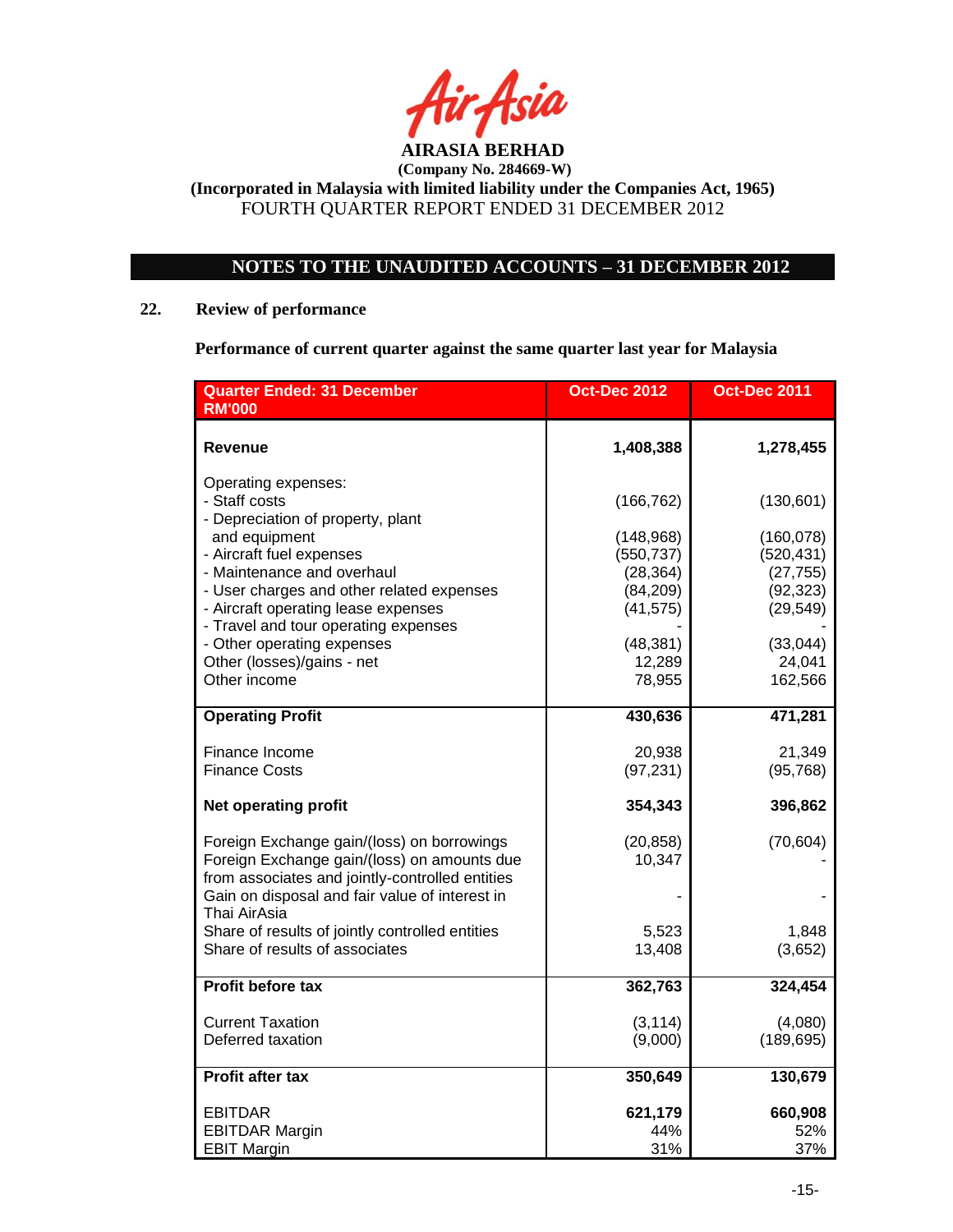

## **NOTES TO THE UNAUDITED ACCOUNTS – 31 DECEMBER 2012**

The Group recorded revenue of RM1,408.4 million for the quarter ended 31 December 2012 ("4Q12"), 10% higher than the revenue of RM1,278.5 million recorded in the quarter ended 31 December 2011 ("4Q11"). The revenue growth was supported by 7% growth in passenger volume while the average fare was 3% higher at RM201 as compared to RM196 achieved in 4Q11. Ancillary income per passenger year-on-year increased by 5% to RM42 from RM40. The seat load factor was maintained at 82% unchanged from the same period last year.

The profit before tax for the period was RM362.8 million compared to RM324.5 million in the same quarter of 2011 while the profit after tax for the period was RM350.6 million compared to RM130.7 million in the same quarter of 2011.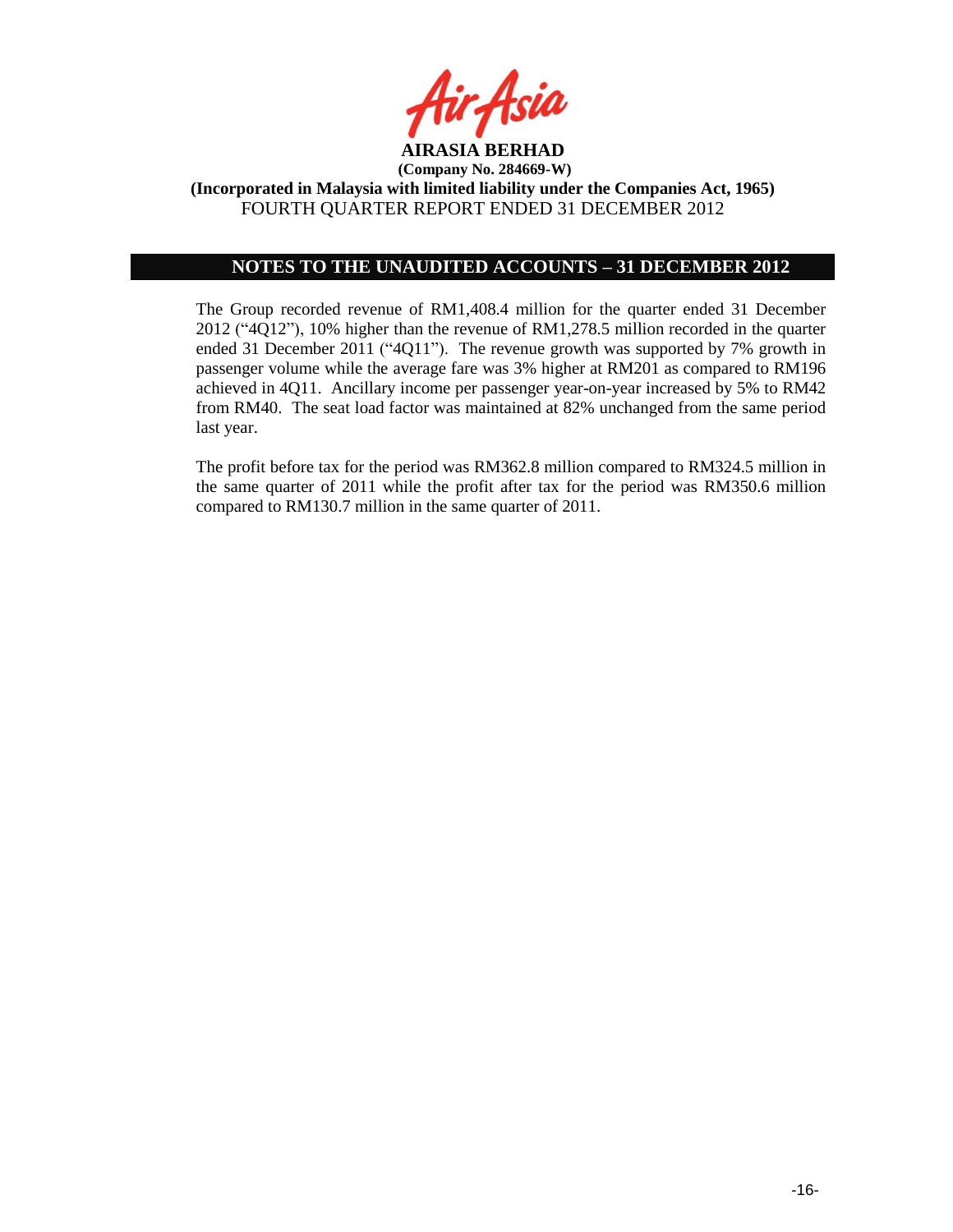

# **NOTES TO THE UNAUDITED ACCOUNTS – 31 DECEMBER 2012**

**Performance of current financial year against the previous financial year for Malaysia**

| <b>Period Ended: 31 December</b><br><b>RM'000</b>                                              | <b>Jan-Dec 2012</b>      | <b>Jan-Dec 2011</b>     |
|------------------------------------------------------------------------------------------------|--------------------------|-------------------------|
|                                                                                                |                          |                         |
| Revenue                                                                                        | 4,995,850                | 4,495,141               |
| Operating expenses:                                                                            |                          |                         |
| - Staff costs<br>- Depreciation of property, plant                                             | (580, 294)               | (484, 177)              |
| and equipment                                                                                  | (562, 176)               | (570, 909)              |
| - Aircraft fuel expenses                                                                       | (1,947,947)              | (1,759,868)             |
| - Maintenance and overhaul<br>- User charges and other related expenses                        | (117, 398)<br>(415, 898) | (86, 698)<br>(386, 868) |
| - Aircraft operating lease expenses                                                            | (159, 512)               | (80, 655)               |
| - Travel and tour operating expenses<br>- Other operating expenses                             | (189, 951)               | (36, 555)<br>(163, 747) |
| Other (losses)/gains - net                                                                     | 11,035                   | (55, 501)               |
| Other income                                                                                   | 123,942                  | 292,357                 |
| <b>Operating Profit</b>                                                                        | 1,157,651                | 1,162,520               |
|                                                                                                |                          |                         |
| Finance Income<br><b>Finance Costs</b>                                                         | 79,391<br>(378, 808)     | 66,078<br>(377, 894)    |
|                                                                                                |                          |                         |
| <b>Core Net Income</b>                                                                         | 858,234                  | 850,704                 |
| Foreign Exchange gains/(losses) on borrowings                                                  | 66,152                   | (93, 472)               |
| Foreign Exchange gain/(loss) on amounts due<br>from associates and jointly-controlled entities | (29, 139)                | 13,457                  |
| Gain on disposal and fair value of interest in Thai                                            | 1,160,370                |                         |
| AirAsia                                                                                        |                          |                         |
| Share of results of jointly controlled entities<br>Share of results of associates              | (2,899)<br>1,328         | 11,980<br>(5,652)       |
|                                                                                                |                          |                         |
| Profit before tax                                                                              | 2,054,046                | 777,017                 |
| <b>Current Taxation</b>                                                                        | (18, 865)                | (18, 533)               |
| Deferred taxation                                                                              | (156, 654)               | (203, 160)              |
| <b>Profit after tax</b>                                                                        | 1,878,527                | 555,324                 |
| <b>EBITDAR</b>                                                                                 | 1,879,339                | 1,814,084               |
| <b>EBITDAR Margin</b>                                                                          | 38%                      | 40%                     |
| <b>EBIT Margin</b>                                                                             | 23%                      | 26%                     |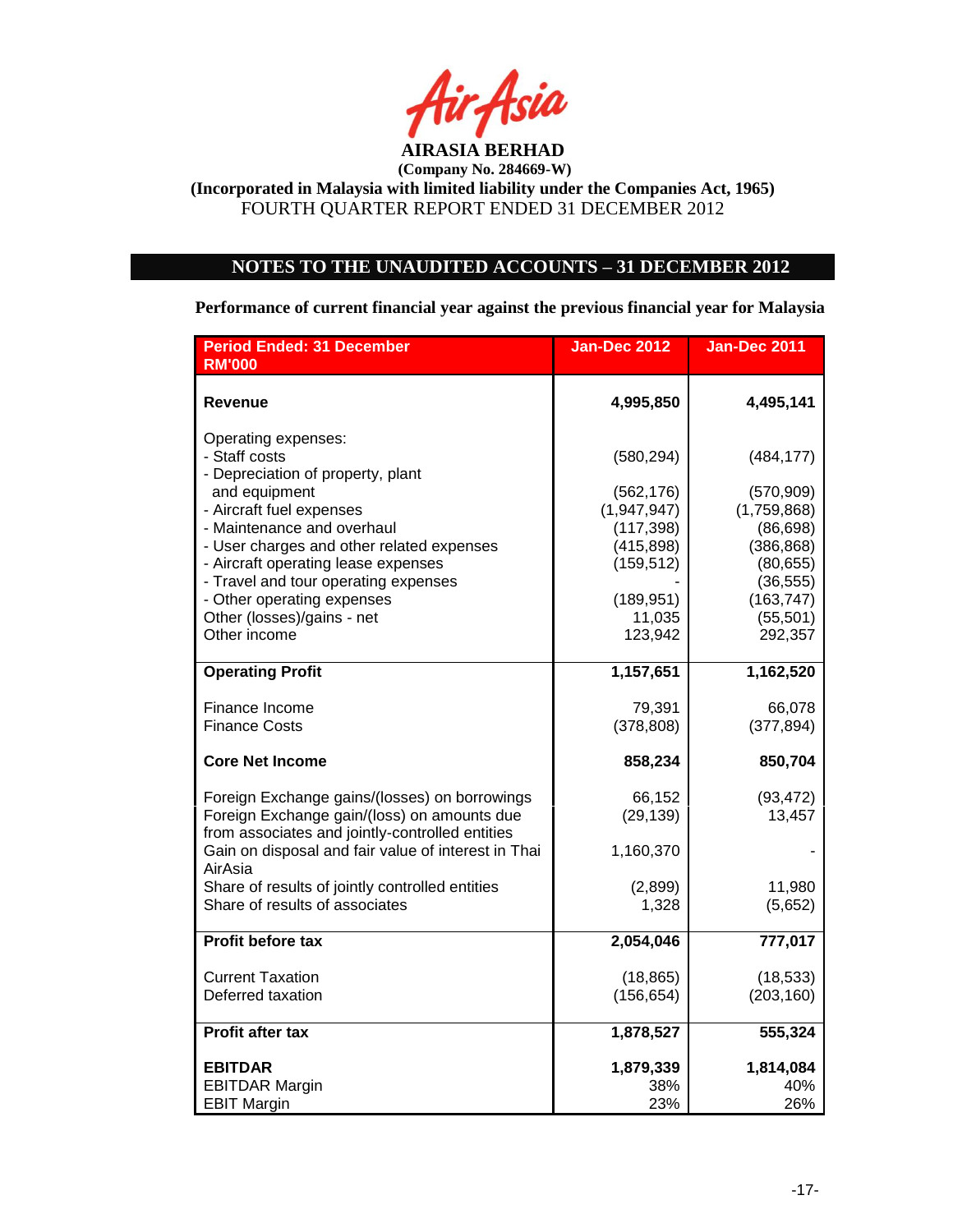

## **NOTES TO THE UNAUDITED ACCOUNTS – 31 DECEMBER 2012**

The Group recorded revenue of RM4,995.9 million for the financial year ended 31 December 2012 ("FY12"), 11% higher than the revenue of RM4,495.1 million recorded in the financial year ended 31 December 2011 ("FY11"). The revenue growth was supported by 9% growth in passenger volume while the average fare was 6% higher at RM187 as compared to RM176 achieved in FY11. Ancillary income per passenger year-on-year showed a decrease by 11% in FY12. The seat load factor was maintained at 80% unchanged from the same period last year.

The profit after tax for the period was RM1,878.5 million compared to RM555.3 million in FY11. The profit after tax for the period includes RM120.1 million gain on the disposal of the 4% equity interest and a fair value gain on the remaining 45% equity interest in Thai AirAsia of RM1,040.3 million which is presented in the income statement as a 'Gain on disposal and fair value of interest in Thai AirAsia'.

| <b>Net Cash Flow (RM'000)</b>  | <b>Oct-Dec 2012</b> | <b>Jul-Sep 2012</b> |
|--------------------------------|---------------------|---------------------|
|                                |                     |                     |
| <b>Cash from Operations</b>    | 604.147             | 248,075             |
| Cash from Investing Activities | (1,065,617)         | (354, 084)          |
| Cash from Financing Activities | 483,987             | 143,782             |
| <b>Net Cash Flow</b>           | 22.517              | 37.773              |

#### **Cashflow commentary for current quarter against immediately preceding quarter**

The Group's cash from operations was RM604.1 million, compared to RM248.1 million in the immediate preceding quarter ended September 2012. Net cash flow in the quarter amounted to RM22.5 million inflow, as cash flows from operating and financing activities exceeded investing cash flows.

#### **Balance sheet commentary for current quarter**

| <b>Balance Sheet</b><br><b>RM</b> million | December 2012  | <b>September 2012</b> |
|-------------------------------------------|----------------|-----------------------|
| <b>Total Debt</b><br>Cash                 | 8,444<br>2,226 | 7,811<br>2,202        |
| <b>Net Debt</b>                           | 6,218          | 5,609                 |
| Net Gearing                               | 1.17           | 1.03                  |

The Group's total debt as of end of December 2012 was RM8.4 billion. The Group's net debt after offsetting the cash balances amounted to RM6.2 billion. This translates to a net gearing ratio of 1.17 times, 14% higher than the immediately preceding quarter.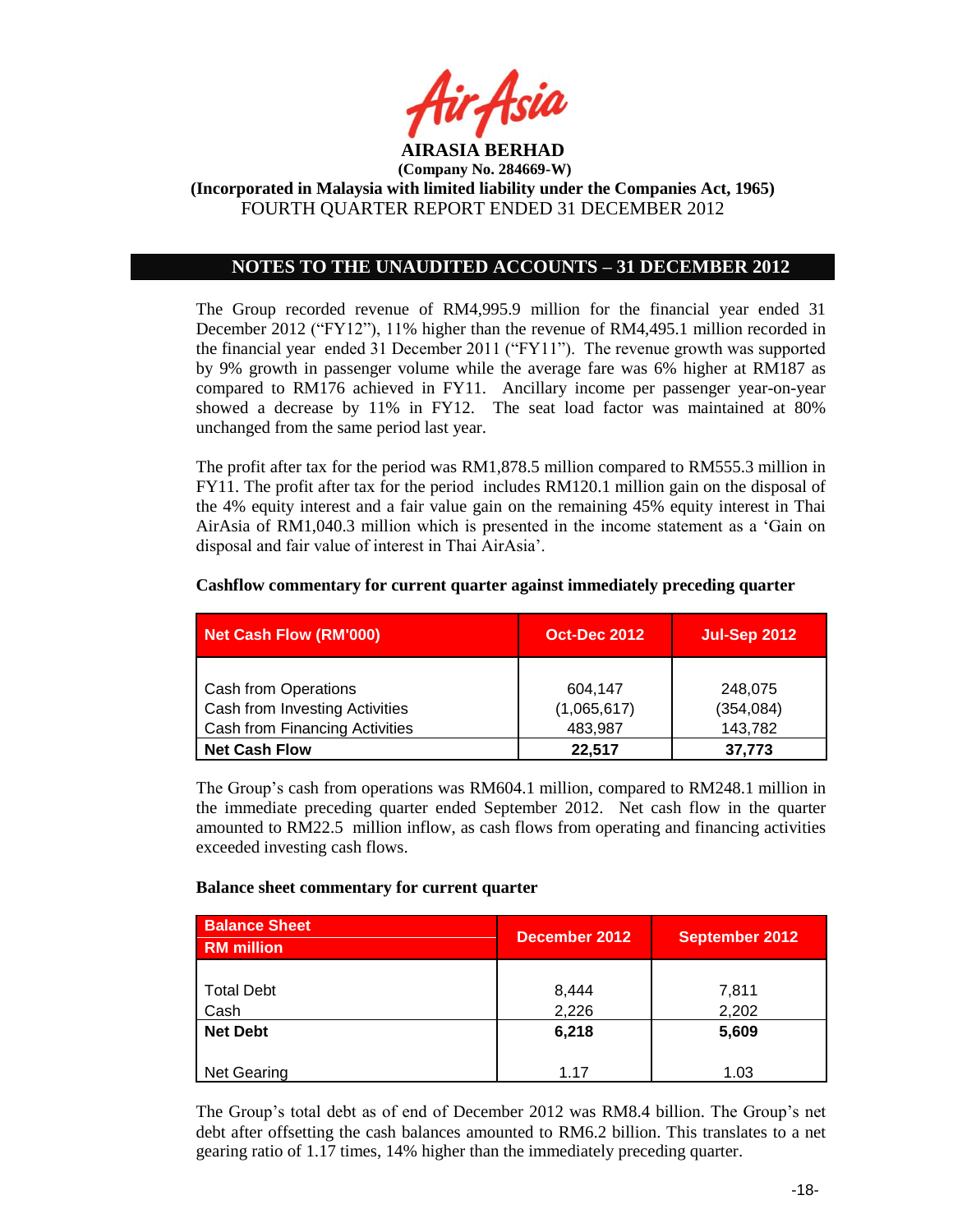

## **NOTES TO THE UNAUDITED ACCOUNTS – 31 DECEMBER 2012**

### **23. Jointly Controlled Entities and Associate Companies**

### **i) Associate Company - Thai AirAsia**

Thai AirAsia is an associate company owned 45% by AirAsia Berhad. As such it is accounted for using the equity method, as permitted by the Malaysian Accounting Standards Board MFRS128, Investments in Associates.

Thai AirAsia recorded revenue of THB5,621.6 million in 4Q12, 28% higher compared to the THB4,376.3 million achieved in 4Q11. The positive growth in revenue is attributed to 25% higher passenger volume achiever in 4Q12 as compared to 4Q11 coupled with a 4% increase in unit passenger revenue. Thai AirAsia achieved a seat load factor of 82% which is 4 percentage points higher than 4Q11. Average base fare increased by 4% from THB2,001 in 3Q11 to THB2,110 in 4Q12.

Thai AirAsia achieved a net profit of THB740.1 million in 4Q12, compared to a net profit of THB606.7 million in 4Q11.

AirAsia Berhad has recognized RM33.4 million as equity share in the Thai AirAsia net profit for 4Q12.

In the full year 2012, Thai AirAsia recorded revenue of THB19,348.9 million, 20% higher compared to the THB16,157.6 million achieved in FY11. The positive growth in revenue is attributed to higher passenger volume, higher average fare and and improving yields. Thai AirAsia has achieved passenger growth of 21% as compared to FY11 while the seat load factor was higher by 2 percentage points at 82%.

Thai AirAsia achieved a net profit of THB1,806.6 million in FY12 as compared to a net profit of THB2,020.1 million in FY11.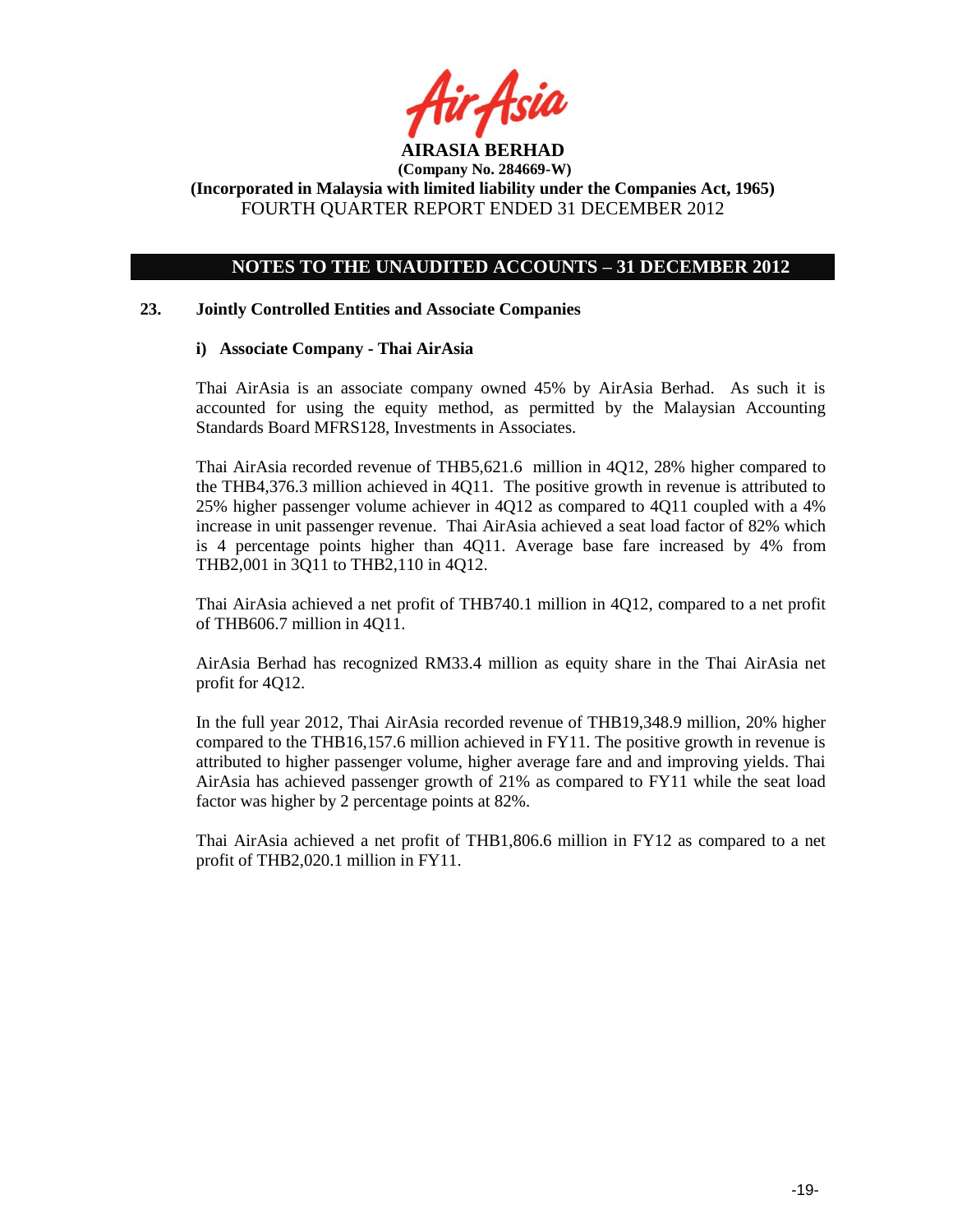

## **NOTES TO THE UNAUDITED ACCOUNTS – 31 DECEMBER 2012**

**Performance indicator for Thailand operations for current quarter against the same quarter last year**

| <b>Quarter Ended: 31 December</b>  | <b>Oct - Dec 2012</b> | <b>Oct - Dec 2011</b> | Change y-o-y |
|------------------------------------|-----------------------|-----------------------|--------------|
|                                    |                       |                       |              |
| Passengers Carried                 | 2,272,368             | 1,820,827             | 25%          |
| Capacity                           | 2,777,760             | 2,325,240             | 19%          |
| Seat Load Factor                   | 82%                   | 78%                   | 4 ppt        |
| RPK (million)                      | 2,321                 | 1,895                 | 22%          |
| ASK (million)                      | 2,801                 | 2,433                 | 15%          |
| Average Fare (THB)                 | 2,110                 | 2,001                 | 5%           |
| Ancillary Income Per Pax (THB)     | 364                   | 376                   | $-3%$        |
| Unit Passenger Revenue (THB)       | 2,474                 | 2,376                 | 4%           |
| Revenue / ASK (THB)                | 2.01                  | 1.80                  | 12%          |
| Revenue / ASK (US cents)           | 6.54                  | 5.87                  | 12%          |
| Cost / ASK (THB)                   | 1.68                  | 1.56                  | 7%           |
| Cost / ASK (US cents)              | 5.47                  | 5.10                  | 7%           |
| Cost / ASK-ex Fuel (THB)           | 0.89                  | 0.85                  | 5%           |
| Cost / ASK-ex Fuel (US cents)      | 2.91                  | 2.76                  | 5%           |
| Aircraft (end of period)           | 27                    | 21                    | 29%          |
| Average Stage Length (km)          | 1,009                 | 1,046                 | -4%          |
| Number of Flights                  | 15,432                | 12,918                | 19%          |
| <b>Fuel Consumed (Barrels)</b>     | 505,880               | 427,313               | 18%          |
| Average Fuel Price (US\$ / Barrel) | 142                   | 133                   | 7%           |

*Exchange Rate: USD:THB – 30.66 - prior year US cents figures are restated at current exchange rate*

#### **Definition and calculation methodology**

| ASK (Available Seat Kilometres)    | Total available seats multiplied by the distance flown.        |
|------------------------------------|----------------------------------------------------------------|
| RPK (Revenue Passenger Kilometres) | Number of passengers carried multiplied by distance<br>flown   |
| Revenue/ASK                        | Total revenue divided by ASK                                   |
| Cost/ASK                           | Total expenses before interest and tax divided by ASK          |
| Cost/ASK - ex fuel                 | Costs, as defined above, less fuel expenses, divided by<br>ASK |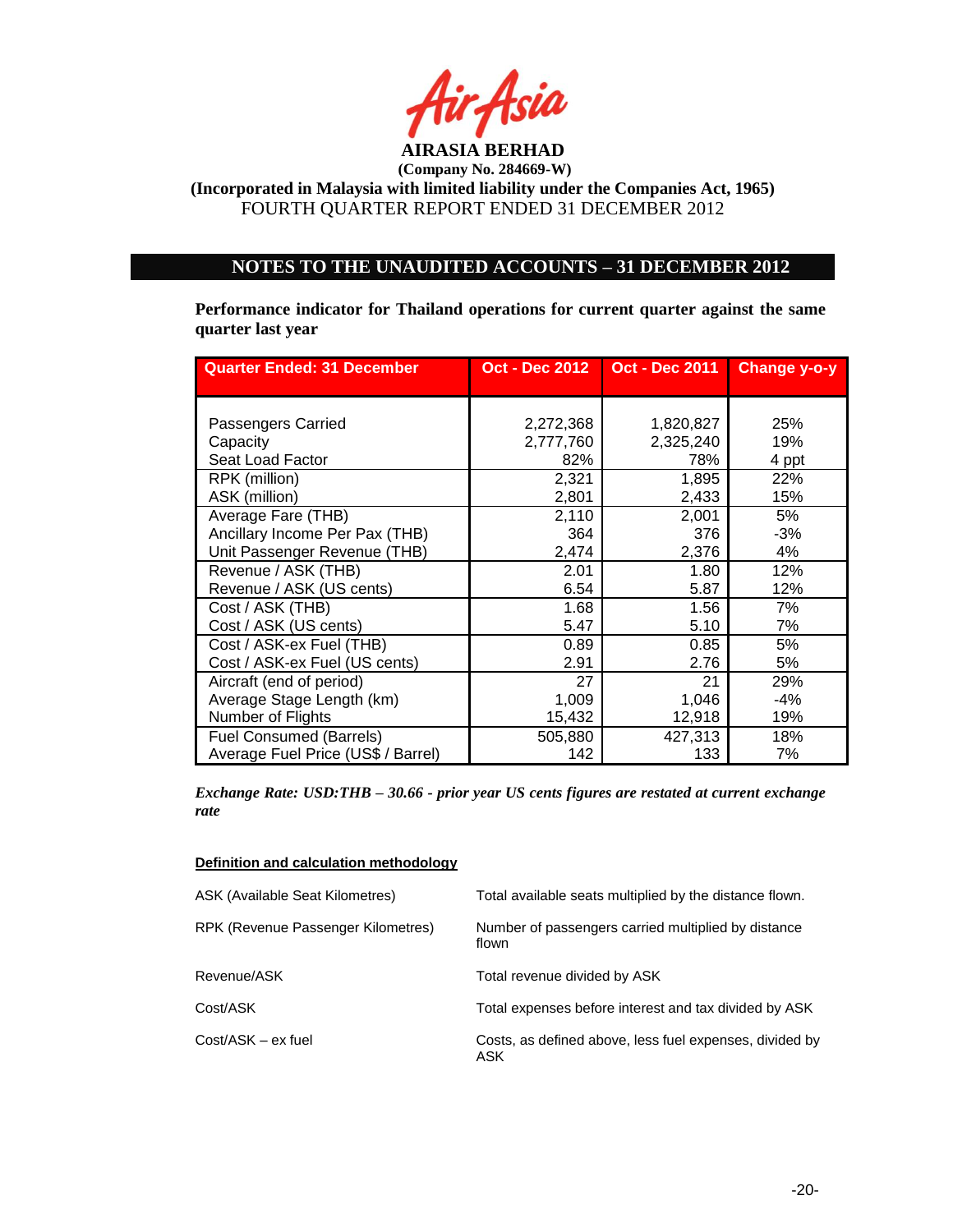

**(Company No. 284669-W)**

**(Incorporated in Malaysia with limited liability under the Companies Act, 1965)** FOURTH QUARTER REPORT ENDED 31 DECEMBER 2012

### **NOTES TO THE UNAUDITED ACCOUNTS – 31 DECEMBER 2012**

**Performance indicator for Thailand operations for current financial year against the previous financial year** 

| <b>Period Ended: 31 December</b>   | <b>Jan-Dec 2012</b> | <b>Jan-Dec 2011</b> | Change y-o-y |
|------------------------------------|---------------------|---------------------|--------------|
|                                    |                     |                     |              |
| Passengers Carried                 | 8,300,892           | 6,863,467           | 21%          |
| Capacity                           | 10,092,060          | 8,564,220           | 18%          |
| Seat Load Factor                   | 82%                 | 80%                 | 2 ppt        |
| RPK (million)                      | 8,618               | 7,389               | 17%          |
| ASK (million)                      | 10,499              | 9,199               | 14%          |
| Average Fare (THB)                 | 1,977               | 1,942               | 2%           |
| Ancillary Income Per Pax (THB)     | 354                 | 383                 | -7%          |
| Unit Passenger Revenue (THB)       | 2,331               | 2,325               | $0\%$        |
| Revenue / ASK (THB)                | 1.84                | 1.76                | 5%           |
| Revenue / ASK (US cents)           | 5.94                | 5.67                | 5%           |
| Cost / ASK (THB)                   | 1.65                | 1.55                | 7%           |
| Cost / ASK (US cents)              | 5.33                | 4.99                | 7%           |
| Cost / ASK-ex Fuel (THB)           | 0.90                | 0.85                | 6%           |
| Cost / ASK-ex Fuel (US cents)      | 2.91                | 2.74                | 6%           |
| Aircraft (end of period)           | 27                  | 21                  | 29%          |
| Average Stage Length (km)          | 1,040               | 1,074               | $-3%$        |
| Number of Flights                  | 56,067              | 47,579              | 18%          |
| <b>Fuel Consumed (Barrels)</b>     | 1,874,220           | 1,600,941           | 17%          |
| Average Fuel Price (US\$ / Barrel) | 135                 | 129                 | 5%           |

*Exchange Rate: USD:THB – 31.00 - prior year US cents figures are restated at current exchange rate*

#### **Definition and calculation methodology**

| <b>ASK (Available Seat Kilometres)</b> | Total available seats multiplied by the distance flown.        |
|----------------------------------------|----------------------------------------------------------------|
| RPK (Revenue Passenger Kilometres)     | Number of passengers carried multiplied by distance<br>flown   |
| Revenue/ASK                            | Total revenue divided by ASK                                   |
| Cost/ASK                               | Total expenses before interest and tax divided by ASK          |
| Cost/ASK - ex fuel                     | Costs, as defined above, less fuel expenses, divided by<br>ASK |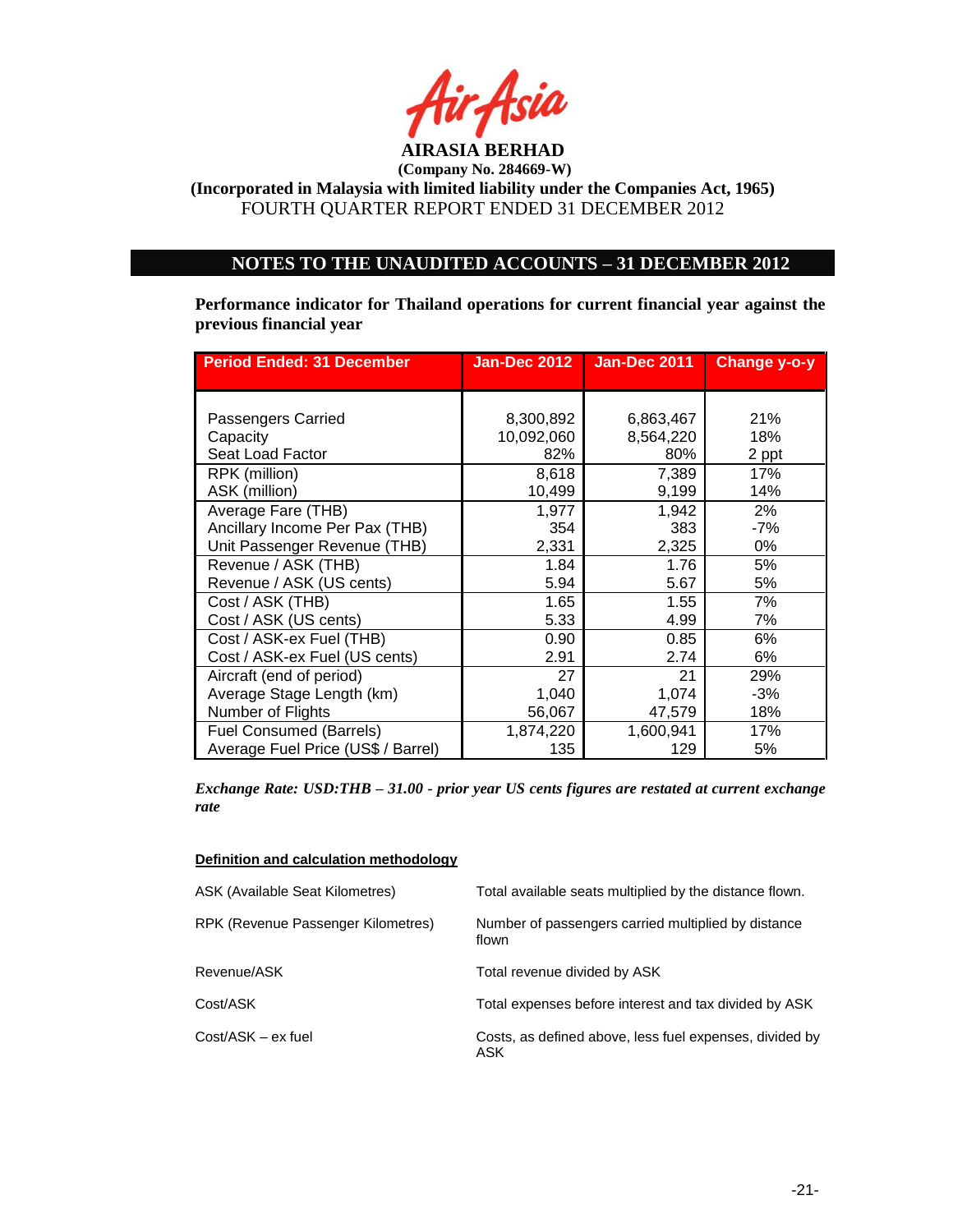

# **NOTES TO THE UNAUDITED ACCOUNTS – 31 DECEMBER 2012**

**Performance of current quarter against the same quarter last year for Thailand**

| <b>Quarter Ended: 31 December</b><br><b>THB'000</b>                                                                                                                                            | <b>Oct - Dec 2012</b>                                                | <b>Oct - Dec 2011</b>                                              |
|------------------------------------------------------------------------------------------------------------------------------------------------------------------------------------------------|----------------------------------------------------------------------|--------------------------------------------------------------------|
| <b>Revenue</b>                                                                                                                                                                                 | 5,621,608                                                            | 4,376,262                                                          |
| Operating expenses:<br>- Staff costs<br>- Depreciation of property, plant<br>and equipment<br>- Aircraft fuel expenses<br>- Maintenance & overhaul<br>-User charges and other related expenses | (573, 678)<br>(49, 307)<br>(2, 198, 929)<br>(414, 064)<br>(579, 279) | (369, 222)<br>(17, 883)<br>(1,742,255)<br>(282, 033)<br>(564, 493) |
| - Aircraft operating lease expenses<br>- Travel and tour operating expenses<br>- Other operating expenses<br>Other (losses)/gains - net<br>Other income                                        | (781, 842)<br>(191, 227)<br>90,856                                   | (722,001)<br>(133, 870)<br>30,064                                  |
| <b>Operating Profit</b>                                                                                                                                                                        | 924,138                                                              | 574,569                                                            |
| Finance Income<br><b>Finance Costs</b>                                                                                                                                                         | 47,101<br>(18, 707)                                                  | 22,002<br>11,557                                                   |
| Profit before tax                                                                                                                                                                              | 952,532                                                              | 608,128                                                            |
| Taxation                                                                                                                                                                                       | (212, 404)                                                           | (1,390)                                                            |
| <b>Profit after tax</b>                                                                                                                                                                        | 740,128                                                              | 606,738                                                            |
| <b>EBITDAR</b><br><b>EBITDAR Margin</b><br><b>EBIT Margin</b>                                                                                                                                  | 1,755,287<br>31%<br>16%                                              | 1,314,453<br>30%<br>13%                                            |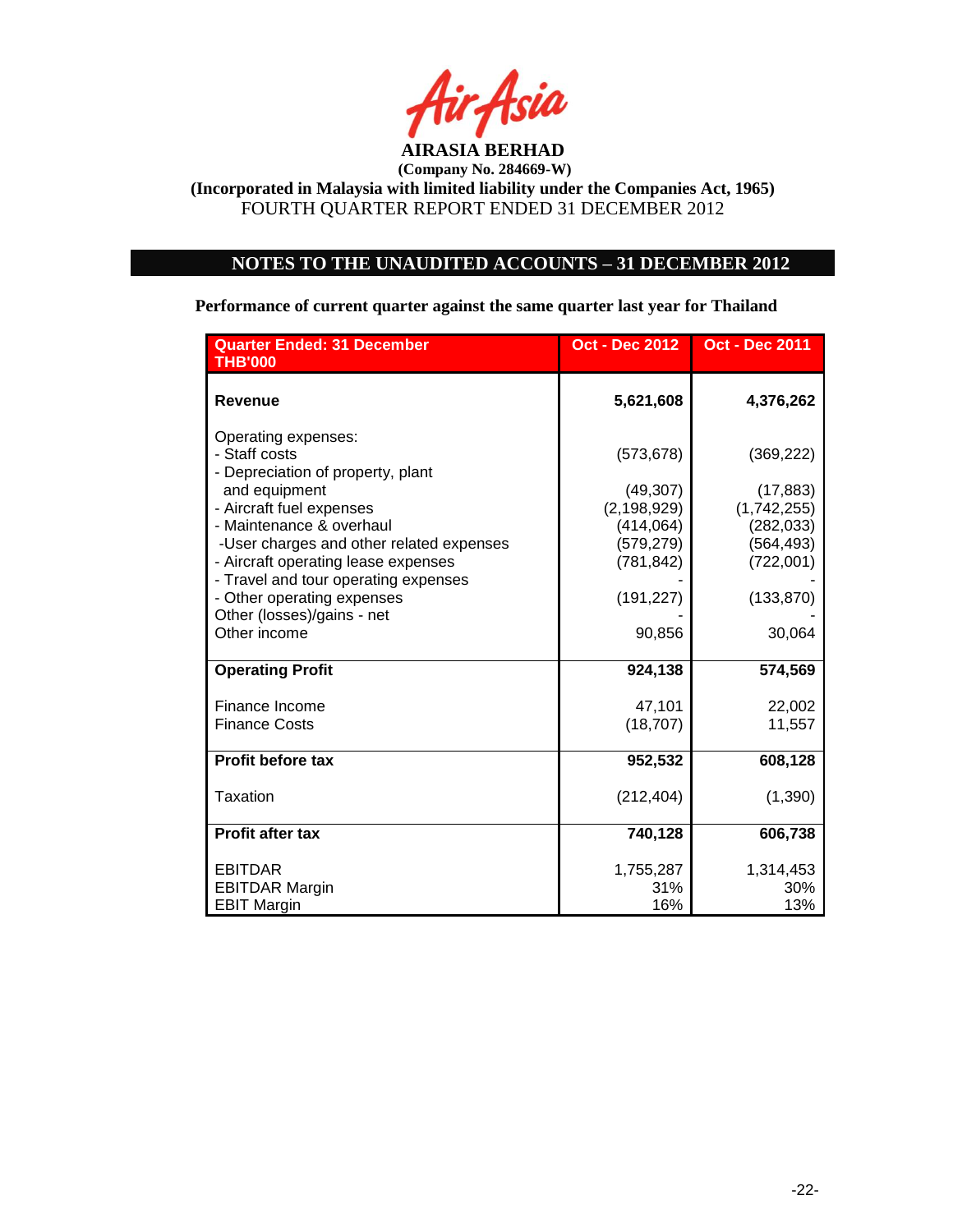

# **NOTES TO THE UNAUDITED ACCOUNTS – 31 DECEMBER 2012**

**Performance of current financial year against the previous financial year for Thailand**

| <b>Period Ended: 31 December</b><br><b>THB'000</b>                                                    | <b>Jan-Dec 2012</b>          | <b>Jan-Dec 2011</b>          |
|-------------------------------------------------------------------------------------------------------|------------------------------|------------------------------|
| <b>Revenue</b>                                                                                        | 19,348,930                   | 16,157,598                   |
| Operating expenses:<br>- Staff costs<br>- Depreciation of property, plant                             | (1,879,217)                  | (1,444,573)                  |
| and equipment                                                                                         | (106, 251)                   | (71, 535)                    |
| - Aircraft fuel expenses                                                                              | (7,861,165)                  | (6, 405, 838)                |
| - Maintenance, overhaul, user charges and                                                             | (1,478,776)                  | (1, 103, 082)                |
| other related expenses<br>- Aircraft operating lease expenses<br>- Travel and tour operating expenses | (2,470,431)<br>(3, 120, 306) | (2, 197, 084)<br>(2,727,706) |
| - Other operating expenses<br>Other (losses)/gains - net                                              | (783, 804)                   | (592, 319)                   |
| Other income                                                                                          | 365,829                      | 315,172                      |
| <b>Operating Profit</b>                                                                               | 2,014,809                    | 1,930,633                    |
| Finance Income                                                                                        | 156,282                      | 456,776                      |
| <b>Finance Costs</b>                                                                                  | (38, 046)                    | (357, 535)                   |
| Profit before tax                                                                                     | 2,133,045                    | 2,029,874                    |
| Taxation                                                                                              | (326, 433)                   | (9,814)                      |
| <b>Profit after tax</b>                                                                               | 1,806,612                    | 2,020,060                    |
| <b>EBITDAR</b>                                                                                        | 5,241,366                    | 4,729,874                    |
| <b>EBITDAR Margin</b>                                                                                 | 27%                          | 29%                          |
| <b>EBIT Margin</b>                                                                                    | 10%                          | 12%                          |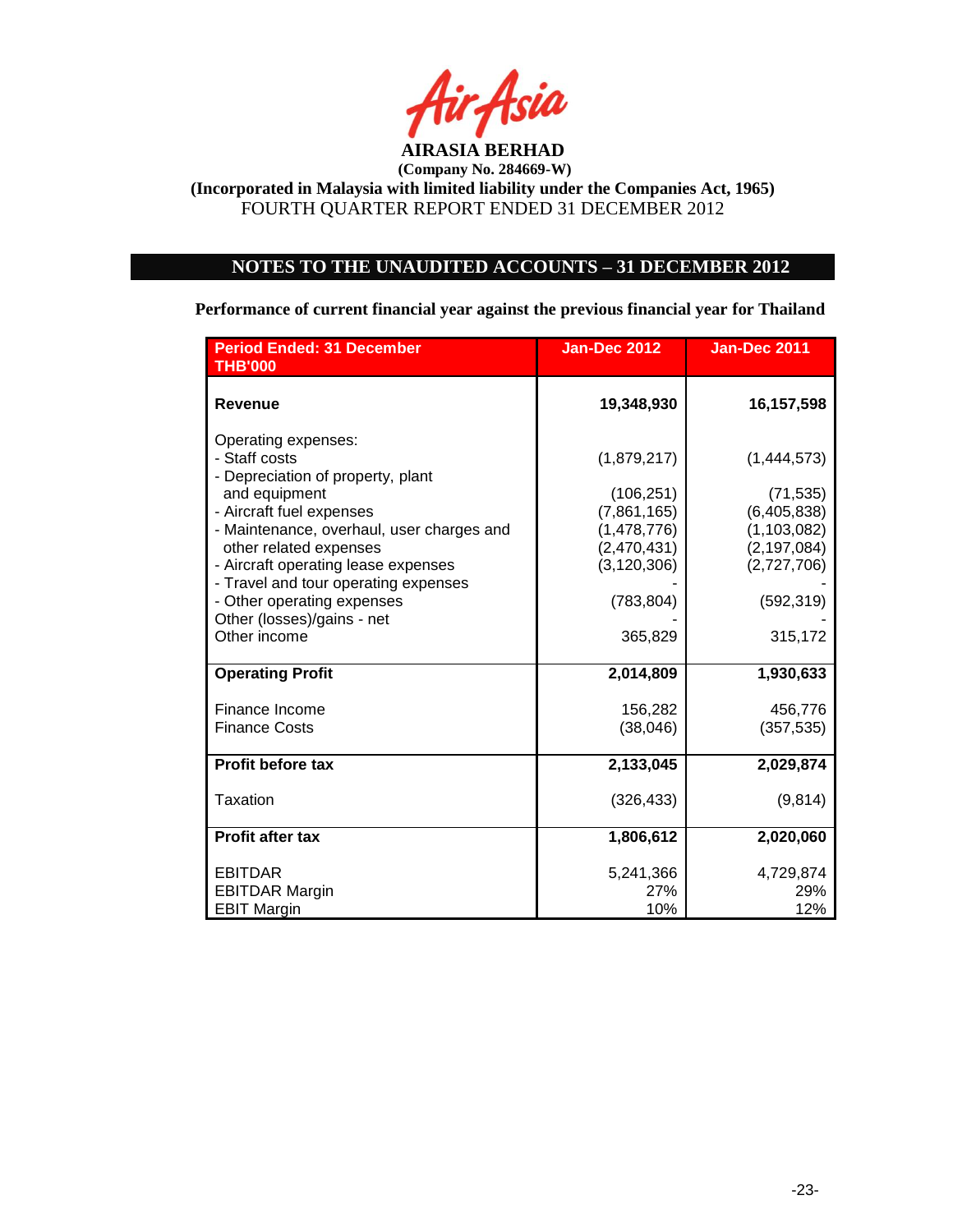

## **NOTES TO THE UNAUDITED ACCOUNTS – 31 DECEMBER 2012**

#### **Balance Sheet**

| <b>Quarter Ended: 31 December</b><br><b>THB'000</b> | <b>Dec 2012</b> | <b>Dec 2011</b> |
|-----------------------------------------------------|-----------------|-----------------|
|                                                     |                 |                 |
| Property, Plant & Equipment                         | 2,912,548       | 309,719         |
| Work In Progress                                    | 22,813          | 7,476           |
| Deferred Expenditure                                | 465,965         |                 |
| Inventory                                           | 58,345          | 51,233          |
| Other Debtors & Prepayments                         | 1,401,578       | 1,982,138       |
| Investment in subsidiaries                          | 8,769           |                 |
| Cash & Short Term Deposits                          | 6,144,567       | 1,439,281       |
| <b>Total Assets</b>                                 | 11,014,585      | 3,789,846       |
|                                                     |                 |                 |
| Sales In Advance                                    | 3,682,192       | 2,716,364       |
| <b>Other Creditors &amp; Accruals</b>               | 1,006,485       | 662,427         |
| Amounts Owing to Related Party                      | 107,862         | 361,092         |
| Long Term Liabilities                               | 2,376,584       | 595,938         |
| <b>Total Liabilities</b>                            | 7,173,123       | 4,335,822       |
| <b>Share Capital</b>                                | 435,556         | 400,000         |
| <b>Share Premium</b>                                | 2,628,786       | 1,228           |
| <b>Retained Earnings</b>                            | 777,120         | (947, 203)      |
| <b>Total Equity</b>                                 | 3,841,462       | (545,975)       |

### **ii) Associate Company - Indonesia AirAsia**

Indonesia AirAsia is an associate company owned 49% by AirAsia Berhad. As such it is accounted for using the equity method, as permitted by the Malaysian Accounting Standards Board MFRS128, Investments in Associates. The Group's interest in Indonesia AirAsia has been reduced to zero and the Group will only recognize its share of profits after its share of profits equals the share of losses not previously recognized.

Indonesia AirAsia recorded revenue of IDR 1,261.9 billion in 4Q12, 31% higher as compared to the IDR 965.6 billion achieved in 4Q11. The positive growth in revenue can be attributed to higher passenger volumes which increased by 29% year-on-year and a 1% increase in the year-on-year unit passenger revenue. Passengers carried by Indonesia AirAsia increased as capacity rose 31% year-on-year while the seat load factor dropped 1ppt to 76%.

Indonesia AirAsia achieved an operating profit of IDR121.5 billion in 4Q12, compared to an operating profit of IDR78.7 billion in 4Q11.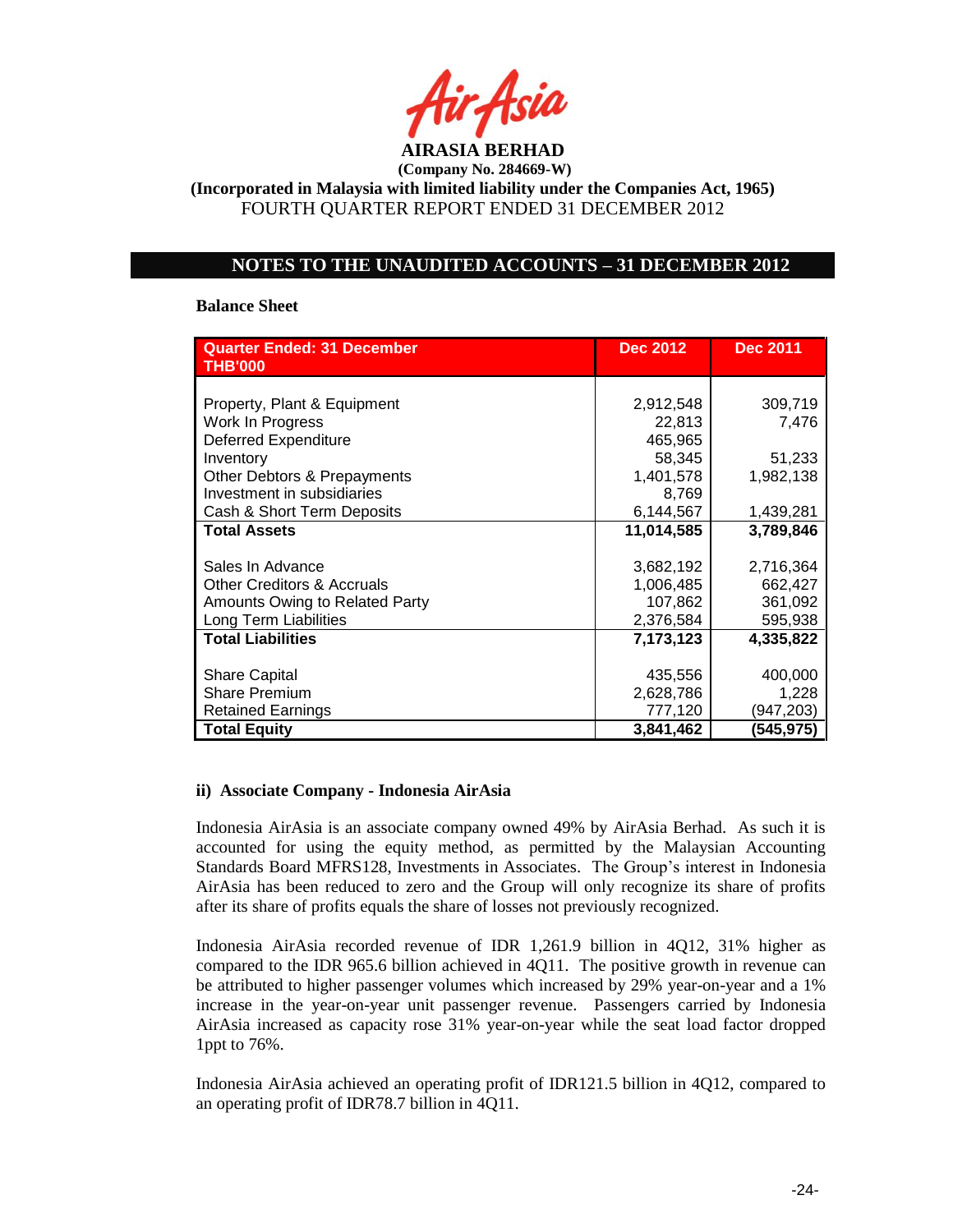

## **NOTES TO THE UNAUDITED ACCOUNTS – 31 DECEMBER 2012**

In the full year 2012, Indonesia AirAsia recorded revenue of IDR4,360.1 billion, 18% higher as compared to the IDR3,705.3 billion achieved in FY11. The positive growth in revenue can be attributed to higher passenger volumes and higher average fares which rose 2% over FY12. Passengers carried by Indonesia AirAsia increased by 17% year on year wihle the seat load factor remained unchanged at 77%.

Indonesia AirAsia achieved a net profit of IDR142.1 billion in FY12 compared to a net profit of IDR62.1 billion in FY11.

The AirAsia Berhad share of the net profit in FY12 amounted to RM22.8 million. However, as the Group's interest in Indonesia AirAsia has been reduced to zero any profits will only be recognized when a total of RM163.2 million of unrecognized losses have been reversed.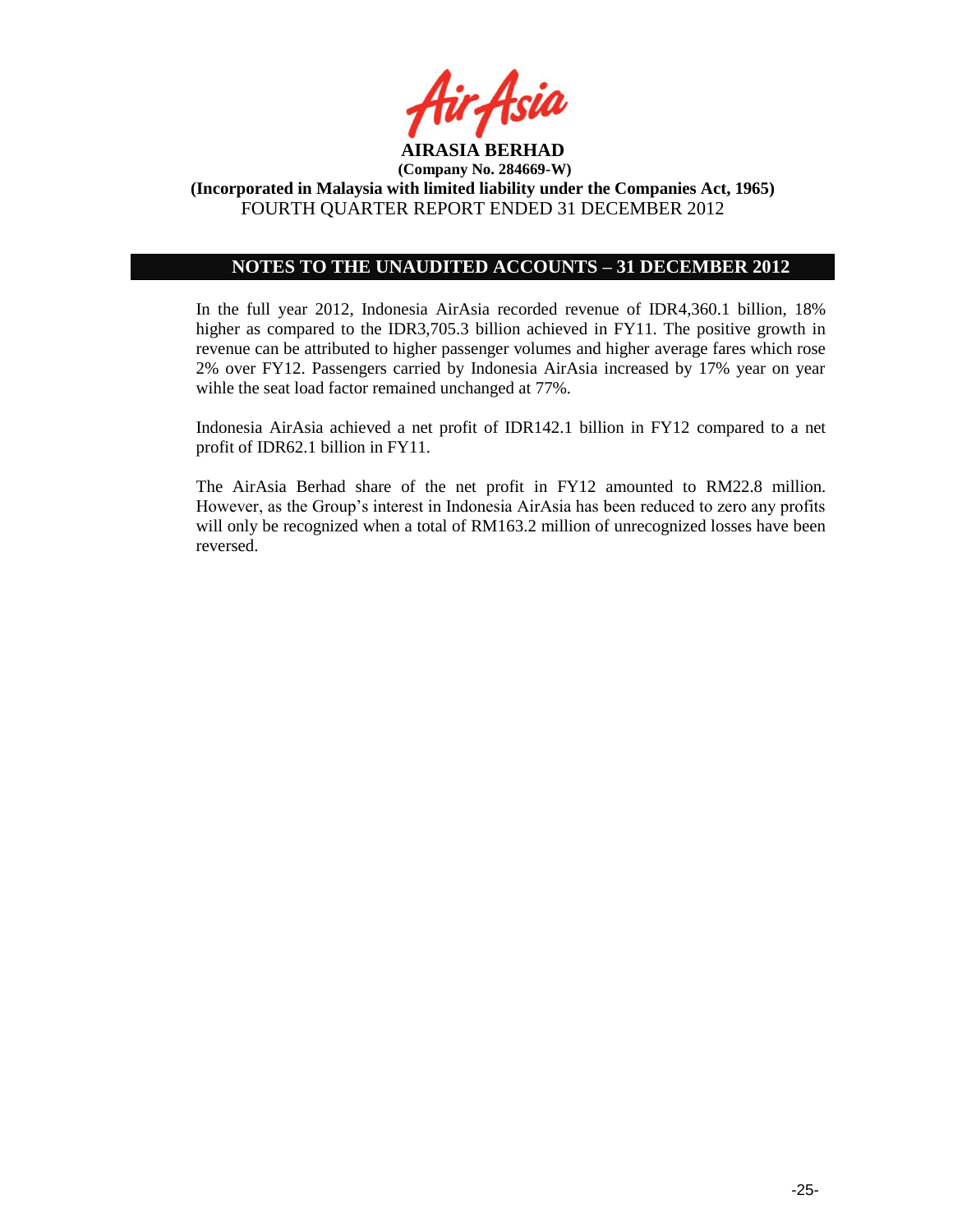

## **NOTES TO THE UNAUDITED ACCOUNTS – 31 DECEMBER 2012**

**Performance indicator for Indonesia operations for current quarter against the same quarter last year**

| <b>Quarter Ended: 31 December</b>  |           | Oct - Dec 2012   Oct - Dec 2011 | <b>Change y-o-y</b> |
|------------------------------------|-----------|---------------------------------|---------------------|
|                                    |           |                                 |                     |
|                                    |           |                                 |                     |
| Passengers Carried                 | 1,613,423 | 1,255,019                       | 29%                 |
| Capacity                           | 2,134,440 | 1,629,304                       | 31%                 |
| Seat Load Factor                   | 76%       | 77%                             | $-1$ ppt            |
| RPK (million)                      | 1,830     | 1,650                           | 11%                 |
| ASK (million)                      | 2,440     | 2,134                           | 14%                 |
| Average Fare (IDR)                 | 644,133   | 634,436                         | 2%                  |
| Ancillary Income Per Pax (IDR)     | 137,979   | 136,544                         | 1%                  |
| Unit Passenger Revenue (IDR)       | 782,112   | 770,979                         | 1%                  |
| Revenue / ASK (IDR)                | 517.25    | 452.54                          | 14%                 |
| Revenue / ASK (US cents)           | 5.38      | 4.70                            | 14%                 |
| Cost / ASK (IDR)                   | 467.44    | 415.68                          | 12%                 |
| Cost / ASK (US cents)              | 4.86      | 4.32                            | 12%                 |
| Cost / ASK-ex Fuel (IDR)           | 236.50    | 211.97                          | 12%                 |
| Cost / ASK-ex Fuel (US cents)      | 2.46      | 2.20                            | 12%                 |
| Aircraft (end of period)           | 22        | 17                              | 29%                 |
| Average Stage Length (km)          | 1,212     | 1,315                           | -8%                 |
| Number of Flights                  | 11,858    | 9,094                           | 30%                 |
| <b>Fuel Consumed (Barrels)</b>     | 430,876   | 380,377                         | 13%                 |
| Average Fuel Price (US\$ / Barrel) | 136       | 127                             | 7%                  |

*Exchange Rate: USD:IDR – 9,619 - prior year US cents figures are restated at current exchange rate*

#### **Definition and calculation methodology**

| <b>ASK (Available Seat Kilometres)</b> | Total available seats multiplied by the distance flown.        |
|----------------------------------------|----------------------------------------------------------------|
| RPK (Revenue Passenger Kilometres)     | Number of passengers carried multiplied by distance<br>flown   |
| Revenue/ASK                            | Total revenue divided by ASK                                   |
| Cost/ASK                               | Total expenses before interest and tax divided by ASK          |
| Cost/ASK – ex fuel                     | Costs, as defined above, less fuel expenses, divided by<br>ASK |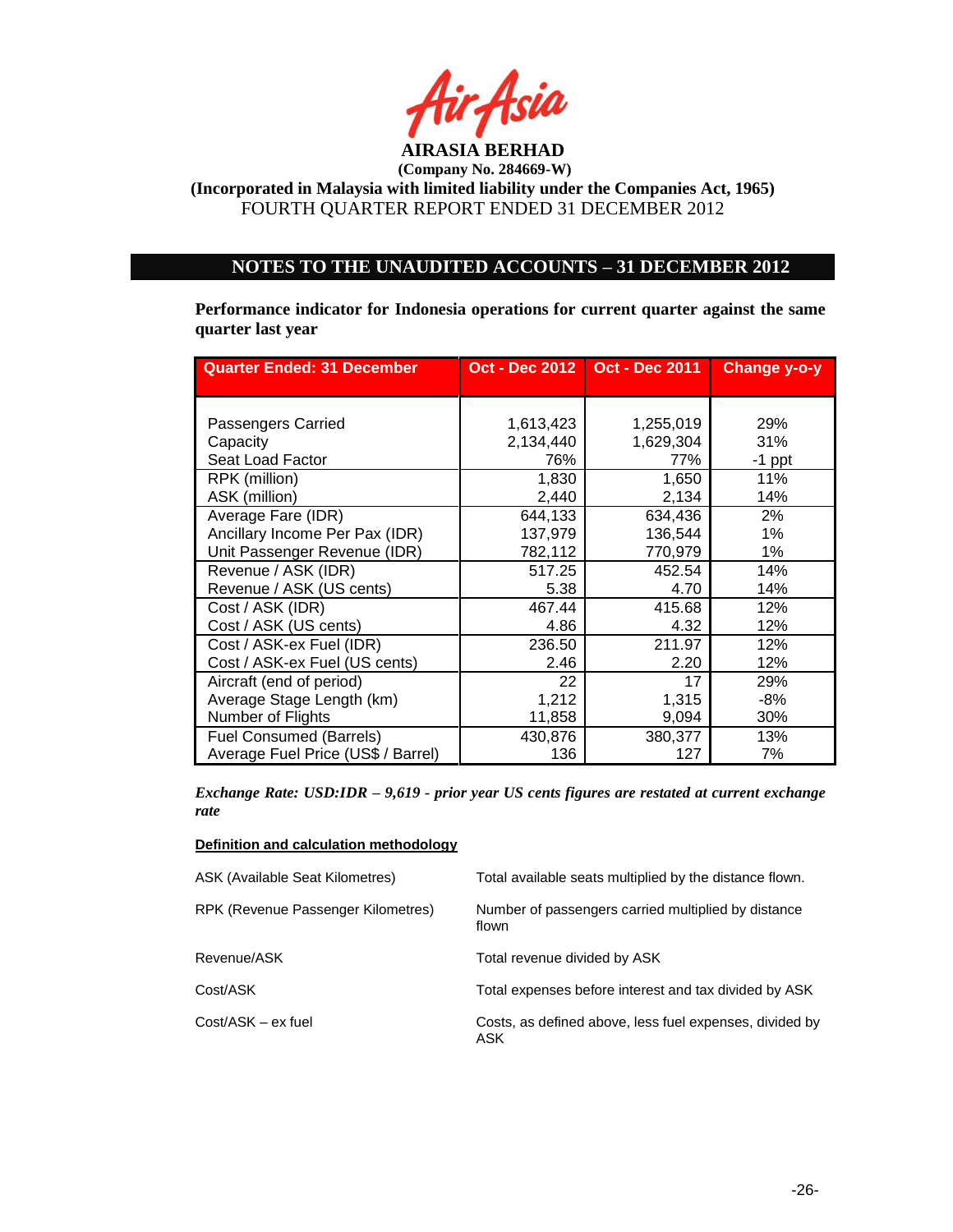

**(Company No. 284669-W)**

**(Incorporated in Malaysia with limited liability under the Companies Act, 1965)** FOURTH QUARTER REPORT ENDED 31 DECEMBER 2012

## **NOTES TO THE UNAUDITED ACCOUNTS – 31 DECEMBER 2012**

**Performance indicator for Indonesia operations for current financial year against the previous financial year**

| <b>Period Ended: 31 December</b>   |           | Jan - Dec 2012   Jan - Dec 2011 | Change y-o-y |
|------------------------------------|-----------|---------------------------------|--------------|
|                                    |           |                                 |              |
| Passengers Carried                 | 5,847,110 | 5,009,924                       | 17%          |
| Capacity                           | 7,585,560 | 6,466,852                       | 17%          |
| Seat Load Factor                   | 77%       | 77%                             | 0 ppt        |
| RPK (million)                      | 7,012     | 6,664                           | 5%           |
| ASK (million)                      | 9,152     | 8,667                           | 6%           |
| Average Fare (IDR)                 | 612,681   | 602,940                         | 2%           |
| Ancillary Income Per Pax (IDR)     | 133,009   | 137,043                         | $-3%$        |
| Unit Passenger Revenue (IDR)       | 745,690   | 739,983                         | $1\%$        |
| Revenue / ASK (IDR)                | 476.39    | 427.52                          | 11%          |
| Revenue / ASK (US cents)           | 5.08      | 4.56                            | 11%          |
| Cost / ASK (IDR)                   | 437.84    | 410.25                          | 7%           |
| Cost / ASK (US cents)              | 4.67      | 4.37                            | 7%           |
| Cost / ASK-ex Fuel (IDR)           | 216.83    | 212.84                          | 2%           |
| Cost / ASK-ex Fuel (US cents)      | 2.31      | 2.27                            | 2%           |
| Aircraft (end of period)           | 22        | 17                              | 29%          |
| Average Stage Length (km)          | 1,233     | 1,345                           | -8%          |
| Number of Flights                  | 42,142    | 36,653                          | 15%          |
| <b>Fuel Consumed (Barrels)</b>     | 1,554,966 | 1,449,506                       | 7%           |
| Average Fuel Price (US\$ / Barrel) | 139       | 135                             | 3%           |

*Exchange Rate: USD:IDR – 9,382 - prior year US cents figures are restated at current exchange rate*

#### **Definition and calculation methodology**

| <b>ASK (Available Seat Kilometres)</b> | Total available seats multiplied by the distance flown.        |
|----------------------------------------|----------------------------------------------------------------|
| RPK (Revenue Passenger Kilometres)     | Number of passengers carried multiplied by distance<br>flown   |
| Revenue/ASK                            | Total revenue divided by ASK                                   |
| Cost/ASK                               | Total expenses before interest and tax divided by ASK          |
| Cost/ASK - ex fuel                     | Costs, as defined above, less fuel expenses, divided by<br>ASK |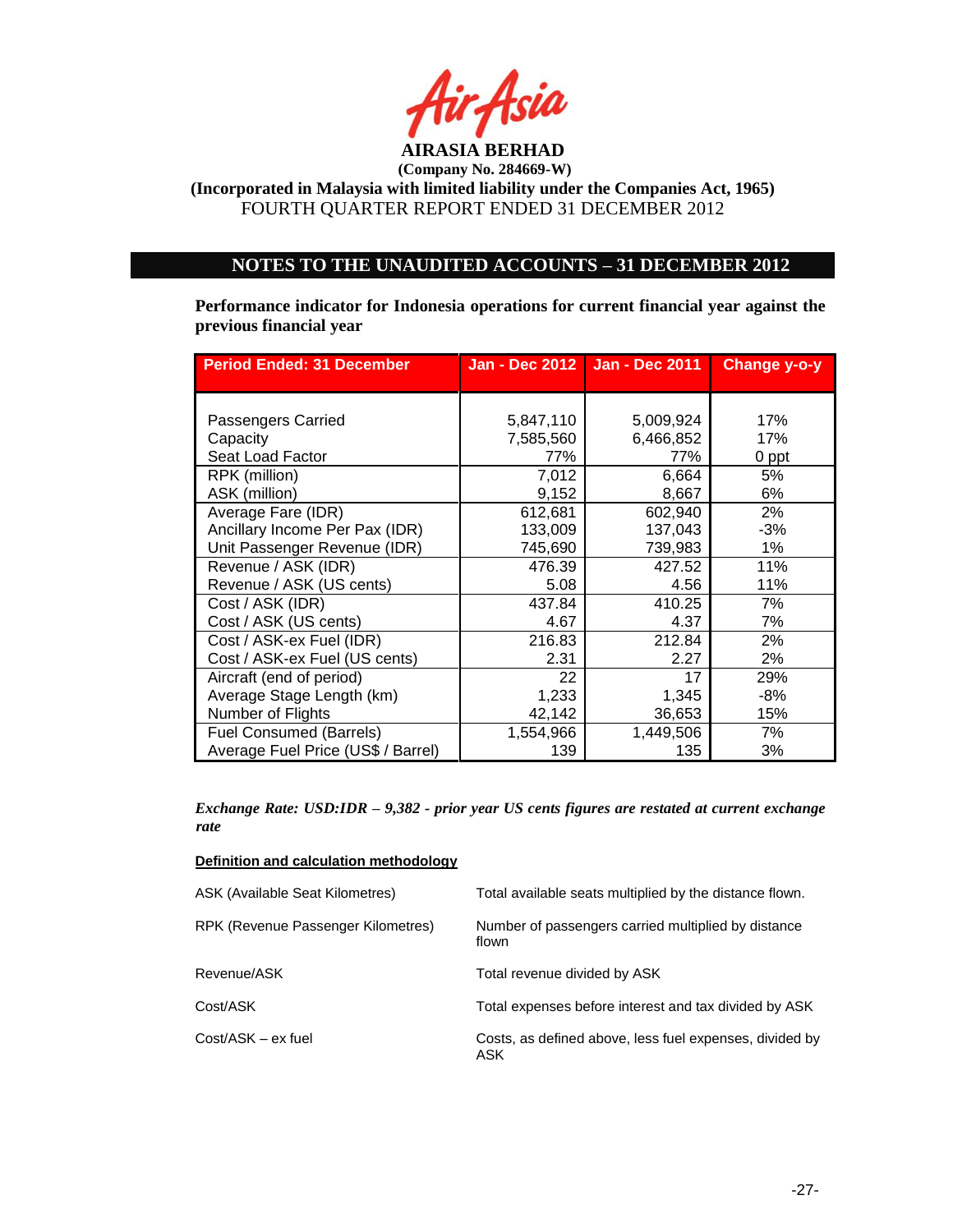

# **NOTES TO THE UNAUDITED ACCOUNTS – 31 DECEMBER 2012**

**Performance of current quarter against the same quarter last year for Indonesia**

| <b>Quarter Ended: 31 December</b>                                                                                                                                                                                                                                                                                   | <b>Oct - Dec 2012</b>                                                                                 | <b>Oct - Dec 2011</b>                                                                    |
|---------------------------------------------------------------------------------------------------------------------------------------------------------------------------------------------------------------------------------------------------------------------------------------------------------------------|-------------------------------------------------------------------------------------------------------|------------------------------------------------------------------------------------------|
| <b>IDR</b> million                                                                                                                                                                                                                                                                                                  |                                                                                                       |                                                                                          |
| Revenue                                                                                                                                                                                                                                                                                                             | 1,261,877                                                                                             | 965,631                                                                                  |
| Operating expenses:<br>- Staff costs<br>- Depreciation<br>- Aircraft fuel expenses<br>- Aircraft operating lease expense<br>- Maintenance & overhaul<br>- User charges and other related expenses<br>- Travel and tour operating expenses<br>- Provision for early return of aircraft<br>- Other operating expenses | (126, 033)<br>(23, 348)<br>(563, 393)<br>(155, 525)<br>(95, 693)<br>(135, 075)<br>15,402<br>(66, 167) | (95, 242)<br>(20, 047)<br>(434, 674)<br>(146, 444)<br>(90,061)<br>(91, 546)<br>(31, 893) |
| Other (losses)/gains - net<br>Other income                                                                                                                                                                                                                                                                          | 9,475                                                                                                 | 22,926                                                                                   |
| <b>Operating Profit</b>                                                                                                                                                                                                                                                                                             | 121,520                                                                                               | 78,650                                                                                   |
| Finance Income<br><b>Finance Costs</b>                                                                                                                                                                                                                                                                              | 750<br>(47, 936)                                                                                      | 3,130<br>(65, 993)                                                                       |
| Profit before tax                                                                                                                                                                                                                                                                                                   | 74,334                                                                                                | 15,787                                                                                   |
| Taxation                                                                                                                                                                                                                                                                                                            |                                                                                                       |                                                                                          |
| Profit after tax                                                                                                                                                                                                                                                                                                    | 74,334                                                                                                | 15,787                                                                                   |
| <b>EBITDAR</b><br><b>EBITDAR Margin</b><br><b>EBIT Margin</b>                                                                                                                                                                                                                                                       | 300,393<br>24%<br>10%                                                                                 | 245,141<br>25%<br>8%                                                                     |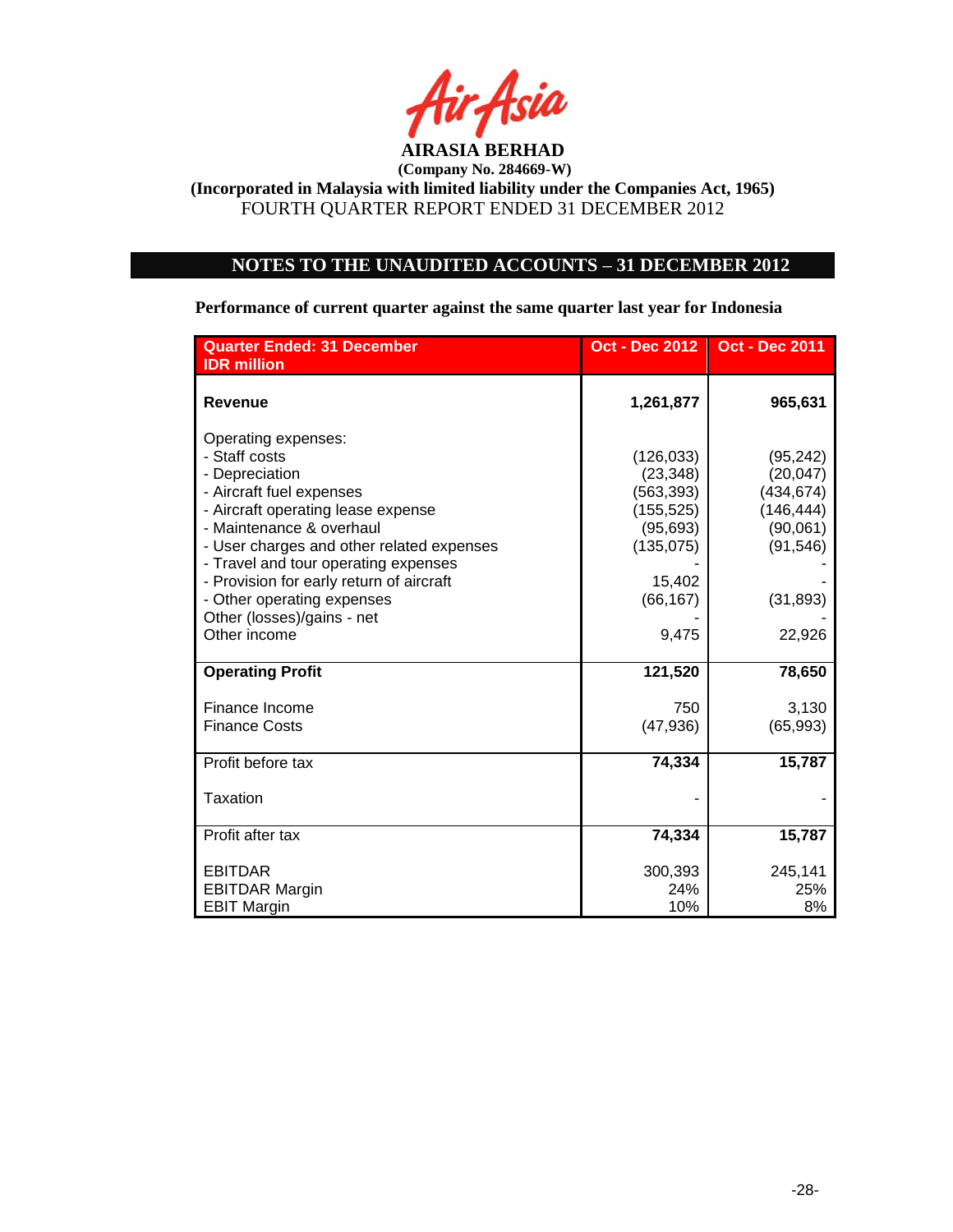

# **NOTES TO THE UNAUDITED ACCOUNTS – 31 DECEMBER 2012**

**Performance of current financial year against the previous financial year for Indonesia**

| <b>Period Ended: 31 December</b>          | <b>Jan - Dec 2012</b> | <b>Jan - Dec 2011</b> |
|-------------------------------------------|-----------------------|-----------------------|
| <b>IDR</b> million                        |                       |                       |
| <b>Revenue</b>                            | 4,360,134             | 3,705,295             |
| Operating expenses:                       |                       |                       |
| - Staff costs                             | (430, 411)            | (384, 834)            |
| - Depreciation                            | (91, 999)             | (35, 428)             |
| - Aircraft fuel expenses                  | (2,022,755)           | (1,711,005)           |
| - Aircraft operating lease expense        | (543, 715)            | (627,065)             |
| - Maintenance & overhaul                  | (325, 447)            | (326, 125)            |
| - User charges and other related expenses | (468, 152)            | (357, 509)            |
| - Travel and tour operating expenses      |                       |                       |
| - Provision for early return of aircraft  | (61)                  | (52, 890)             |
| - Other operating expenses                | (175, 308)            | (104, 622)            |
| Other (losses)/gains - net                |                       |                       |
| Other income                              | 50,608                | 43,837                |
| <b>Operating Profit</b>                   | 352,894               | 149,654               |
| Finance Income                            | 2,447                 | 7,140                 |
| <b>Finance Costs</b>                      | (213, 221)            | (94, 705)             |
|                                           |                       |                       |
| Profit before tax                         | 142,120               | 62,089                |
| Taxation                                  |                       |                       |
| Profit after tax                          | 142,120               | 62,089                |
| <b>EBITDAR</b>                            | 988,608               | 812,147               |
| <b>EBITDAR Margin</b>                     | 23%                   | 22%                   |
| <b>EBIT Margin</b>                        | 8%                    | 4%                    |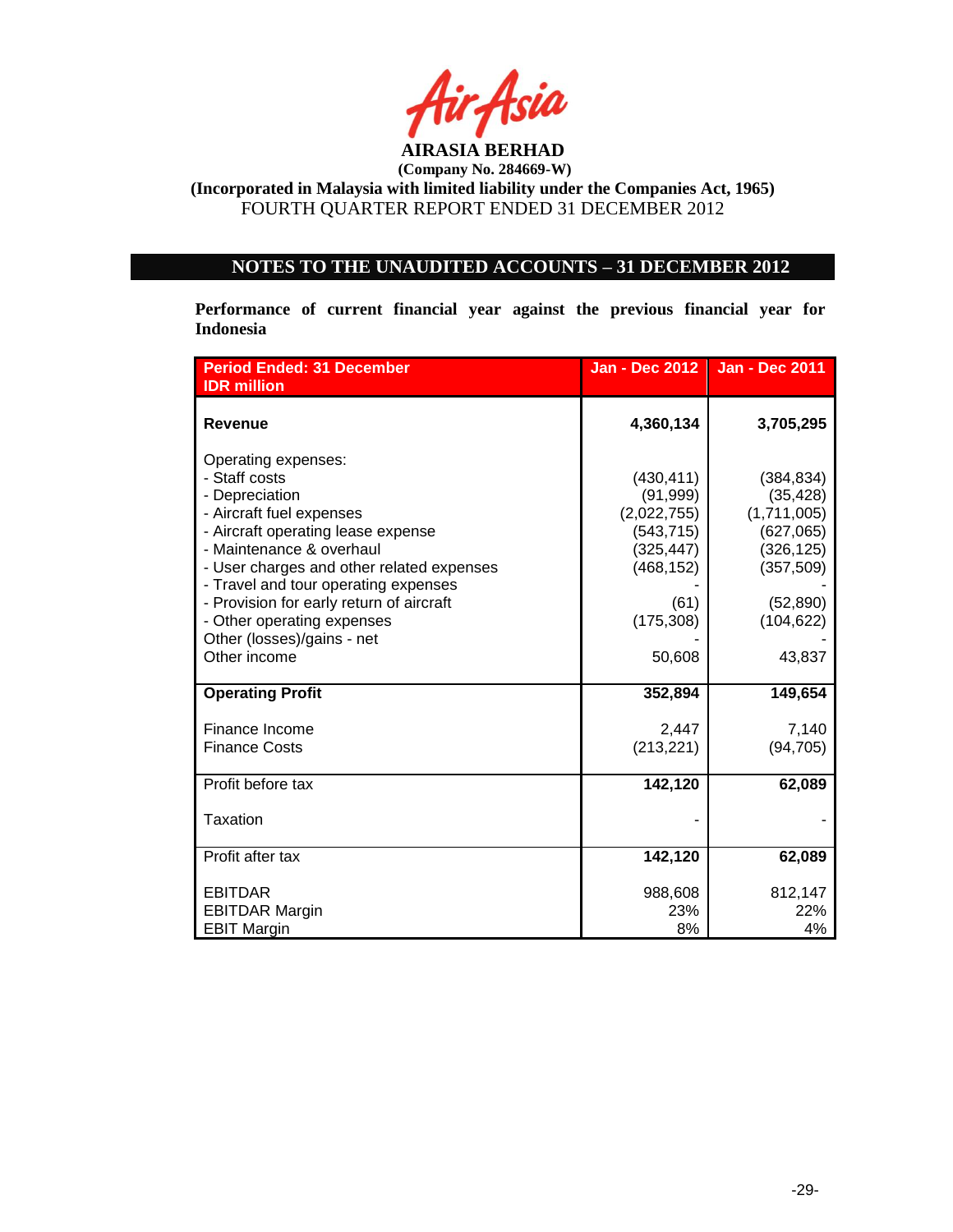

## **NOTES TO THE UNAUDITED ACCOUNTS – 31 DECEMBER 2012**

#### **Balance Sheet**

| <b>Quarter Ended: 31 December</b><br><b>IDR</b> million | <b>Dec 2012</b> | <b>Dec 2011</b> |
|---------------------------------------------------------|-----------------|-----------------|
|                                                         |                 |                 |
| Property, Plant & Equipment                             | 1,666,201       | 1,711,148       |
| Work In Progress                                        | 228             | 228             |
| <b>Deferred Expenditure</b>                             |                 | 314             |
| Inventory                                               | 2,068           | 1,618           |
| Other Debtors & Prepayments                             | 439,089         | 157,432         |
| <b>Maintenance Reserves</b>                             | 89,640          |                 |
| Cash & Short Term Deposits                              | 91,618          | 32,191          |
| <b>Total Assets</b>                                     | 2,288,844       | 1,902,931       |
|                                                         |                 |                 |
| Sales In Advance                                        | 569,770         | 498,231         |
| <b>Other Creditors &amp; Accruals</b>                   | 690,998         | 286,427         |
| Amounts Owing to Related Party                          | 269,356         | 2,234,377       |
| <b>Borrowings</b>                                       | 1,871,247       | 138,974         |
| <b>Total Liabilities</b>                                | 3,401,371       | 3,158,009       |
|                                                         |                 |                 |
| <b>Share Capital</b>                                    | 180,000         | 180,000         |
| <b>Share Premium</b>                                    |                 |                 |
| <b>Retained Earnings</b>                                | (1, 292, 527)   | (1,435,078)     |
| <b>Total Equity</b>                                     | (1, 112, 527)   | (1,255,078)     |

## **iii) Jointly Controlled Entity – Asian Aviation Centre of Excellence Sdn Bhd ('AACOE')**

AACOE is a joint venture company which is incorporated in Malaysia and is owned in equal shares by AirAsia Berhad and CAE Inc, a Canadian incorporated aviation training organization. AACOE recorded a net profit of RM4.7 million in the quarter of which RM2.4 million is equity accounted in the AirAsia Berhad income statement. In the full year, AACOE recorded a net profit of RM17.8 million of which RM8.9 million is equity accounted in the AirAsia Berhad income statement.

### **iv) Jointly Controlled Entity – AAE Travel Pte Ltd ('AAE Travel')**

AAE Travel is a joint venture company which is incorporated in Singapore and is owned in equal shares by AirAsia Berhad and Expedia Inc, a USA incorporated on-line travel agent. AAE Travel recorded a net profit of RM6.3 million in the quarter of which RM3.1 million is equity accounted in the AirAsia Berhad income statement. In the full year, AAE Travel recorded a net loss of RM23.8 million of which RM11.9 million is equity accounted in the AirAsia Berhad income statement.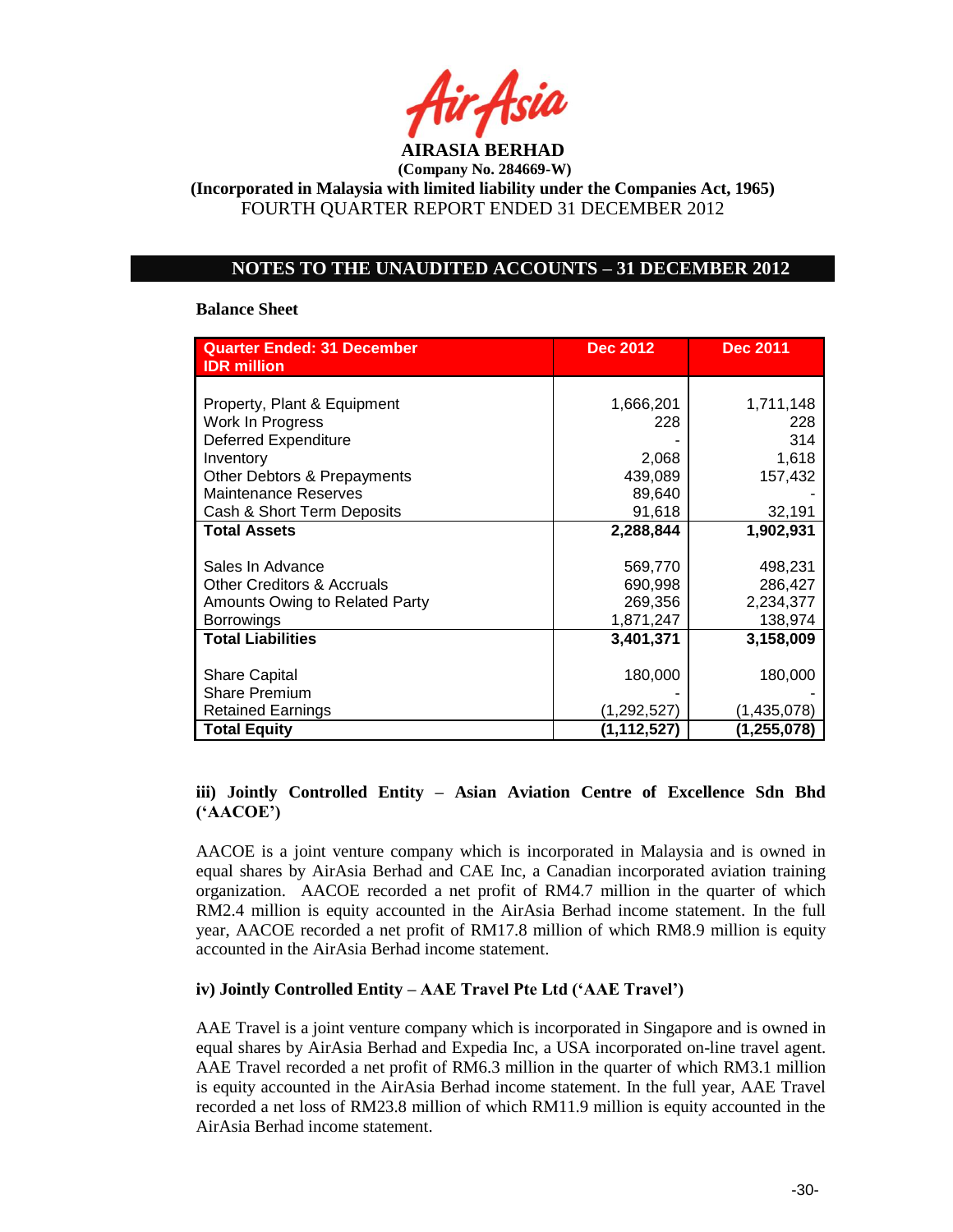

## **NOTES TO THE UNAUDITED ACCOUNTS – 31 DECEMBER 2012**

### **v) Jointly Controlled Entity – Think Big Digital Sdn Bhd ('BIG')**

BIG is a joint venture company which is incorporated in Malaysia and is owned in equal shares by AirAsia Berhad and Tune Money Sdn Bhd. BIG recorded a net profit of RM0.3 million in the quarter under review and a net loss of RM10.8 million in the full year of which RM nil is equity accounted in the AirAsia Berhad income statement. As the Group's interest in BIG has been reduced to zero, in accordance with MFRS128, any profits will only be recognized when a total of RM19.7 million of unrecognized losses have been reversed.

## **vi) Associate Company – AirAsia Inc ('AirAsia Philippines')**

AirAsia Philippines is an associate company which is incorporated in the Republic of the Philippines and is 40% owned by AirAsia Berhad. AirAsia Philippines recorded a net loss of RM22.7 million in the quarter under review and a net loss of RM93.2 million in the full year of which RM7.4 million is equity accounted in the AirAsia Berhad income statement for the full year. As the Group's interest in AirAsia Philippines has been reduced to zero, in accordance with MFRS128, any profits will only be recognized when a total of RM37.2 million of unrecognized losses have been reversed.

#### **vii) Associate Company – AirAsia Japan Co., Ltd ('AirAsia Japan')**

AirAsia Japan is an associate company which is incorporated in Japan and is 49% owned by AirAsia Berhad. AirAsia Japan recorded a net loss of RM39.9 million in the quarter of which RM19.4 million is equity accounted in the AirAsia Berhad income statement. In the full year, AirAsia Japan recorded a net loss of RM96.9 million of which RM47.2 million is equity accounted in the AirAsia Berhad income statement. As the Group's interest in AirAsia Japan has been reduced to zero, in accordance with MFRS128, any profits will only be recognized when a total of RM47.5 million of unrecognized losses have been reversed.

### **24. Variation of results against preceding quarter**

The Group achieved a profit after taxation of RM350.6 million for the quarter under review. This is RM192.8 million higher compared to the RM157.8 million profit after taxation achieved in the immediately preceding quarter ended 30 September 2012.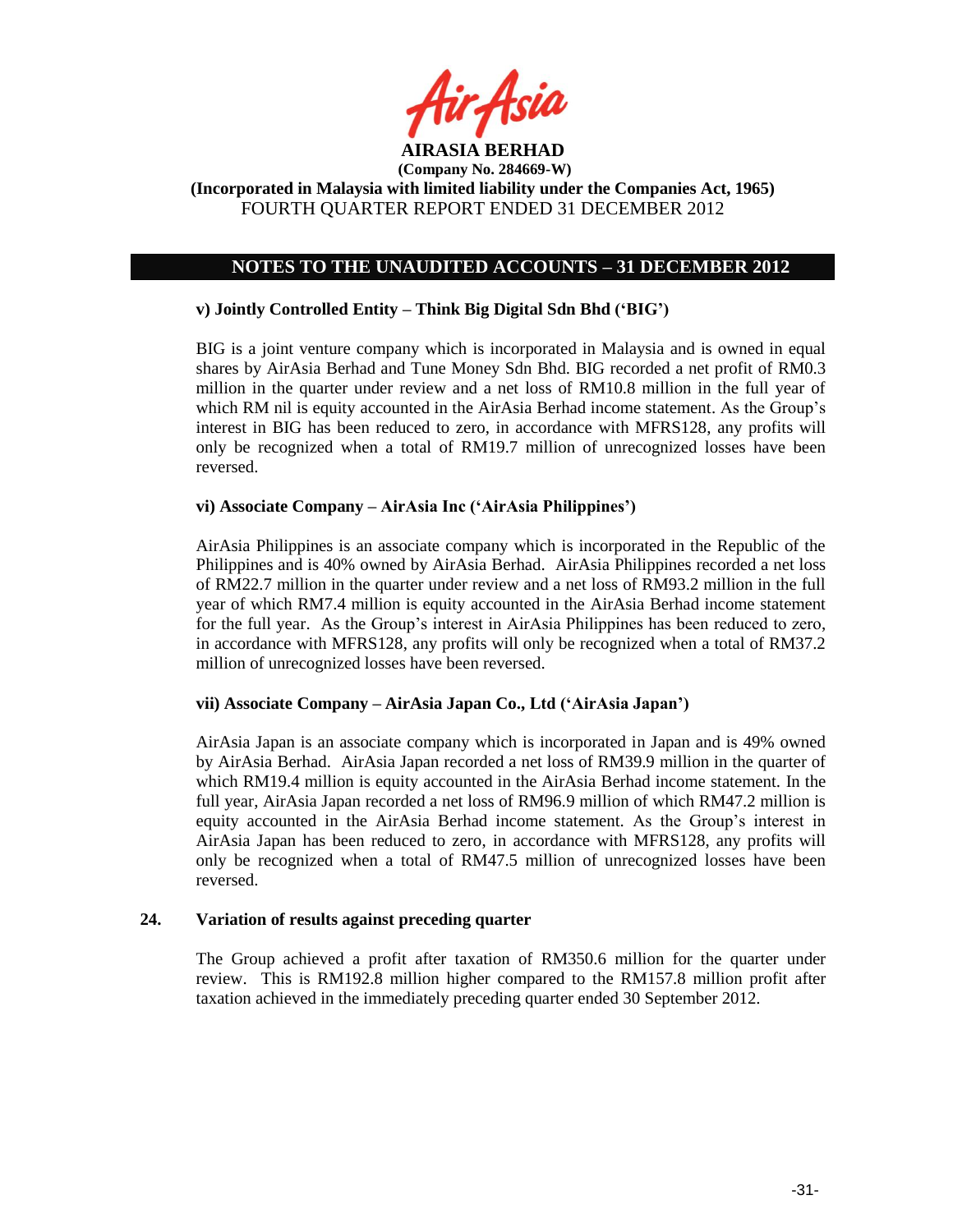

## **NOTES TO THE UNAUDITED ACCOUNTS – 31 DECEMBER 2012**

### **25. Commentary on prospects**

Based on the current forward booking trend, underlying passenger demand in the first quarter for the Malaysian, Thai and Indonesian operations remains positive. Forward loads in the Philippines and Japan are also strong as the operations continue to build scale. Load factors achieved in the month of January were slightly below the prior year in Malaysia, Thailand and Indonesia, a direct result of the timing of the Chinese New Year holiday, with average fares also slightly lower in all three countries. Conversely, February is expected to be a strong month in terms of both load and fare.

The Group will take delivery of four A320 aircraft in the first quarter of the year, which will be deployed in Malaysia (2), Japan (1) and Thailand (1).

In Malaysia, forward loads for the remaining months of the first quarter are higher than in the prior year with base fares also higher. Passenger numbers are expected to be particularly strong in February due to the Chinese New Year holiday. Forward loads and average fares in Thailand are better that in the prior year, while in Indonesia fares are higher but load factors slightly lower compared to the previous year as a consequence of new route launches. In the Philippines and Japan loads and fares are in line with expectations and better than previous quarters.

In Thailand, demand for tourism and travel remains seasonally strong in the first quarter of the year. TAA will increase services to Mandalay to daily in the first quarter of 2013, as well as additing frequency on other existing routes.

Indonesia AirAsia will launch 5 new routes from a new hub at Makasaar in the first quarter to increase penetration into the eastern part of Indonesia. Makassar will also be connected to Kuala Lumpur and Kota Kinabalu in Malaysia, and a new service will be launched to Singapore from Semarang.

Philippines AirAsia will increase frequency from Clark to Taipei to 7 times a week from 4 times in the first quarter , while marketing and promotional campaigns are expected to drive improvements in load factors. In addition, the local airport authority will commence direct airconditioned shuttle bus services from Manila to Clark airport terminal, thereby improving connectivity from the city centre.

In Japan, it is expected that the commemcement of the agent sales will boost load factors in the first quarter of the year. Japan AirAsia also plans to launch a second hub in Nagoya, Chubu International Airport in the first quarter of the year. New routes operated from Nagoya will boost aircraft utilization of the aircrafts and reduce the unit costs as it is open 24 hours per day.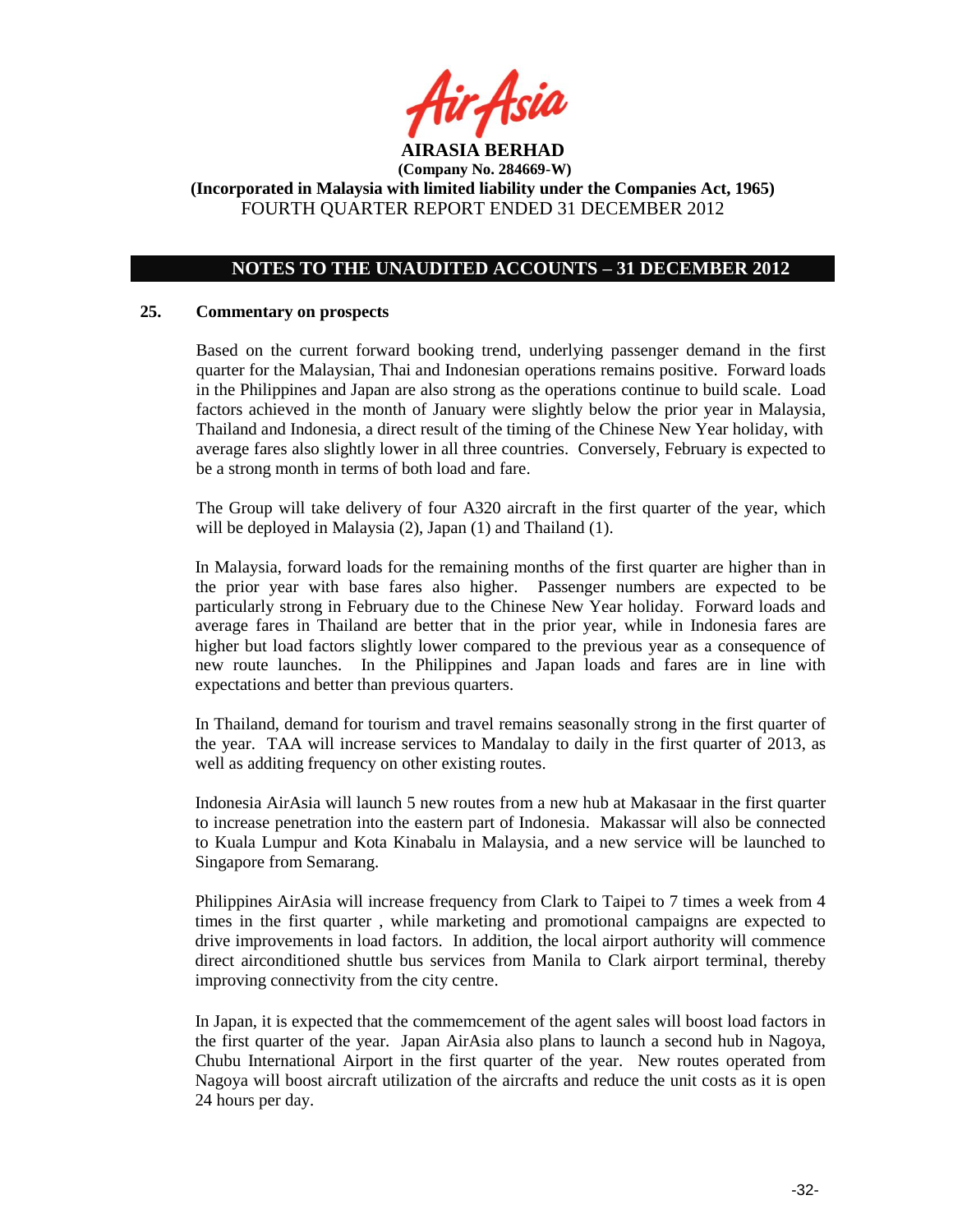

## **NOTES TO THE UNAUDITED ACCOUNTS – 31 DECEMBER 2012**

The outlook for the first quarter of the year should be seen in the context of the current prices of oil and aviation fuel which remain high. However, barring any unforeseen circumstances, the Directors remain positive for the prospects of the Group for the first quarter and the remainder of 2013.

### **26. Profit forecast**

As AirAsia Berhad does not provide profit forecasts the disclosure requirements are not applicable.

#### **27. Finance income/(costs)**

|                                          | <b>Group and Company</b> |                |                |                |
|------------------------------------------|--------------------------|----------------|----------------|----------------|
| All figures in RM'000                    | <b>Quarter</b>           | <b>Quarter</b> | <b>Year to</b> | <b>Year to</b> |
|                                          | <b>Ended</b>             | <b>Ended</b>   | <b>Date</b>    | <b>Date</b>    |
|                                          | 31/12/12                 | 31/12/11       | 31/12/12       | 31/12/11       |
| <b>Finance income</b>                    |                          |                |                |                |
| from<br>Interest<br>due<br>amounts<br>on |                          |                |                |                |
| associates and JV entities               | 12,803                   | 16,680         | 51,174         | 48,467         |
| Interest on deposits                     | 4,672                    | 942            | 15,051         | 3,877          |
| Other interest income                    | 3,463                    | 3,727          | 13,166         | 13,734         |
|                                          | 20,938                   | 21,349         | 79,391         | 66,078         |
| <b>Finance costs</b>                     |                          |                |                |                |
| <b>Bank borrowings</b>                   | (94, 971)                | (92, 997)      | (369, 417)     | (368,007)      |
| Amortisation of premiums for             |                          |                |                |                |
| interest rate caps                       | (1,965)                  | (2,372)        | (7,895)        | (8,247)        |
| Hire purchase payables                   |                          |                |                | (3)            |
| Bank facilities and other charges        | (295)                    | (399)          | (1, 496)       | (1,637)        |
|                                          | (97, 231)                | (95,768)       | (378, 808)     | (377, 894)     |
|                                          |                          |                |                |                |
| Net cost                                 | (76, 293)                | (74, 419)      | (299, 417)     | (311, 816)     |
|                                          |                          |                |                |                |
| Foreign exchange gains/(losses)          |                          |                |                |                |
|                                          |                          |                |                |                |
| <b>Borrowings</b>                        |                          |                |                |                |
| - realized                               | (12, 337)                | (17, 453)      | (33,029)       | (2,520)        |
| - unrealized                             | (1,403)                  | (119, 934)     | 205,524        | (187,968)      |
| - fair value movement recycled           |                          |                |                |                |
| from cash flow hedge reserve             | (7, 118)                 | 66,783         | (106, 343)     | 97,016         |
|                                          | (20, 858)                | (70, 604)      | 66,152         | (93, 472)      |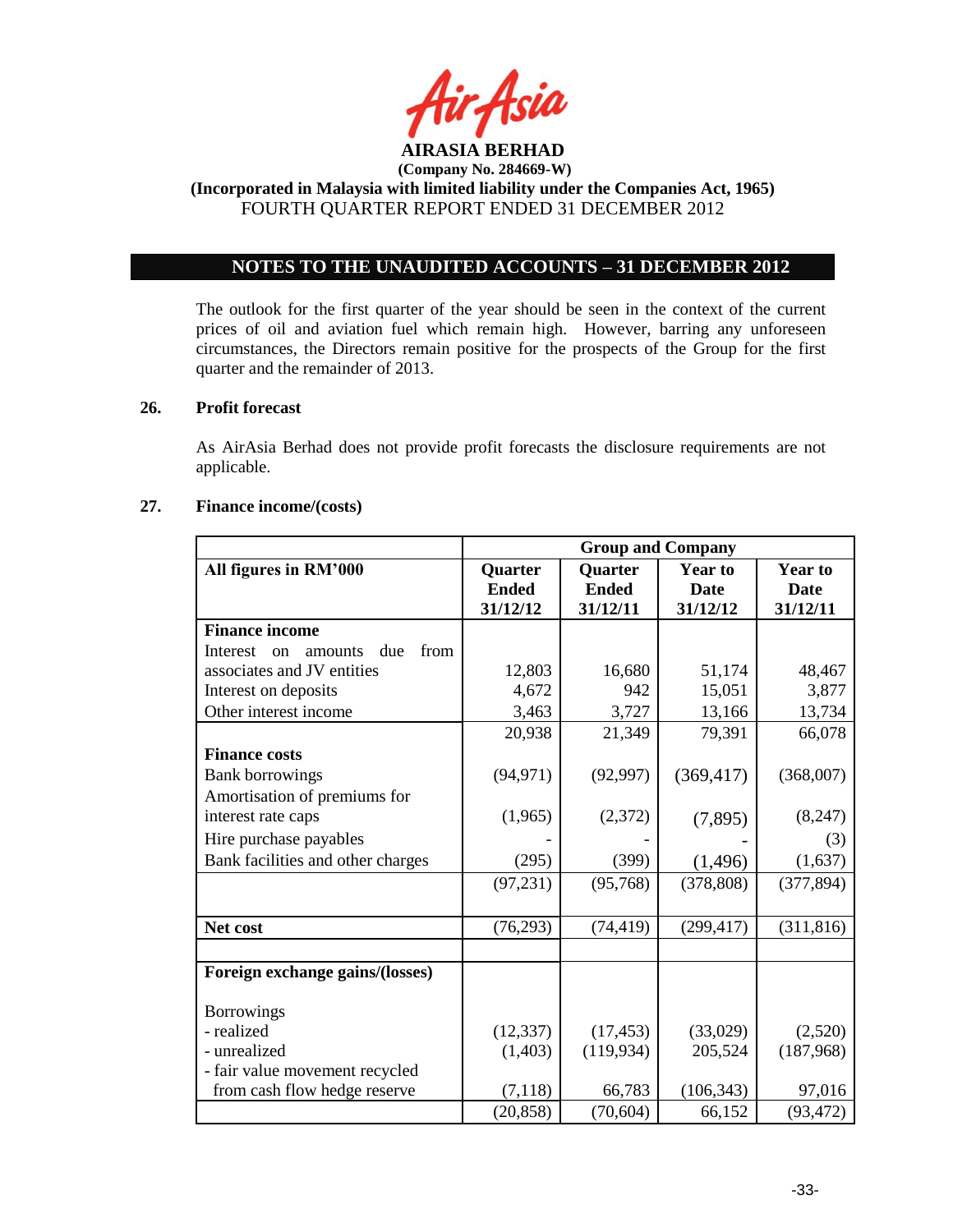

## **NOTES TO THE UNAUDITED ACCOUNTS – 31 DECEMBER 2012**

### **28. Income tax expense**

### *Current taxation*

The current taxation charge of RM3.1 million comprises tax payable on interest income.

### *Deferred taxation*

An additional RM9.0 million deferred tax charge arose in the current financial period as a result of the increase in deferred tax liabilities arising from the increase in the difference between the net book value and tax written down value of property, plant and equipment. The reduction of the deferred tax asset is a result of the utilization of capital allowances granted.

### **29. Unquoted investments and properties**

On 11 October 2012, AirAsia Berhad exercised its right under the Call Option Agreement with Tune Ins Holdings Berhad (formerly known as Tune Ins Holdings Sdn Bhd) ("TIH") and Tune Money Sdn Bhd, dated 20 April 2012, to purchase 121,677,000 ordinary shares of RM0.10 each in TIH, for a consideration of RM16.0 million, which represented 20% of the issued and paid up share capital of 608,385,080 shares.

There was no other purchase or disposal of unquoted investments or properties for the quarter under review and financial period to date.

### **30. Quoted investments and properties**

There was no purchase or disposal of quoted securities for the quarter under review and financial period to date.

### **31. Status of corporate proposals announced**

### *Call option between AirAsia, Tune Ins Holdings Berhad and Tune Money Sdn Bhd*

Following the announcement on 11 October 2012 on the above matter, AirAsia wishes to announce that AirAsia has exercised its right under the Call Option Agreement with Tune Ins Holdings Berhad (formerly known as Tune Ins Holdings Sdn Bhd) ("TIH") and Tune Money Sdn Bhd, dated 20 April 2012, to purchase 121,677,000 ordinary shares of RM0.10 each in TIH, for a consideration of RM16.0 million, which represented 20% of the issued and paid up share capital of 608,385,080 shares.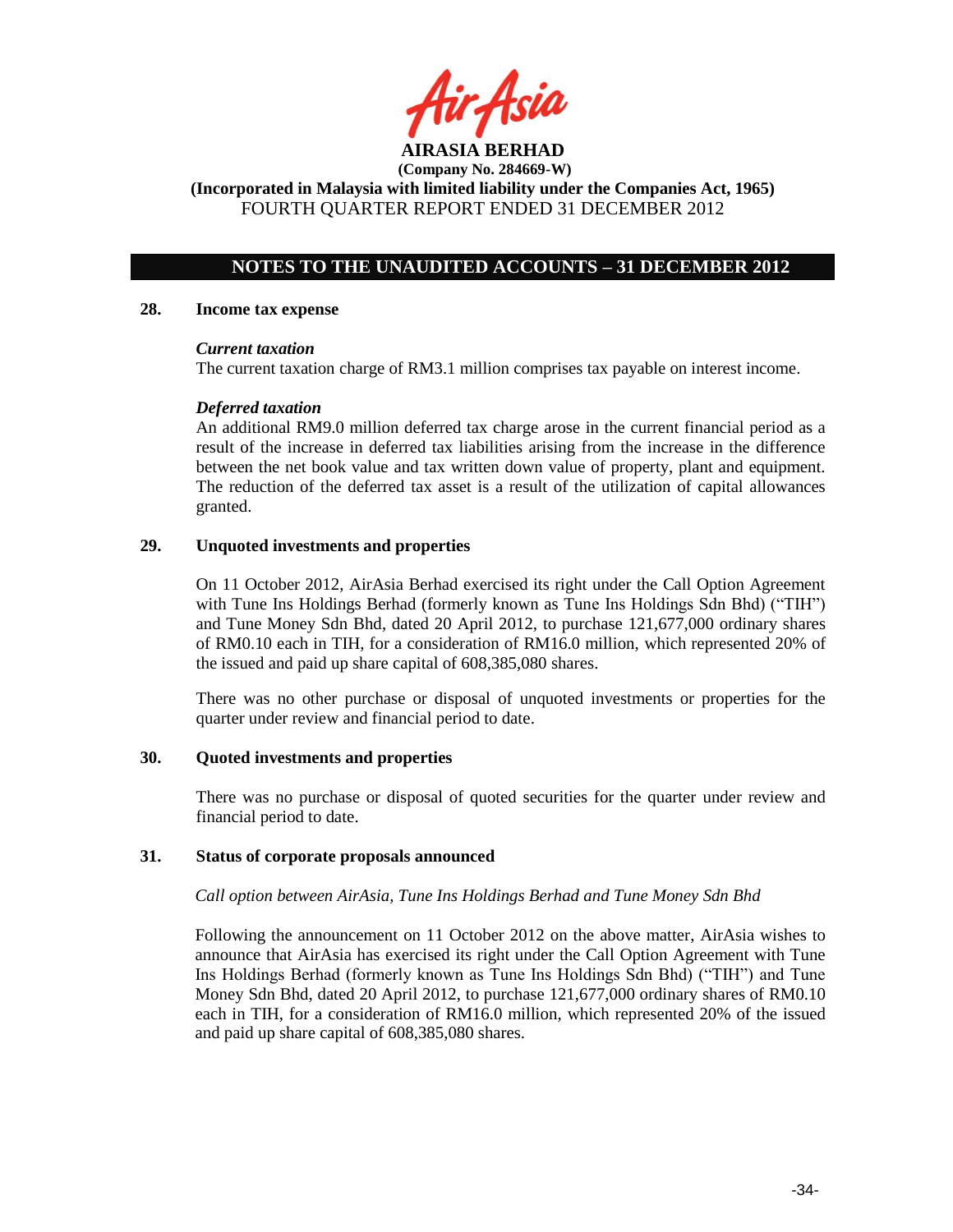

## **NOTES TO THE UNAUDITED ACCOUNTS – 31 DECEMBER 2012**

### **32. Borrowings and debt securities**

|                   | At 31/12/2012<br><b>RM'000</b> | At 30/9/2012<br><b>RM'000</b> |  |
|-------------------|--------------------------------|-------------------------------|--|
| <b>Current</b>    | 726,246                        | 1,080,389                     |  |
| Non-current       | 7,718,230                      | 6,731,180                     |  |
| <b>Total Debt</b> | 8,444,476                      | 7,811,569                     |  |

The borrowings are mainly in the form of term loans which are for the purchase of new Airbus A320-200 aircraft.

The maturity period of non-current borrowing is 14 years and below. Borrowings are denominated in US Dollar (predominantly), RM and Euro. The Company has substantially hedged its foreign exchange exposure through foreign exchange contracts as explained in Note 33 (i).

The Company's aircraft financing facilities are principally secured by the following types of security:

- (a) Assignment of rights under contract with Airbus over each aircraft
- (b) Assignment of insurance and reinsurances of each aircraft
- (c) Assignment of airframe and engine warranties of each aircraft
- (d) Mortgage of the aircraft
- (e) Deregistration Power of Attorney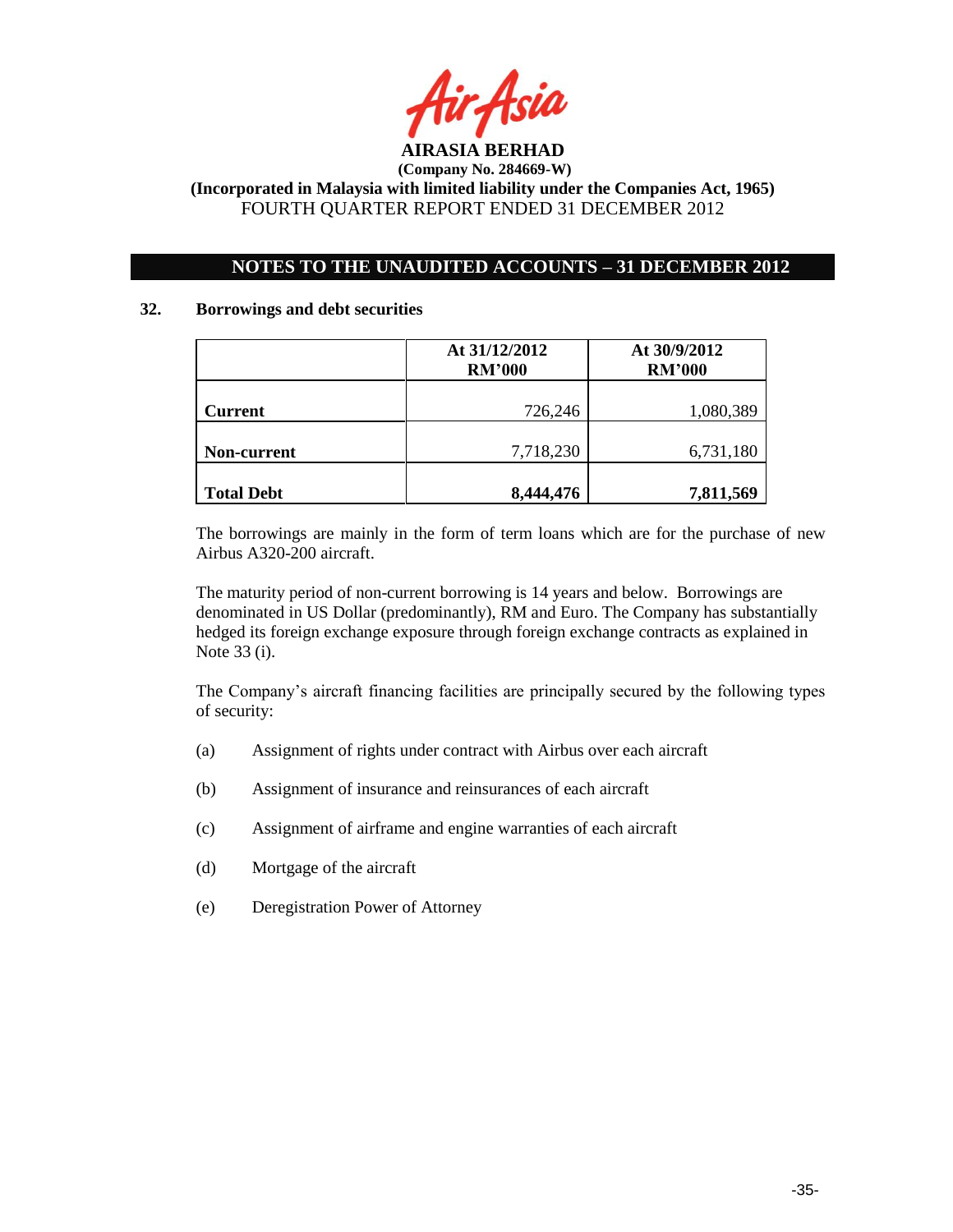

## **NOTES TO THE UNAUDITED ACCOUNTS – 31 DECEMBER 2012**

### **33. Derivative Financial Instruments:**

The fair value of derivative financial instruments is determined in accordance with FRS139 "Financial Instruments: Recognition and Measurement"

(i) Forward Foreign Exchange Contracts

As at 31 December 2012, the Group has hedged approximately 37% of its dollar liabilities of its aircraft and engine loans into Malaysian Ringgit ("MYR") by using long dated foreign exchange forward contracts. The calculation includes loans for aircraft deployed to Thai AirAsia and Indonesia AirAsia where AirAsia receives lease payments in USD. However, if the calculation is based on loans of aircraft deployed to Malaysia, approximately 59% of the loans are hedged from USD into MYR. The latest weighted average of USDMYR forward exchange rate is 3.2245.

(ii) Interest Rate Hedging

The Group has entered into interest rate hedging transactions to hedge against fluctuations in the US\$ Libor on its existing and future aircraft financing for aircraft delivering from 2005 to 2013. As at 31 December 2012, there are 7 forward start US\$ varying from 1.99% to 2.00%, with 12 years tenure for future aircraft loans for aircraft purchases delivering in 2013.

(iii) Fuel Hedging

As at 31 December 2012, the Group has no outstanding fuel hedging transactions.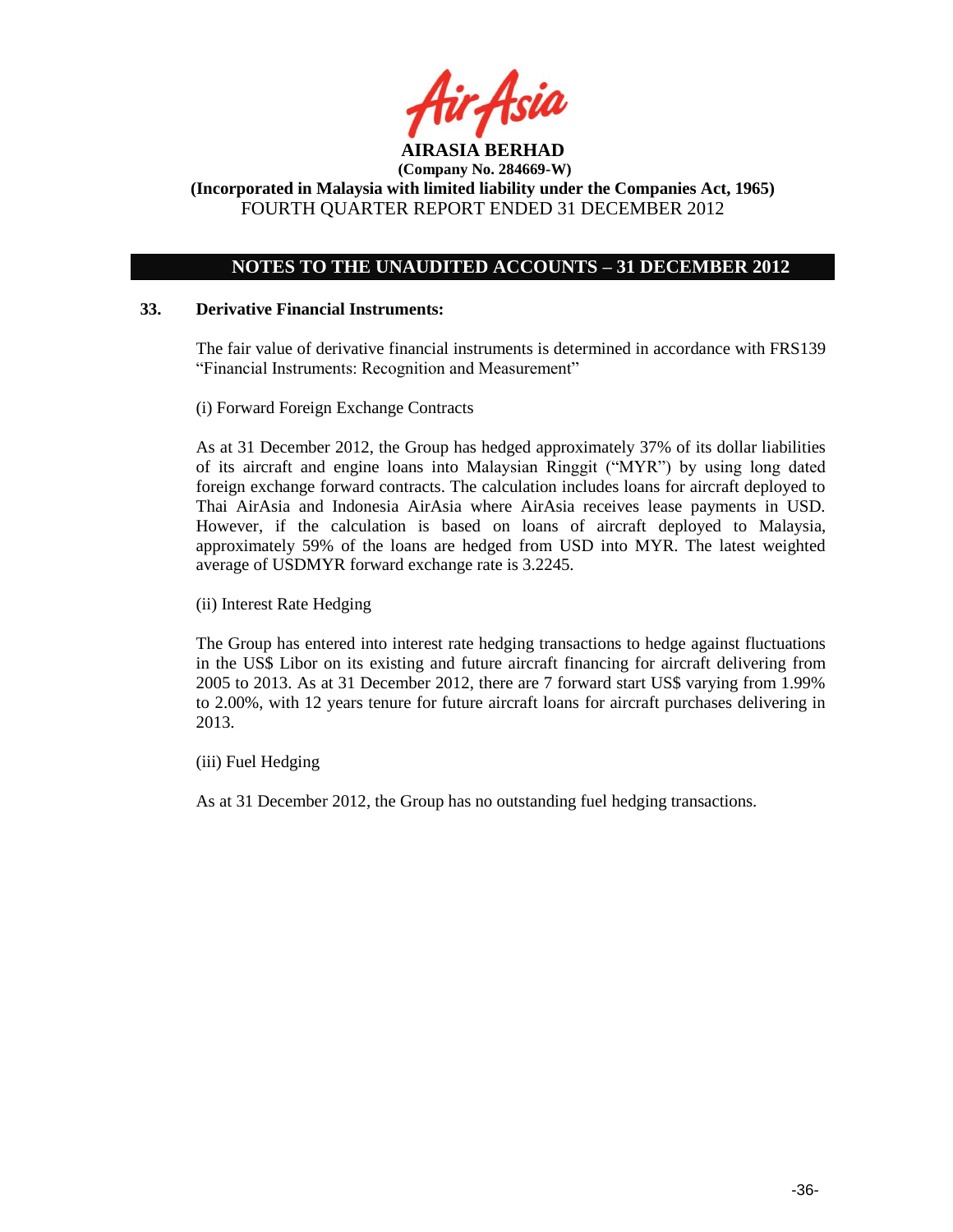

# **NOTES TO THE UNAUDITED ACCOUNTS – 31 DECEMBER 2012**

## **33. Derivative financial instruments (continued)**

| <b>Type of derivatives</b>                | <b>Notional Value</b><br>as at 31/12/2012 | <b>Fair Value</b><br>as at 31/12/2012<br><b>Assets/(Liabilities)</b> |  |
|-------------------------------------------|-------------------------------------------|----------------------------------------------------------------------|--|
| (i) Fuel contract                         | Barrels (million)                         | RM (million)                                                         |  |
| - less than 1 year<br>- 1 year to 3 years |                                           |                                                                      |  |
| <b>Total</b>                              |                                           |                                                                      |  |
| (ii) Interest rate contracts              | RM (million)                              | RM (million)                                                         |  |
| - less than 1 year<br>- 1 year to 3 years |                                           |                                                                      |  |
| - more than 3 years                       | 4,445.7                                   | (492.0)                                                              |  |
| <b>Total</b>                              | 4,445.7                                   | (492.0)                                                              |  |
| (iii) Foreign currency contracts          | RM (million)                              | RM (million)                                                         |  |
| - less than 1 year                        |                                           |                                                                      |  |
| - 1 year to 3 years                       | 16.6                                      | (0.8)                                                                |  |
| - more than 3 years                       | 3,616.6                                   | (15.2)                                                               |  |
| Total                                     | 3,633.2                                   | (16.0)                                                               |  |

The related accounting policies, cash requirements of the derivatives, risks associated with the derivatives and policies to mitigate those risks are unchanged since the last financial year.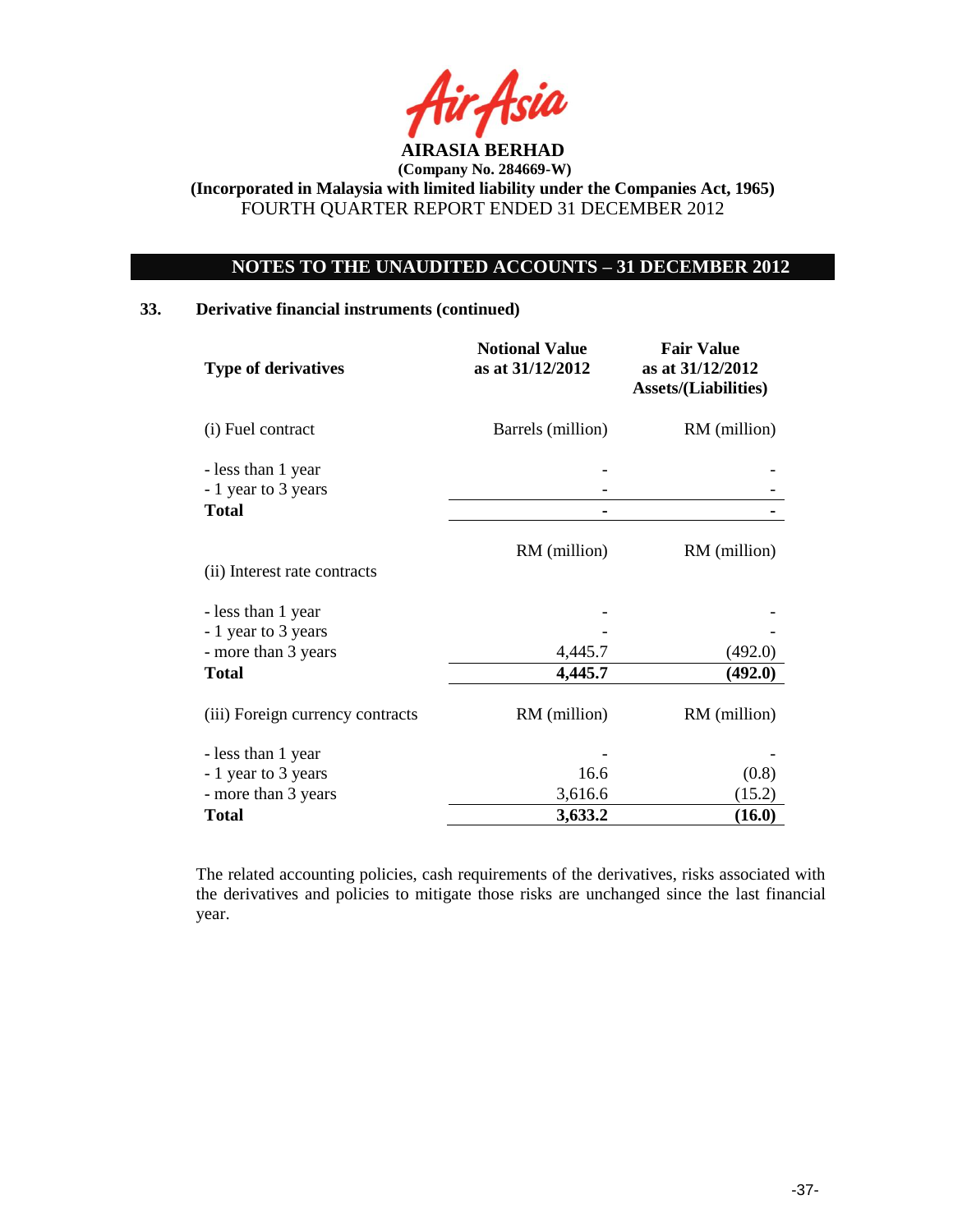

## **NOTES TO THE UNAUDITED ACCOUNTS – 31 DECEMBER 2012**

### **34. Material litigation**

As at 26 February 2013, there was no material litigation against the Group.

### **35. Proposed dividend**

The Board has declared and approved a single tier interim 'special' dividend of 18.0 sen per ordinary share on 2,779,906,580 ordinary shares for the year ended 31 December 2012, amounting to a dividend payable of RM500,383,184. The dividend will be paid on 12 April 2013 to shareholders whose name appear in the Record of Depositors at the close of business on 13 March 2013.

In addition to this, the Board recommends a final tax exempt (single tier) dividend in respect of the financial year ended 31 December 2012 of 6.0 sen per share. The final dividend is subject to the approval of the shareholders at the forthcoming Annual General Meeting ("AGM").

### **36. Earnings per share**

#### *(a) Basic earnings per share*

Basic earnings per share of the Group are calculated by dividing the net profit for the period by the weighted average number of ordinary shares in issue during the period.

|                                                                                            | <b>INDIVIDUAL QUARTER</b> |                       | <b>CUMULATIVE QUARTER</b> |                       |
|--------------------------------------------------------------------------------------------|---------------------------|-----------------------|---------------------------|-----------------------|
|                                                                                            | <b>Current</b>            | <b>Preceding Year</b> | <b>Current</b>            | <b>Preceding Year</b> |
|                                                                                            | Quarter                   | <b>Quarter</b>        | <b>Year to Date</b>       | to Date               |
|                                                                                            | <b>Ended</b>              | <b>Ended</b>          |                           |                       |
|                                                                                            | 31/12/12                  | 31/12/11              | 31/12/12                  | 31/12/11              |
| Net profit for the financial period<br>(RM'000)                                            | 350,649                   | 130,679               | 1,878,527                 | 555,324               |
| Weighted<br>average number of<br>ordinary shares in issue for basic<br>EPS $(^{\circ}000)$ | 2,779,056                 | 2,776,059             | 2,779,056                 | 2,776,059             |
| Adjusted<br>for<br>share<br>options<br>granted $(000)$                                     | 3,135                     | 5,095                 | 3,135                     | 5,095                 |
| Adjusted<br>weighted<br>average<br>number of ordinary shares ('000)                        | 2,782,191                 | 2,781,154             | 2,782,191                 | 2,781,154             |
| Basic earnings per share (sen)<br>Diluted earnings per share (sen)                         | 12.6<br>12.6              | 4.7<br>4.7            | 67.6<br>67.5              | 20.0<br>20.0          |